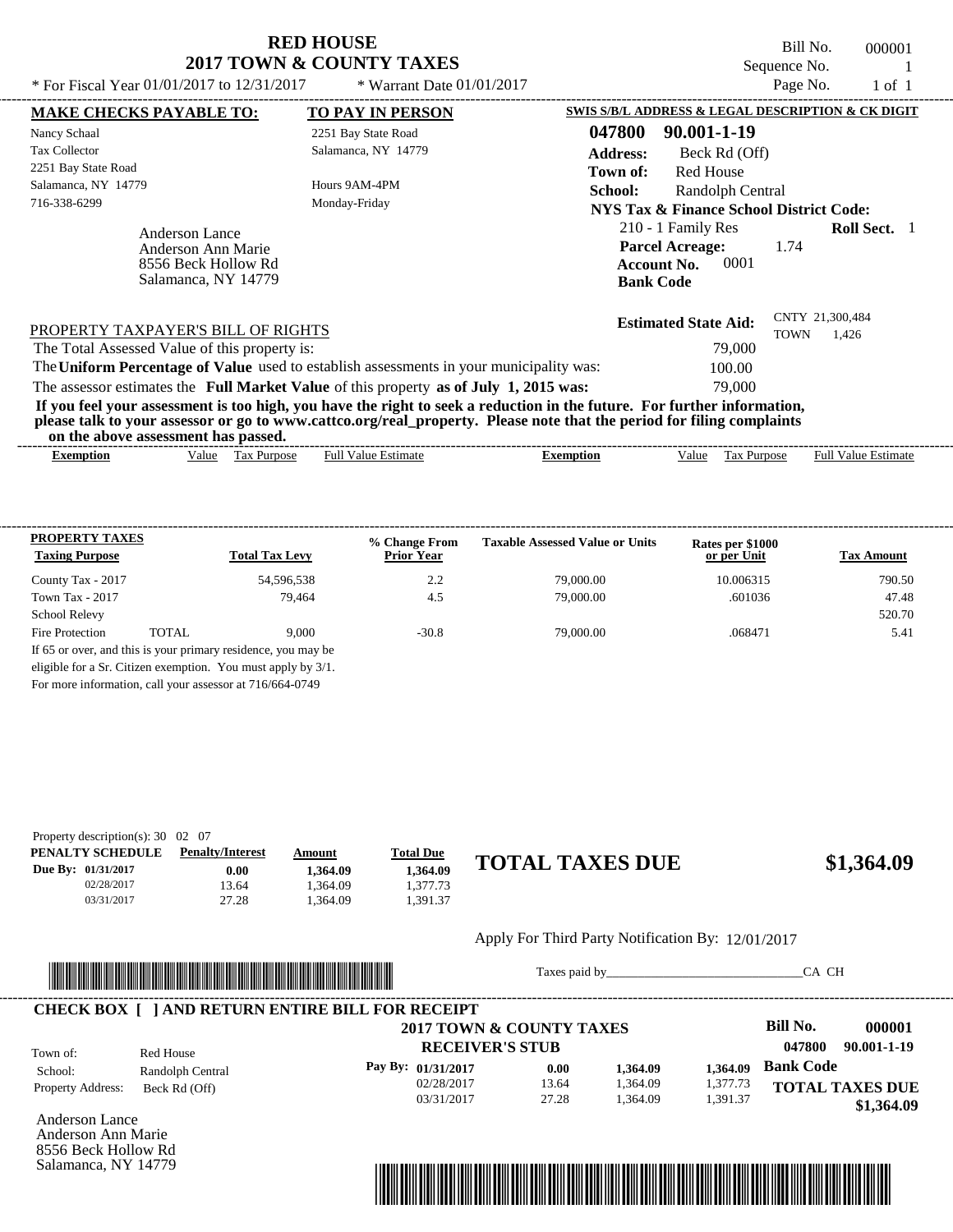Bill No. 000002 Sequence No. 2<br>
Page No. 2<br>  $1 \circ 1$ 

| * For Fiscal Year $01/01/2017$ to $12/31/2017$                                     | * Warrant Date $01/01/2017$                                                                                                                                                                                                                      |                     |                                                                                                | Page No.    | $1$ of $1$                 |  |
|------------------------------------------------------------------------------------|--------------------------------------------------------------------------------------------------------------------------------------------------------------------------------------------------------------------------------------------------|---------------------|------------------------------------------------------------------------------------------------|-------------|----------------------------|--|
| <b>MAKE CHECKS PAYABLE TO:</b>                                                     | <b>TO PAY IN PERSON</b>                                                                                                                                                                                                                          |                     | SWIS S/B/L ADDRESS & LEGAL DESCRIPTION & CK DIGIT                                              |             |                            |  |
| Nancy Schaal                                                                       | 2251 Bay State Road                                                                                                                                                                                                                              | 047800              | $90.001 - 1 - 8$                                                                               |             |                            |  |
| <b>Tax Collector</b>                                                               | Salamanca, NY 14779                                                                                                                                                                                                                              | <b>Address:</b>     | 2052 Bay State Rd                                                                              |             |                            |  |
| 2251 Bay State Road<br>Salamanca, NY 14779<br>716-338-6299                         | Hours 9AM-4PM<br>Monday-Friday                                                                                                                                                                                                                   | Town of:<br>School: | Red House<br>Randolph Central<br><b>NYS Tax &amp; Finance School District Code:</b>            |             |                            |  |
| Booth Tamara A<br><b>Booth Brian R</b><br>2052 Bay State Rd<br>Salamanca, NY 14779 |                                                                                                                                                                                                                                                  |                     | 210 - 1 Family Res<br><b>Parcel Acreage:</b><br>0034<br><b>Account No.</b><br><b>Bank Code</b> | 7.47        | <b>Roll Sect.</b>          |  |
| PROPERTY TAXPAYER'S BILL OF RIGHTS                                                 |                                                                                                                                                                                                                                                  |                     | <b>Estimated State Aid:</b>                                                                    | <b>TOWN</b> | CNTY 21,300,484<br>1.426   |  |
| The Total Assessed Value of this property is:                                      |                                                                                                                                                                                                                                                  |                     | 92,500                                                                                         |             |                            |  |
|                                                                                    | The Uniform Percentage of Value used to establish assessments in your municipality was:                                                                                                                                                          |                     | 100.00                                                                                         |             |                            |  |
|                                                                                    | The assessor estimates the Full Market Value of this property as of July 1, 2015 was:                                                                                                                                                            |                     | 92,500                                                                                         |             |                            |  |
| on the above assessment has passed.                                                | If you feel your assessment is too high, you have the right to seek a reduction in the future. For further information,<br>please talk to your assessor or go to www.cattco.org/real_property. Please note that the period for filing complaints |                     |                                                                                                |             |                            |  |
| Tax Purpose<br>Value<br><b>Exemption</b>                                           | <b>Full Value Estimate</b>                                                                                                                                                                                                                       | <b>Exemption</b>    | Value                                                                                          | Tax Purpose | <b>Full Value Estimate</b> |  |

| <b>PROPERTY TAXES</b><br><b>Taxing Purpose</b> |       | <b>Total Tax Levy</b>                                         | % Change From<br><b>Prior Year</b> | <b>Taxable Assessed Value or Units</b> | Rates per \$1000<br>or per Unit | <b>Tax Amount</b> |
|------------------------------------------------|-------|---------------------------------------------------------------|------------------------------------|----------------------------------------|---------------------------------|-------------------|
| County Tax - 2017                              |       | 54,596,538                                                    | 2.2                                | 92,500.00                              | 10.006315                       | 925.58            |
| Town Tax - 2017                                |       | 79.464                                                        | 4.5                                | 92,500.00                              | .601036                         | 55.60             |
| Fire Protection                                | TOTAL | 9.000                                                         | $-30.8$                            | 92.500.00                              | .068471                         | 6.33              |
|                                                |       | If 65 or over, and this is your primary residence, you may be |                                    |                                        |                                 |                   |
|                                                |       | eligible for a Sr. Citizen exemption. You must apply by 3/1.  |                                    |                                        |                                 |                   |

For more information, call your assessor at 716/664-0749

| Property description(s): $30/32$ 01 07 |                         |        |                  |                        |          |
|----------------------------------------|-------------------------|--------|------------------|------------------------|----------|
| PENALTY SCHEDULE                       | <b>Penalty/Interest</b> | Amount | <b>Total Due</b> |                        |          |
| Due By: 01/31/2017                     | $0.00\,$                | 987.51 | 987.51           | <b>TOTAL TAXES DUE</b> | \$987.51 |
| 02/28/2017                             | 9.88                    | 987.51 | 997.39           |                        |          |
| 03/31/2017                             | 19.75                   | 987.51 | 1.007.26         |                        |          |

#### Apply For Third Party Notification By: 12/01/2017



Taxes paid by\_\_\_\_\_\_\_\_\_\_\_\_\_\_\_\_\_\_\_\_\_\_\_\_\_\_\_\_\_\_\_CA CH

|                          |                   | <b>CHECK BOX [ ] AND RETURN ENTIRE BILL FOR RECEIPT</b> |       |        |          |                  |                        |
|--------------------------|-------------------|---------------------------------------------------------|-------|--------|----------|------------------|------------------------|
|                          |                   | 2017 TOWN & COUNTY TAXES                                |       |        |          | Bill No.         | 000002                 |
| Town of:                 | Red House         | <b>RECEIVER'S STUB</b>                                  |       |        |          | 047800           | $90.001 - 1 - 8$       |
| School:                  | Randolph Central  | Pay By: 01/31/2017                                      | 0.00  | 987.51 | 987.51   | <b>Bank Code</b> |                        |
| <b>Property Address:</b> | 2052 Bay State Rd | 02/28/2017                                              | 9.88  | 987.51 | 997.39   |                  | <b>TOTAL TAXES DUE</b> |
|                          |                   | 03/31/2017                                              | 19.75 | 987.51 | 1.007.26 |                  | \$987.51               |

Booth Tamara A Booth Brian R 2052 Bay State Rd Salamanca, NY 14779

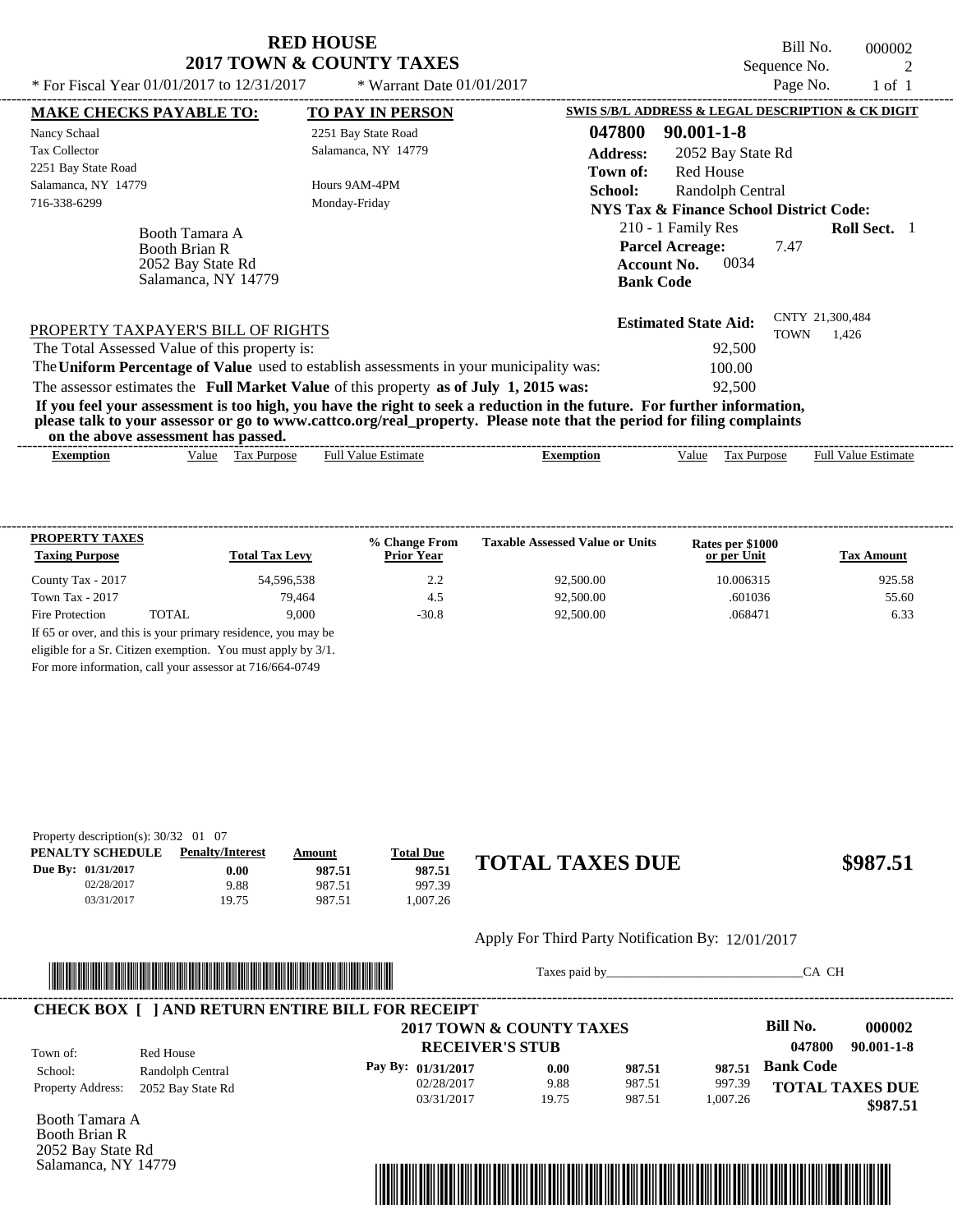| * For Fiscal Year 01/01/2017 to 12/31/2017                                                                                                                                                         | <b>RED HOUSE</b><br><b>2017 TOWN &amp; COUNTY TAXES</b><br>* Warrant Date 01/01/2017                    | Bill No.<br>000003<br>Sequence No.<br>3<br>Page No.<br>$1$ of $1$                                                                                                                                                                                                                                                                                                      |
|----------------------------------------------------------------------------------------------------------------------------------------------------------------------------------------------------|---------------------------------------------------------------------------------------------------------|------------------------------------------------------------------------------------------------------------------------------------------------------------------------------------------------------------------------------------------------------------------------------------------------------------------------------------------------------------------------|
| <b>MAKE CHECKS PAYABLE TO:</b><br>Nancy Schaal<br><b>Tax Collector</b><br>2251 Bay State Road<br>Salamanca, NY 14779<br>716-338-6299<br>Camp Li Lo Li Inc<br>8811 Sunfish Rd<br>Randolph, NY 14772 | <b>TO PAY IN PERSON</b><br>2251 Bay State Road<br>Salamanca, NY 14779<br>Hours 9AM-4PM<br>Monday-Friday | <b>SWIS S/B/L ADDRESS &amp; LEGAL DESCRIPTION &amp; CK DIGIT</b><br>047800<br>81.000-1-4.2<br><b>Address:</b><br>Sunfish Rd<br>Red House<br>Town of:<br><b>School:</b><br>Randolph Central<br>NYS Tax & Finance School District Code:<br>910 - Priv forest<br><b>Roll Sect.</b> 1<br><b>Parcel Acreage:</b><br>77.40<br>0342<br><b>Account No.</b><br><b>Bank Code</b> |
| PROPERTY TAXPAYER'S BILL OF RIGHTS<br>The Total Assessed Value of this property is:                                                                                                                | The Uniform Percentage of Value used to establish assessments in your municipality was:                 | CNTY 21,300,484<br><b>Estimated State Aid:</b><br>TOWN<br>1,426<br>55,200<br>100.00                                                                                                                                                                                                                                                                                    |

The assessor estimates the **Full Market Value** of this property **as of July 1, 2015 was:** 55,200

**If you feel your assessment is too high, you have the right to seek a reduction in the future. For further information, please talk to your assessor or go to www.cattco.org/real\_property. Please note that the period for filing complaints on the above assessment has passed.** ----------------------------------------------------------------------------------------------------------------------------------------------------------------------------------------------------

| Exemption | Full Value Estimate<br>Value<br>Tax Purpose | Exemption | Value | Tax Purpose | <b>Full Value Estimate</b> |
|-----------|---------------------------------------------|-----------|-------|-------------|----------------------------|
| Religious | 30.360 CO/TOWN/SCH<br>30,360                |           |       |             |                            |

| 54,596,538                                                    |         |           | or per Unit |        |
|---------------------------------------------------------------|---------|-----------|-------------|--------|
|                                                               | 2.2     | 24,840.00 | 10.006315   | 248.56 |
| 79.464                                                        | 4.5     | 24,840.00 | .601036     | 14.93  |
|                                                               |         |           |             | 274.58 |
| TOTAL<br>9.000                                                | $-30.8$ | 24,840.00 | .068471     | 1.70   |
| If 65 or over, and this is your primary residence, you may be |         |           |             |        |
| eligible for a Sr. Citizen exemption. You must apply by 3/1.  |         |           |             |        |
|                                                               |         |           |             |        |

For more information, call your assessor at 716/664-0749

| Property description(s): 42 $\,$ 3 $\,$ 7 |                         |        |                         |                        |          |
|-------------------------------------------|-------------------------|--------|-------------------------|------------------------|----------|
| PENALTY SCHEDULE                          | <b>Penalty/Interest</b> | Amount | <u><b>Total Due</b></u> |                        |          |
| Due By: 01/31/2017                        | $0.00\,$                | 539.77 | 539.77                  | <b>TOTAL TAXES DUE</b> | \$539.77 |
| 02/28/2017                                | 5.40                    | 539.77 | 545.17                  |                        |          |
| 03/31/2017                                | 10.80                   | 539.77 | 550.57                  |                        |          |

#### Apply For Third Party Notification By: 12/01/2017



Taxes paid by\_\_\_\_\_\_\_\_\_\_\_\_\_\_\_\_\_\_\_\_\_\_\_\_\_\_\_\_\_\_\_CA CH



Camp Li Lo Li Inc 8811 Sunfish Rd Randolph, NY 14772

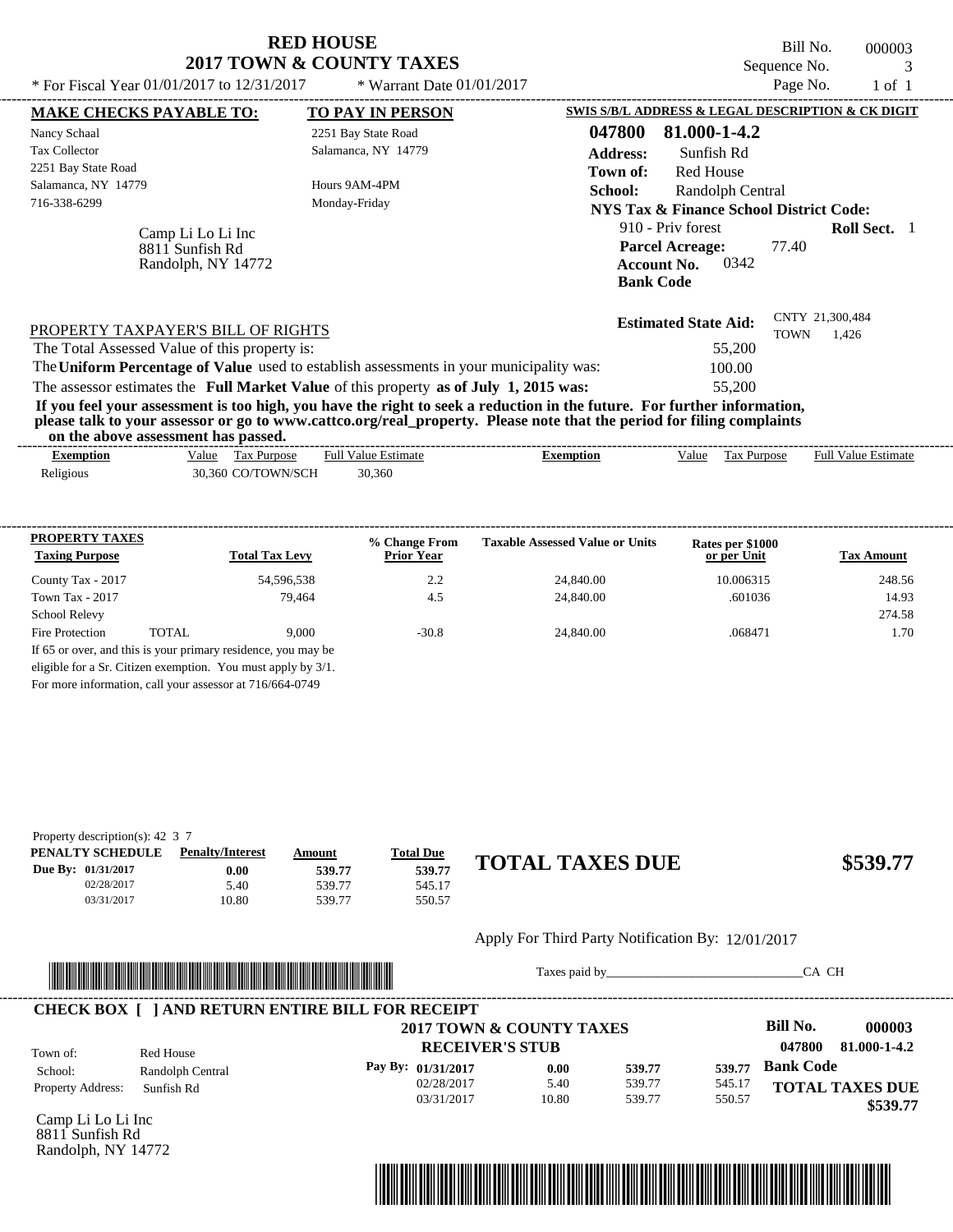Bill No. 000004 Sequence No.  $\frac{4}{P_{200}}$  No.  $\frac{4}{P_{100}}$  1 of 1

| * For Fiscal Year 01/01/2017 to 12/31/2017                                                                                                                                                                                                                                              | * Warrant Date $01/01/2017$ |                  |                                                   | Page No.    | $1$ of $1$                 |  |
|-----------------------------------------------------------------------------------------------------------------------------------------------------------------------------------------------------------------------------------------------------------------------------------------|-----------------------------|------------------|---------------------------------------------------|-------------|----------------------------|--|
| <b>MAKE CHECKS PAYABLE TO:</b>                                                                                                                                                                                                                                                          | <b>TO PAY IN PERSON</b>     |                  | SWIS S/B/L ADDRESS & LEGAL DESCRIPTION & CK DIGIT |             |                            |  |
| Nancy Schaal                                                                                                                                                                                                                                                                            | 2251 Bay State Road         | 047800           | 90.001-1-9                                        |             |                            |  |
| <b>Tax Collector</b>                                                                                                                                                                                                                                                                    | Salamanca, NY 14779         | <b>Address:</b>  | Beck Rd (Off)                                     |             |                            |  |
| 2251 Bay State Road                                                                                                                                                                                                                                                                     |                             | Town of:         | <b>Red House</b>                                  |             |                            |  |
| Salamanca, NY 14779                                                                                                                                                                                                                                                                     | Hours 9AM-4PM               | School:          | Randolph Central                                  |             |                            |  |
| 716-338-6299                                                                                                                                                                                                                                                                            | Monday-Friday               |                  | NYS Tax & Finance School District Code:           |             |                            |  |
| Durphy Charles                                                                                                                                                                                                                                                                          |                             |                  | 260 - Seasonal res                                |             | <b>Roll Sect.</b>          |  |
| Durphy Sondra                                                                                                                                                                                                                                                                           |                             |                  | <b>Parcel Dimensions:</b>                         |             | 157.20 X 270.00            |  |
| 8539 Boston State Rd                                                                                                                                                                                                                                                                    |                             |                  | 0013<br><b>Account No.</b>                        |             |                            |  |
| Boston, NY 14025-9626                                                                                                                                                                                                                                                                   |                             |                  | <b>Bank Code</b>                                  |             |                            |  |
| PROPERTY TAXPAYER'S BILL OF RIGHTS                                                                                                                                                                                                                                                      |                             |                  | <b>Estimated State Aid:</b>                       | <b>TOWN</b> | CNTY 21,300,484<br>1,426   |  |
| The Total Assessed Value of this property is:                                                                                                                                                                                                                                           |                             |                  | 56,300                                            |             |                            |  |
| The Uniform Percentage of Value used to establish assessments in your municipality was:                                                                                                                                                                                                 |                             |                  | 100.00                                            |             |                            |  |
| The assessor estimates the Full Market Value of this property as of July 1, 2015 was:                                                                                                                                                                                                   |                             |                  | 56,300                                            |             |                            |  |
| If you feel your assessment is too high, you have the right to seek a reduction in the future. For further information,<br>please talk to your assessor or go to www.cattco.org/real_property. Please note that the period for filing complaints<br>on the above assessment has passed. |                             |                  |                                                   |             |                            |  |
| Tax Purpose<br><b>Exemption</b><br>Value                                                                                                                                                                                                                                                | <b>Full Value Estimate</b>  | <b>Exemption</b> | Value                                             | Tax Purpose | <b>Full Value Estimate</b> |  |

| <b>PROPERTY TAXES</b><br><b>Taxing Purpose</b> |       | <b>Total Tax Levy</b> | % Change From<br><b>Prior Year</b> | <b>Taxable Assessed Value or Units</b> | Rates per \$1000<br>or per Unit | <b>Tax Amount</b> |
|------------------------------------------------|-------|-----------------------|------------------------------------|----------------------------------------|---------------------------------|-------------------|
| County Tax - 2017                              |       | 54.596.538            | 2.2                                | 56,300.00                              | 10.006315                       | 563.36            |
| Town Tax - 2017                                |       | 79.464                | 4.5                                | 56,300.00                              | .601036                         | 33.84             |
| Fire Protection                                | TOTAL | 9.000                 | $-30.8$                            | 56,300.00                              | .068471                         | 3.85              |

For more information, call your assessor at 716/664-0749

| Property description(s): $30 \quad 02 \quad 07$ |        |                  |                        |
|-------------------------------------------------|--------|------------------|------------------------|
| <b>Penalty/Interest</b>                         | Amount | <b>Total Due</b> |                        |
| $0.00\,$                                        | 601.05 | 601.05           | \$601.05               |
| 6.01                                            | 601.05 | 607.06           |                        |
| 12.02                                           | 601.05 | 613.07           |                        |
|                                                 |        |                  | <b>TOTAL TAXES DUE</b> |

#### Apply For Third Party Notification By: 12/01/2017



Taxes paid by\_\_\_\_\_\_\_\_\_\_\_\_\_\_\_\_\_\_\_\_\_\_\_\_\_\_\_\_\_\_\_CA CH

|                          |                  | 2017 TOWN & COUNTY TAXES |       |        |        | Bill No.               | 000004     |
|--------------------------|------------------|--------------------------|-------|--------|--------|------------------------|------------|
|                          |                  |                          |       |        |        |                        |            |
| Town of:                 | Red House        | <b>RECEIVER'S STUB</b>   |       |        |        | 047800                 | 90.001-1-9 |
| School:                  | Randolph Central | Pay By: $01/31/2017$     | 0.00  | 601.05 | 601.05 | <b>Bank Code</b>       |            |
| <b>Property Address:</b> | Beck Rd (Off)    | 02/28/2017               | 6.01  | 601.05 | 607.06 | <b>TOTAL TAXES DUE</b> |            |
|                          |                  | 03/31/2017               | 12.02 | 601.05 | 613.07 |                        | \$601.05   |

Durphy Charles Durphy Sondra 8539 Boston State Rd Boston, NY 14025-9626

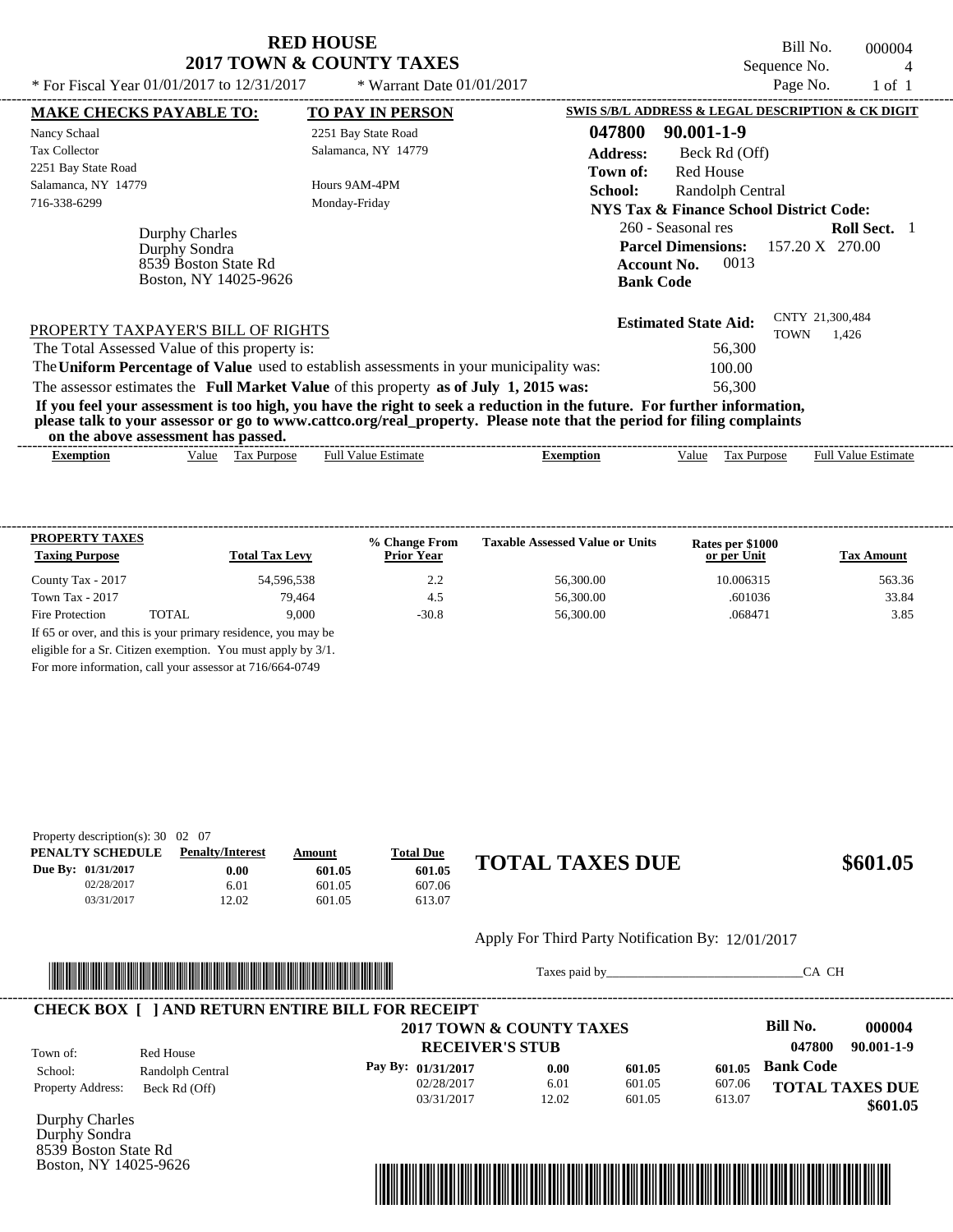Bill No. 000005 Sequence No. 5

| * For Fiscal Year $01/01/2017$ to $12/31/2017$                                                                                                                                                                                                                                          | * Warrant Date $01/01/2017$ |                  |                                                                               | Page No.    | $1$ of $1$                             |  |
|-----------------------------------------------------------------------------------------------------------------------------------------------------------------------------------------------------------------------------------------------------------------------------------------|-----------------------------|------------------|-------------------------------------------------------------------------------|-------------|----------------------------------------|--|
| <b>MAKE CHECKS PAYABLE TO:</b>                                                                                                                                                                                                                                                          | <b>TO PAY IN PERSON</b>     |                  | SWIS S/B/L ADDRESS & LEGAL DESCRIPTION & CK DIGIT                             |             |                                        |  |
| Nancy Schaal                                                                                                                                                                                                                                                                            | 2251 Bay State Road         | 047800           | 90.001-1-34                                                                   |             |                                        |  |
| <b>Tax Collector</b>                                                                                                                                                                                                                                                                    | Salamanca, NY 14779         | <b>Address:</b>  | Lonkto Hollow Rd                                                              |             |                                        |  |
| 2251 Bay State Road                                                                                                                                                                                                                                                                     |                             | Town of:         | <b>Red House</b>                                                              |             |                                        |  |
| Salamanca, NY 14779                                                                                                                                                                                                                                                                     | Hours 9AM-4PM               | School:          | Randolph Central                                                              |             |                                        |  |
| 716-338-6299                                                                                                                                                                                                                                                                            | Monday-Friday               |                  | NYS Tax & Finance School District Code:                                       |             |                                        |  |
| Economou Harris<br>Economou Joseph G<br>4010 Rockledge Rd<br>Bloomington, IL 61704                                                                                                                                                                                                      |                             | <b>Bank Code</b> | 260 - Seasonal res<br><b>Parcel Dimensions:</b><br>0057<br><b>Account No.</b> |             | <b>Roll Sect.</b> 1<br>132.00 X 148.50 |  |
| PROPERTY TAXPAYER'S BILL OF RIGHTS                                                                                                                                                                                                                                                      |                             |                  | <b>Estimated State Aid:</b>                                                   | <b>TOWN</b> | CNTY 21,300,484<br>1.426               |  |
| The Total Assessed Value of this property is:                                                                                                                                                                                                                                           |                             |                  | 11,800                                                                        |             |                                        |  |
| The Uniform Percentage of Value used to establish assessments in your municipality was:                                                                                                                                                                                                 |                             |                  | 100.00                                                                        |             |                                        |  |
| The assessor estimates the Full Market Value of this property as of July 1, 2015 was:                                                                                                                                                                                                   |                             |                  | 11,800                                                                        |             |                                        |  |
| If you feel your assessment is too high, you have the right to seek a reduction in the future. For further information,<br>please talk to your assessor or go to www.cattco.org/real_property. Please note that the period for filing complaints<br>on the above assessment has passed. |                             |                  |                                                                               |             |                                        |  |
| Tax Purpose<br><b>Exemption</b><br>Value                                                                                                                                                                                                                                                | <b>Full Value Estimate</b>  | <b>Exemption</b> | Tax Purpose<br>Value                                                          |             | <b>Full Value Estimate</b>             |  |
|                                                                                                                                                                                                                                                                                         |                             |                  |                                                                               |             |                                        |  |

| PROPERTY TAXES                                           |       |                                                               | % Change From     | <b>Taxable Assessed Value or Units</b> | Rates per \$1000 |                   |
|----------------------------------------------------------|-------|---------------------------------------------------------------|-------------------|----------------------------------------|------------------|-------------------|
| <b>Taxing Purpose</b>                                    |       | <b>Total Tax Levy</b>                                         | <b>Prior Year</b> |                                        | or per Unit      | <b>Tax Amount</b> |
| County Tax - 2017                                        |       | 54,596,538                                                    | 2.2               | 11,800.00                              | 10.006315        | 118.07            |
| Town Tax - 2017                                          |       | 79.464                                                        | 4.5               | 11,800.00                              | .601036          | 7.09              |
| <b>School Relevy</b>                                     |       |                                                               |                   |                                        |                  | 130.44            |
| Fire Protection                                          | TOTAL | 9.000                                                         | $-30.8$           | 11,800.00                              | .068471          | 0.81              |
|                                                          |       | If 65 or over, and this is your primary residence, you may be |                   |                                        |                  |                   |
|                                                          |       | eligible for a Sr. Citizen exemption. You must apply by 3/1.  |                   |                                        |                  |                   |
| For more information, call your assessor at 716/664-0749 |       |                                                               |                   |                                        |                  |                   |

| Property description(s): $50 \quad 01 \quad 07$ |                         |        |                  |             |
|-------------------------------------------------|-------------------------|--------|------------------|-------------|
| PENALTY SCHEDULE                                | <b>Penalty/Interest</b> | Amount | <b>Total Due</b> |             |
| Due By: 01/31/2017                              | 0.00                    | 256.41 | 256.41           | <b>TOTA</b> |
| 02/28/2017                                      | 2.56                    | 256.41 | 258.97           |             |
| 03/31/2017                                      | 5.13                    | 256.41 | 261.54           |             |

# **256.41 256.41**

Apply For Third Party Notification By: 12/01/2017



Taxes paid by\_\_\_\_\_\_\_\_\_\_\_\_\_\_\_\_\_\_\_\_\_\_\_\_\_\_\_\_\_\_\_CA CH

|                          |                  | 2017 TOWN & COUNTY TAXES |      |        |        | Bill No.<br>000005     |
|--------------------------|------------------|--------------------------|------|--------|--------|------------------------|
| Town of:                 | Red House        | <b>RECEIVER'S STUB</b>   |      |        |        | 90.001-1-34<br>047800  |
| School:                  | Randolph Central | Pay By: $01/31/2017$     | 0.00 | 256.41 | 256.41 | <b>Bank Code</b>       |
| <b>Property Address:</b> | Lonkto Hollow Rd | 02/28/2017               | 2.56 | 256.41 | 258.97 | <b>TOTAL TAXES DUE</b> |
|                          |                  | 03/31/2017               | 5.13 | 256.41 | 261.54 | \$256.41               |

Economou Harris Economou Joseph G 4010 Rockledge Rd Bloomington, IL 61704

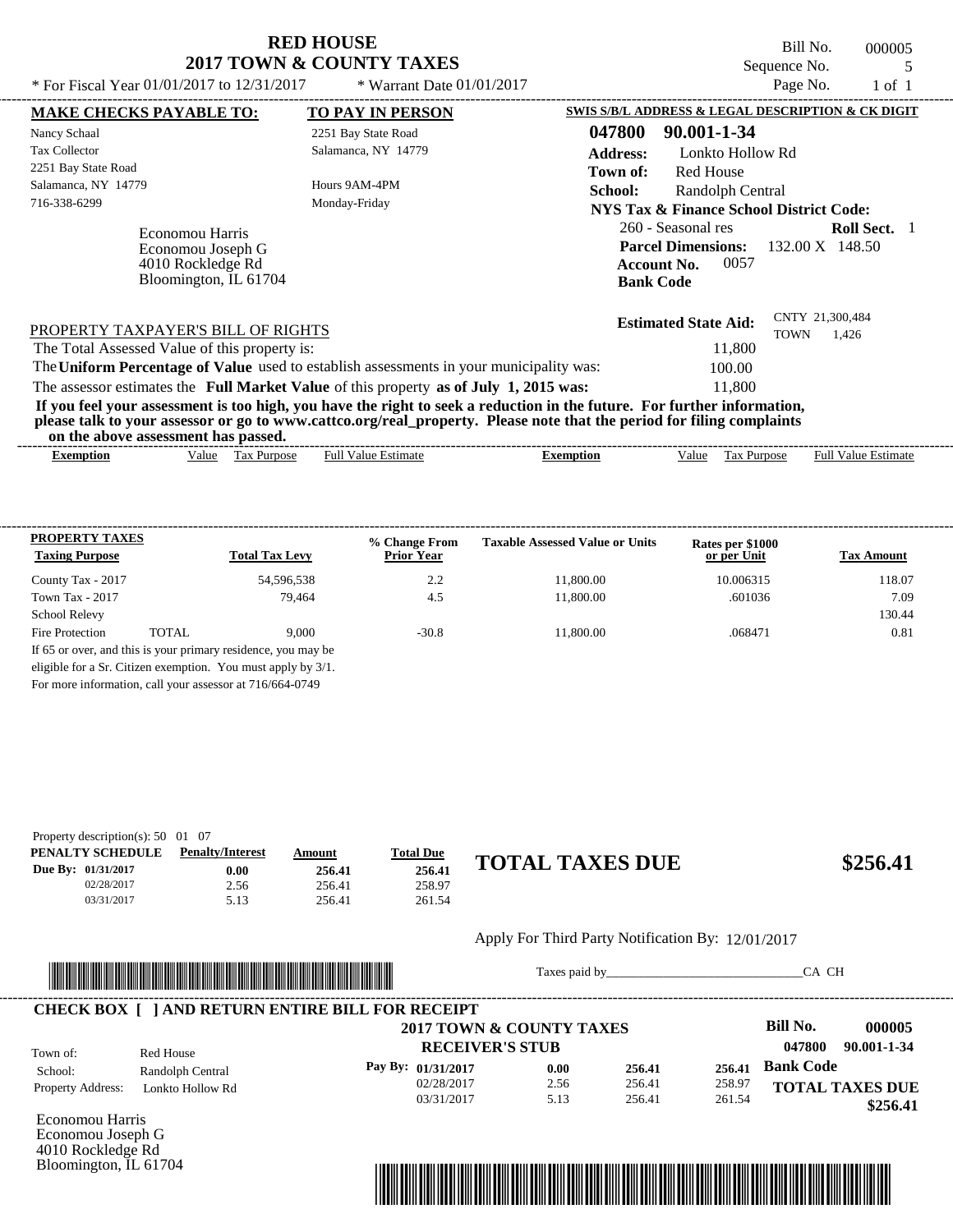Bill No. 000006 Sequence No. 6<br> $P_{30}P_{0}N_{0}$  1 of 1

| * For Fiscal Year $01/01/2017$ to $12/31/2017$                                                                                                                                                                                                                                          | * Warrant Date $01/01/2017$ |                 |                                                                                               | Page No.    | $1$ of $1$                 |  |
|-----------------------------------------------------------------------------------------------------------------------------------------------------------------------------------------------------------------------------------------------------------------------------------------|-----------------------------|-----------------|-----------------------------------------------------------------------------------------------|-------------|----------------------------|--|
| <b>MAKE CHECKS PAYABLE TO:</b>                                                                                                                                                                                                                                                          | <b>TO PAY IN PERSON</b>     |                 | SWIS S/B/L ADDRESS & LEGAL DESCRIPTION & CK DIGIT                                             |             |                            |  |
| Nancy Schaal                                                                                                                                                                                                                                                                            | 2251 Bay State Road         | 047800          | 90.001-1-38.1                                                                                 |             |                            |  |
| <b>Tax Collector</b>                                                                                                                                                                                                                                                                    | Salamanca, NY 14779         | <b>Address:</b> | 2030 Bay State Rd                                                                             |             |                            |  |
| 2251 Bay State Road                                                                                                                                                                                                                                                                     |                             | Town of:        | <b>Red House</b>                                                                              |             |                            |  |
| Salamanca, NY 14779                                                                                                                                                                                                                                                                     | Hours 9AM-4PM               | School:         | Randolph Central                                                                              |             |                            |  |
| 716-338-6299                                                                                                                                                                                                                                                                            | Monday-Friday               |                 | NYS Tax & Finance School District Code:                                                       |             |                            |  |
| Foreman Susan A<br>30 Pine Hill Dr<br>Alfred, NY 14802                                                                                                                                                                                                                                  |                             |                 | 300 - Vacant Land<br><b>Parcel Acreage:</b><br>0035<br><b>Account No.</b><br><b>Bank Code</b> | 2.80        | <b>Roll Sect.</b> 1        |  |
| PROPERTY TAXPAYER'S BILL OF RIGHTS                                                                                                                                                                                                                                                      |                             |                 | <b>Estimated State Aid:</b>                                                                   | <b>TOWN</b> | CNTY 21,300,484<br>1,426   |  |
| The Total Assessed Value of this property is:                                                                                                                                                                                                                                           |                             |                 | 6,500                                                                                         |             |                            |  |
| The Uniform Percentage of Value used to establish assessments in your municipality was:                                                                                                                                                                                                 |                             |                 | 100.00                                                                                        |             |                            |  |
| The assessor estimates the Full Market Value of this property as of July 1, 2015 was:                                                                                                                                                                                                   |                             |                 | 6.500                                                                                         |             |                            |  |
| If you feel your assessment is too high, you have the right to seek a reduction in the future. For further information,<br>please talk to your assessor or go to www.cattco.org/real_property. Please note that the period for filing complaints<br>on the above assessment has passed. |                             |                 |                                                                                               |             |                            |  |
|                                                                                                                                                                                                                                                                                         | <b>Full Value Estimate</b>  |                 |                                                                                               | Tax Purpose | <b>Full Value Estimate</b> |  |

| <b>PROPERTY TAXES</b><br><b>Taxing Purpose</b> |        | <b>Total Tax Levy</b>                                         | % Change From<br><b>Prior Year</b> | <b>Taxable Assessed Value or Units</b> | Rates per \$1000<br>or per Unit | <b>Tax Amount</b> |
|------------------------------------------------|--------|---------------------------------------------------------------|------------------------------------|----------------------------------------|---------------------------------|-------------------|
| County Tax - 2017                              |        | 54,596,538                                                    | 2.2                                | 6.500.00                               | 10.006315                       | 65.04             |
| Town Tax - 2017                                |        | 79.464                                                        | 4.5                                | 6.500.00                               | .601036                         | 3.91              |
| Fire Protection                                | TOTAL. | 9.000                                                         | $-30.8$                            | 6,500.00                               | .068471                         | 0.45              |
|                                                |        | If 65 or over, and this is your primary residence, you may be |                                    |                                        |                                 |                   |
|                                                |        | eligible for a Sr. Citizen exemption. You must apply by 3/1.  |                                    |                                        |                                 |                   |

For more information, call your assessor at 716/664-0749

| Property description(s): $38 \quad 01 \quad 07$ |                         |        |                  |                        |         |
|-------------------------------------------------|-------------------------|--------|------------------|------------------------|---------|
| PENALTY SCHEDULE                                | <b>Penalty/Interest</b> | Amount | <b>Total Due</b> |                        |         |
| Due By: 01/31/2017                              | $0.00\,$                | 69.40  | 69.40            | <b>TOTAL TAXES DUE</b> | \$69.40 |
| 02/28/2017                                      | 0.69                    | 69.40  | 70.09            |                        |         |
| 03/31/2017                                      | .39                     | 69.40  | 70.79            |                        |         |

#### Apply For Third Party Notification By: 12/01/2017



Taxes paid by\_\_\_\_\_\_\_\_\_\_\_\_\_\_\_\_\_\_\_\_\_\_\_\_\_\_\_\_\_\_\_CA CH

|                          |                   | <b>CHECK BOX   JAND RETURN ENTIRE BILL FOR RECEIPT</b><br>2017 TOWN & COUNTY TAXES |      |       |       | Bill No.         | 000006                 |
|--------------------------|-------------------|------------------------------------------------------------------------------------|------|-------|-------|------------------|------------------------|
|                          |                   | <b>RECEIVER'S STUB</b>                                                             |      |       |       | 047800           | 90.001-1-38.1          |
| Town of:<br>School:      | Red House         |                                                                                    |      |       |       |                  |                        |
|                          | Randolph Central  | Pay By: 01/31/2017                                                                 | 0.00 | 69.40 | 69.40 | <b>Bank Code</b> |                        |
| <b>Property Address:</b> | 2030 Bay State Rd | 02/28/2017                                                                         | 0.69 | 69.40 | 70.09 |                  | <b>TOTAL TAXES DUE</b> |
|                          |                   | 03/31/2017                                                                         | .39  | 69.40 | 70.79 |                  | \$69.40                |

Foreman Susan A 30 Pine Hill Dr Alfred, NY 14802

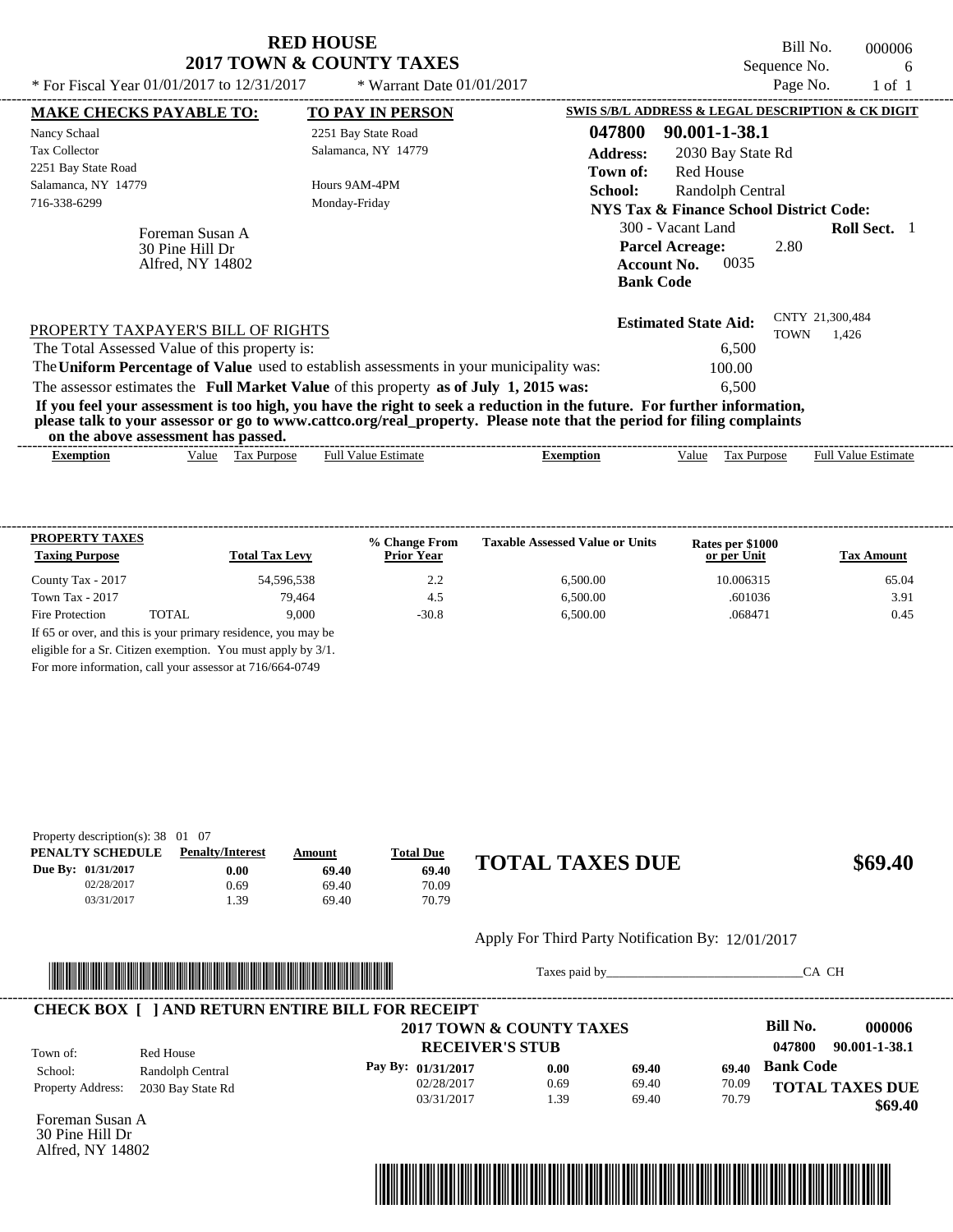Bill No. 000007 Sequence No. 7

| * For Fiscal Year $01/01/2017$ to $12/31/2017$                                                                                                                                                                                                                                          | * Warrant Date $01/01/2017$ |                  |                                                                                                | Page No.    | $1$ of $1$                 |  |
|-----------------------------------------------------------------------------------------------------------------------------------------------------------------------------------------------------------------------------------------------------------------------------------------|-----------------------------|------------------|------------------------------------------------------------------------------------------------|-------------|----------------------------|--|
| <b>MAKE CHECKS PAYABLE TO:</b>                                                                                                                                                                                                                                                          | <b>TO PAY IN PERSON</b>     |                  | SWIS S/B/L ADDRESS & LEGAL DESCRIPTION & CK DIGIT                                              |             |                            |  |
| Nancy Schaal                                                                                                                                                                                                                                                                            | 2251 Bay State Road         | 047800           | $90.001 - 1 - 3$                                                                               |             |                            |  |
| <b>Tax Collector</b>                                                                                                                                                                                                                                                                    | Salamanca, NY 14779         | <b>Address:</b>  | 2219 Bay State Rd                                                                              |             |                            |  |
| 2251 Bay State Road                                                                                                                                                                                                                                                                     |                             | Town of:         | <b>Red House</b>                                                                               |             |                            |  |
| Salamanca, NY 14779                                                                                                                                                                                                                                                                     | Hours 9AM-4PM               | School:          | Randolph Central                                                                               |             |                            |  |
| 716-338-6299                                                                                                                                                                                                                                                                            | Monday-Friday               |                  | <b>NYS Tax &amp; Finance School District Code:</b>                                             |             |                            |  |
| France Family Trust 1<br>France Llewellyn<br>2219 Bay State Rd<br>Salamanca, NY 14779                                                                                                                                                                                                   |                             |                  | 210 - 1 Family Res<br><b>Parcel Acreage:</b><br>0021<br><b>Account No.</b><br><b>Bank Code</b> | 5.34        | <b>Roll Sect.</b> 1        |  |
| PROPERTY TAXPAYER'S BILL OF RIGHTS                                                                                                                                                                                                                                                      |                             |                  | <b>Estimated State Aid:</b>                                                                    | <b>TOWN</b> | CNTY 21,300,484<br>1,426   |  |
| The Total Assessed Value of this property is:                                                                                                                                                                                                                                           |                             |                  | 71,000                                                                                         |             |                            |  |
| The Uniform Percentage of Value used to establish assessments in your municipality was:                                                                                                                                                                                                 |                             |                  | 100.00                                                                                         |             |                            |  |
| The assessor estimates the Full Market Value of this property as of July 1, 2015 was:                                                                                                                                                                                                   |                             |                  | 71,000                                                                                         |             |                            |  |
| If you feel your assessment is too high, you have the right to seek a reduction in the future. For further information,<br>please talk to your assessor or go to www.cattco.org/real_property. Please note that the period for filing complaints<br>on the above assessment has passed. |                             |                  |                                                                                                |             |                            |  |
| Tax Purpose<br><b>Exemption</b><br>Value                                                                                                                                                                                                                                                | <b>Full Value Estimate</b>  | <b>Exemption</b> | Value                                                                                          | Tax Purpose | <b>Full Value Estimate</b> |  |
|                                                                                                                                                                                                                                                                                         |                             |                  |                                                                                                |             |                            |  |

| <b>PROPERTY TAXES</b><br><b>Taxing Purpose</b> |       | <b>Total Tax Levy</b> | % Change From<br><b>Prior Year</b> | <b>Taxable Assessed Value or Units</b> | Rates per \$1000<br>or per Unit | <b>Tax Amount</b> |
|------------------------------------------------|-------|-----------------------|------------------------------------|----------------------------------------|---------------------------------|-------------------|
| County Tax - 2017                              |       | 54.596.538            | 2.2                                | 71,000.00                              | 10.006315                       | 710.45            |
| Town Tax - 2017                                |       | 79.464                | 4.5                                | 71,000.00                              | .601036                         | 42.67             |
| Fire Protection                                | TOTAL | 9.000                 | $-30.8$                            | 71,000.00                              | .068471                         | 4.86              |

For more information, call your assessor at 716/664-0749

| Property description(s): $32 \quad 02 \quad 07$ |                         |        |                  |                        |          |
|-------------------------------------------------|-------------------------|--------|------------------|------------------------|----------|
| PENALTY SCHEDULE                                | <b>Penalty/Interest</b> | Amount | <b>Total Due</b> |                        |          |
| Due By: 01/31/2017                              | 0.00                    | 757.98 | 757.98           | <b>TOTAL TAXES DUE</b> | \$757.98 |
| 02/28/2017                                      | 7.58                    | 757.98 | 765.56           |                        |          |
| 03/31/2017                                      | 15.16                   | 757.98 | 773.14           |                        |          |

#### Apply For Third Party Notification By: 12/01/2017



Taxes paid by\_\_\_\_\_\_\_\_\_\_\_\_\_\_\_\_\_\_\_\_\_\_\_\_\_\_\_\_\_\_\_CA CH

|                          |                   | 2017 TOWN & COUNTY TAXES |       |        |        | Bill No.<br>000007         |
|--------------------------|-------------------|--------------------------|-------|--------|--------|----------------------------|
| Town of:                 | Red House         | <b>RECEIVER'S STUB</b>   |       |        |        | $90.001 - 1 - 3$<br>047800 |
| School:                  | Randolph Central  | Pay By: $01/31/2017$     | 0.00  | 757.98 | 757.98 | <b>Bank Code</b>           |
| <b>Property Address:</b> | 2219 Bay State Rd | 02/28/2017               | 7.58  | 757.98 | 765.56 | <b>TOTAL TAXES DUE</b>     |
|                          |                   | 03/31/2017               | 15.16 | 757.98 | 773.14 | \$757.98                   |

France Family Trust 1 France Llewellyn 2219 Bay State Rd Salamanca, NY 14779

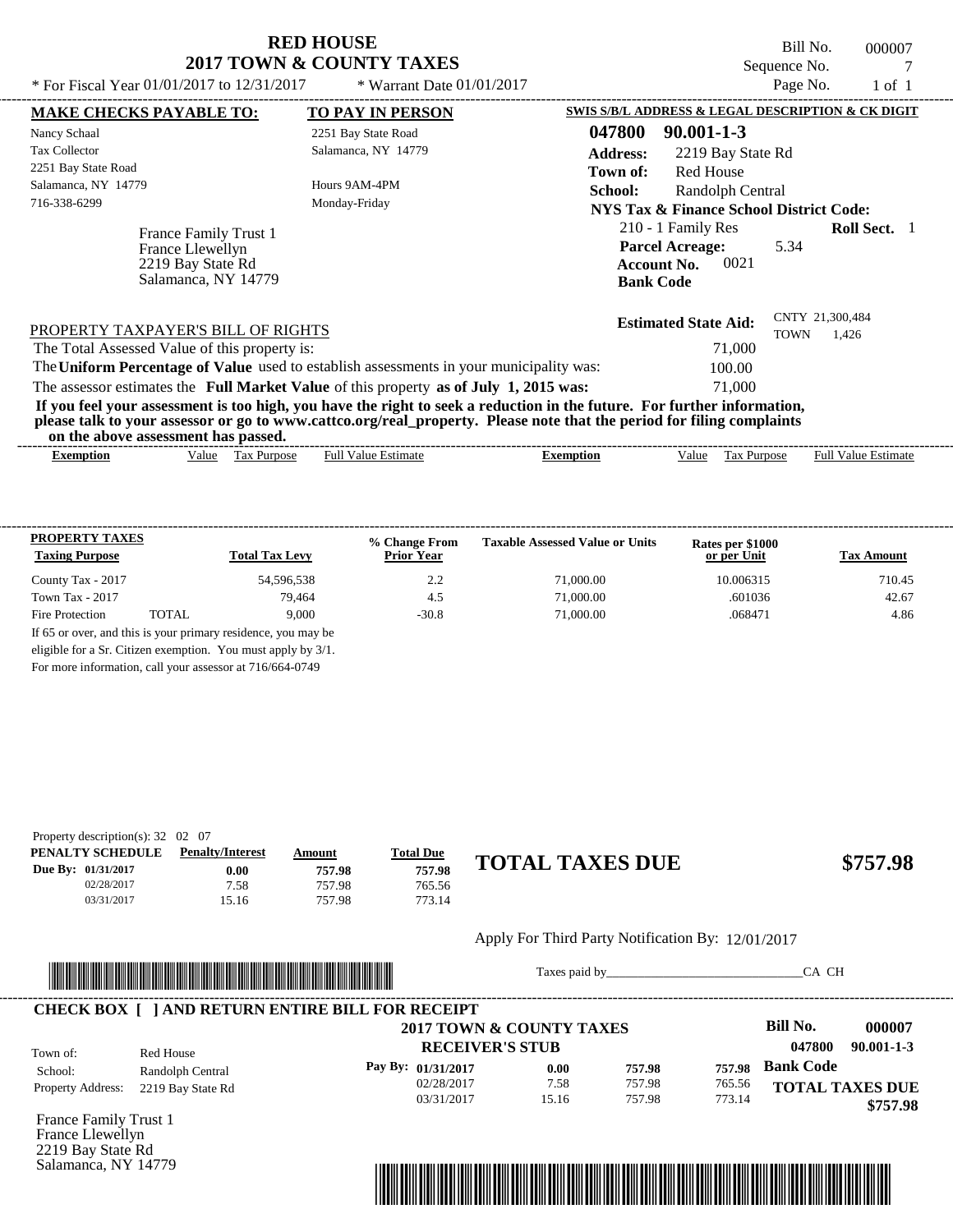Bill No. 000008 Sequence No. 8

| * For Fiscal Year 01/01/2017 to 12/31/2017                  | * Warrant Date $01/01/2017$                                                                                                                                                                                                                      | Page No.<br>$1$ of $1$                                                      |
|-------------------------------------------------------------|--------------------------------------------------------------------------------------------------------------------------------------------------------------------------------------------------------------------------------------------------|-----------------------------------------------------------------------------|
| <b>MAKE CHECKS PAYABLE TO:</b>                              | <b>TO PAY IN PERSON</b>                                                                                                                                                                                                                          | <b>SWIS S/B/L ADDRESS &amp; LEGAL DESCRIPTION &amp; CK DIGIT</b>            |
| Nancy Schaal                                                | 2251 Bay State Road                                                                                                                                                                                                                              | 047800<br>$90.001 - 1 - 6$                                                  |
| <b>Tax Collector</b>                                        | Salamanca, NY 14779                                                                                                                                                                                                                              | <b>Address:</b><br>2103 Bay State Rd                                        |
| 2251 Bay State Road                                         |                                                                                                                                                                                                                                                  | Red House<br>Town of:                                                       |
| Salamanca, NY 14779                                         | Hours 9AM-4PM                                                                                                                                                                                                                                    | <b>School:</b><br>Randolph Central                                          |
| 716-338-6299                                                | Monday-Friday                                                                                                                                                                                                                                    | NYS Tax & Finance School District Code:                                     |
| France Harry G<br>France Jane S                             |                                                                                                                                                                                                                                                  | 210 - 1 Family Res<br><b>Roll Sect.</b> 1<br><b>Parcel Acreage:</b><br>8.72 |
| France Daniel S<br>2103 Bay State Rd<br>Salamanca, NY 14779 |                                                                                                                                                                                                                                                  | 0019<br><b>Account No.</b><br><b>Bank Code</b>                              |
| PROPERTY TAXPAYER'S BILL OF RIGHTS                          |                                                                                                                                                                                                                                                  | CNTY 21,300,484<br><b>Estimated State Aid:</b><br><b>TOWN</b><br>1,426      |
| The Total Assessed Value of this property is:               |                                                                                                                                                                                                                                                  | 65,300                                                                      |
|                                                             | The Uniform Percentage of Value used to establish assessments in your municipality was:                                                                                                                                                          | 100.00                                                                      |
|                                                             | The assessor estimates the Full Market Value of this property as of July 1, 2015 was:                                                                                                                                                            | 65,300                                                                      |
| on the above assessment has passed.                         | If you feel your assessment is too high, you have the right to seek a reduction in the future. For further information,<br>please talk to your assessor or go to www.cattco.org/real_property. Please note that the period for filing complaints |                                                                             |

| - Full <sup>V</sup><br>√alue<br>alue<br>Estimate<br><b>Estimate</b><br><b>Purpose</b><br>lax<br>alu<br>Purpose<br>Ful<br>Exemption<br>$\mathcal{L}$ xemption<br>≙וו'<br>__ |
|----------------------------------------------------------------------------------------------------------------------------------------------------------------------------|
|                                                                                                                                                                            |

| <b>PROPERTY TAXES</b><br><b>Taxing Purpose</b> |       | <b>Total Tax Levy</b> | % Change From<br><b>Prior Year</b> | <b>Taxable Assessed Value or Units</b> | Rates per \$1000<br>or per Unit | <b>Tax Amount</b> |
|------------------------------------------------|-------|-----------------------|------------------------------------|----------------------------------------|---------------------------------|-------------------|
| County Tax - 2017                              |       | 54.596.538            | 2.2                                | 65,300.00                              | 10.006315                       | 653.41            |
| Town Tax - 2017                                |       | 79.464                | 4.5                                | 65,300.00                              | .601036                         | 39.25             |
| Fire Protection                                | TOTAL | 9.000                 | $-30.8$                            | 65,300.00                              | .068471                         | 4.47              |

For more information, call your assessor at 716/664-0749

| Property description(s): $32 \quad 02 \quad 07$ |                         |        |                  |                        |          |
|-------------------------------------------------|-------------------------|--------|------------------|------------------------|----------|
| PENALTY SCHEDULE                                | <b>Penalty/Interest</b> | Amount | <u>Total Due</u> |                        |          |
| Due By: 01/31/2017                              | $0.00\,$                | 697.13 | 697.13           | <b>TOTAL TAXES DUE</b> | \$697.13 |
| 02/28/2017                                      | 6.97                    | 697.13 | 704.10           |                        |          |
| 03/31/2017                                      | 13.94                   | 697.13 | 711.07           |                        |          |

### Apply For Third Party Notification By: 12/01/2017



Taxes paid by\_\_\_\_\_\_\_\_\_\_\_\_\_\_\_\_\_\_\_\_\_\_\_\_\_\_\_\_\_\_\_CA CH

|                          |                   | 2017 TOWN & COUNTY TAXES |       |        |        | Bill No.<br>000008         |
|--------------------------|-------------------|--------------------------|-------|--------|--------|----------------------------|
| Town of:                 | Red House         | <b>RECEIVER'S STUB</b>   |       |        |        | $90.001 - 1 - 6$<br>047800 |
| School:                  | Randolph Central  | Pay By: $01/31/2017$     | 0.00  | 697.13 | 697.13 | <b>Bank Code</b>           |
| <b>Property Address:</b> | 2103 Bay State Rd | 02/28/2017               | 6.97  | 697.13 | 704.10 | <b>TOTAL TAXES DUE</b>     |
|                          |                   | 03/31/2017               | 13.94 | 697.13 | 711.07 | \$697.13                   |

France Harry G France Jane S France Daniel S 2103 Bay State Rd Salamanca, NY 14779

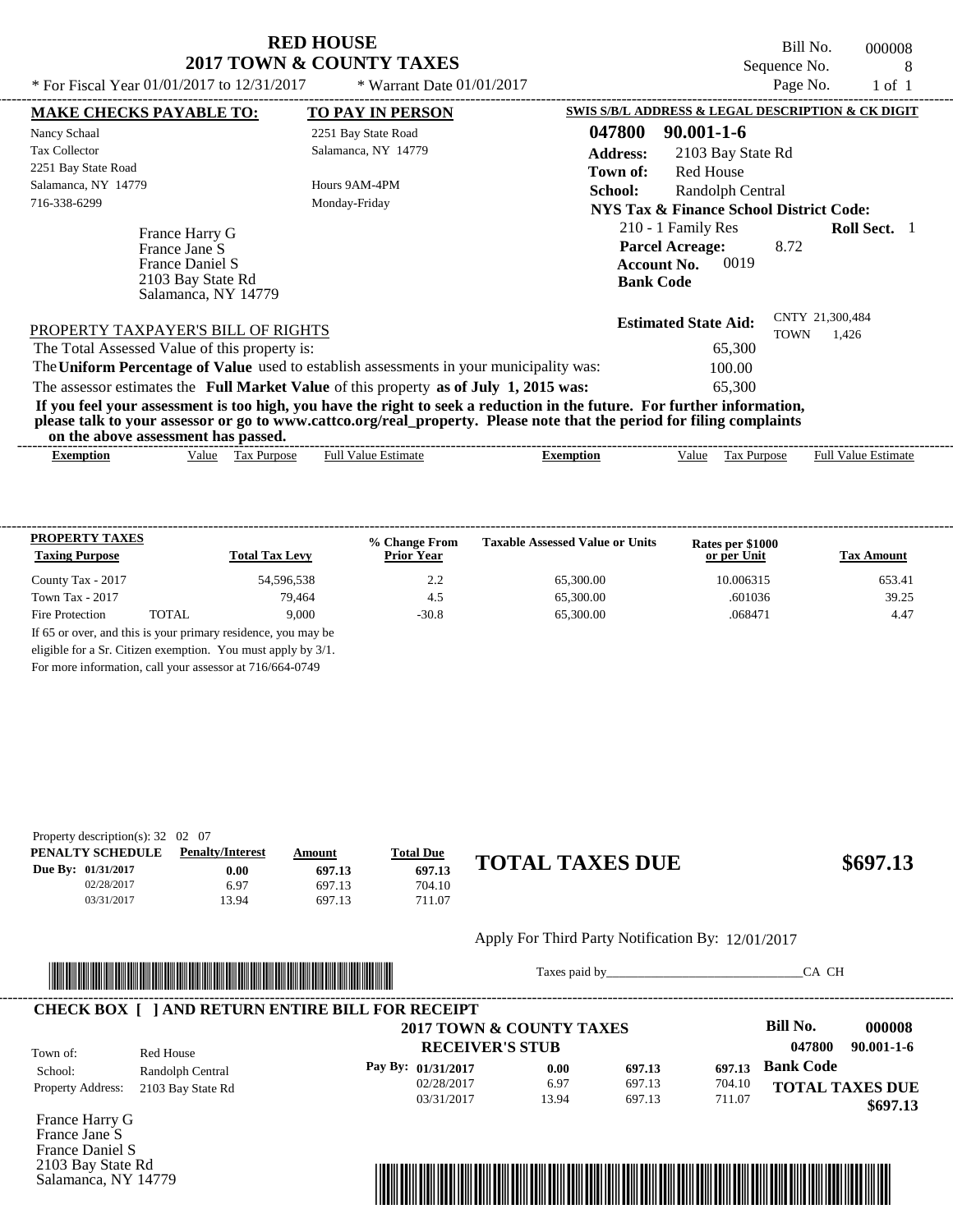|                                                                                                                                                                                                                                                                                         | <b>RED HOUSE</b><br><b>2017 TOWN &amp; COUNTY TAXES</b>                                       |                                                    | Bill No.<br>Sequence No. | 000009<br>9 |  |  |
|-----------------------------------------------------------------------------------------------------------------------------------------------------------------------------------------------------------------------------------------------------------------------------------------|-----------------------------------------------------------------------------------------------|----------------------------------------------------|--------------------------|-------------|--|--|
| * For Fiscal Year 01/01/2017 to 12/31/2017                                                                                                                                                                                                                                              | Page No.<br>$1$ of $1$                                                                        |                                                    |                          |             |  |  |
| <b>MAKE CHECKS PAYABLE TO:</b>                                                                                                                                                                                                                                                          | <b>TO PAY IN PERSON</b>                                                                       | SWIS S/B/L ADDRESS & LEGAL DESCRIPTION & CK DIGIT  |                          |             |  |  |
| Nancy Schaal                                                                                                                                                                                                                                                                            | 2251 Bay State Road                                                                           | 047800<br>81.000-1-5                               |                          |             |  |  |
| <b>Tax Collector</b>                                                                                                                                                                                                                                                                    | Salamanca, NY 14779                                                                           | <b>Address:</b><br>Sunfish Rd                      |                          |             |  |  |
| 2251 Bay State Road                                                                                                                                                                                                                                                                     | <b>Red House</b><br>Town of:                                                                  |                                                    |                          |             |  |  |
| Salamanca, NY 14779                                                                                                                                                                                                                                                                     | Hours 9AM-4PM<br>Monday-Friday                                                                | School:<br>Randolph Central                        |                          |             |  |  |
| 716-338-6299                                                                                                                                                                                                                                                                            |                                                                                               | <b>NYS Tax &amp; Finance School District Code:</b> |                          |             |  |  |
| France Todd<br>10540 Lebanon Rd<br>Randolph, NY 14772                                                                                                                                                                                                                                   | 910 - Priv forest<br><b>Parcel Acreage:</b><br>0018<br><b>Account No.</b><br><b>Bank Code</b> | 9.79                                               | <b>Roll Sect.</b> 1      |             |  |  |
| PROPERTY TAXPAYER'S BILL OF RIGHTS<br>The Total Assessed Value of this property is:<br>The Uniform Percentage of Value used to establish assessments in your municipality was:                                                                                                          |                                                                                               | <b>Estimated State Aid:</b><br>8,800<br>100.00     | CNTY 21,300,484<br>TOWN  | 1,426       |  |  |
| The assessor estimates the Full Market Value of this property as of July 1, 2015 was:                                                                                                                                                                                                   |                                                                                               | 8.800                                              |                          |             |  |  |
| If you feel your assessment is too high, you have the right to seek a reduction in the future. For further information,<br>please talk to your assessor or go to www.cattco.org/real_property. Please note that the period for filing complaints<br>on the above assessment has passed. |                                                                                               |                                                    |                          |             |  |  |

| Full $V$<br>√alue<br>alue<br>Purpose<br>Estimate<br>ax:<br>Estimate<br>Ful<br>Value<br>Purpose<br>Exemption<br>Exemption<br>٦1Α<br>1 U.A | ----- | ,,,,<br>ww | . азэсээнісні наз базэса. |  |  | -------------- |
|------------------------------------------------------------------------------------------------------------------------------------------|-------|------------|---------------------------|--|--|----------------|
|                                                                                                                                          |       |            |                           |  |  |                |

| <b>PROPERTY TAXES</b><br><b>Taxing Purpose</b> |       | <b>Total Tax Levy</b>                                         | % Change From<br><b>Prior Year</b> | <b>Taxable Assessed Value or Units</b> | Rates per \$1000<br>or per Unit | <b>Tax Amount</b> |
|------------------------------------------------|-------|---------------------------------------------------------------|------------------------------------|----------------------------------------|---------------------------------|-------------------|
| County Tax - 2017                              |       | 54,596,538                                                    | 2.2                                | 8,800.00                               | 10.006315                       | 88.06             |
| Town Tax - 2017                                |       | 79.464                                                        | 4.5                                | 8,800.00                               | .601036                         | 5.29              |
| Fire Protection                                | TOTAL | 9.000                                                         | $-30.8$                            | 8.800.00                               | .068471                         | 0.60              |
|                                                |       | If 65 or over, and this is your primary residence, you may be |                                    |                                        |                                 |                   |
|                                                |       | eligible for a Sr. Citizen exemption. You must apply by 3/1.  |                                    |                                        |                                 |                   |

For more information, call your assessor at 716/664-0749

| Property description(s): $42 \quad 03 \quad 07$ |                         |        |                  |                        |         |
|-------------------------------------------------|-------------------------|--------|------------------|------------------------|---------|
| PENALTY SCHEDULE                                | <b>Penalty/Interest</b> | Amount | <b>Total Due</b> |                        |         |
| Due By: 01/31/2017                              | 0.00                    | 93.95  | 93.95            | <b>TOTAL TAXES DUE</b> | \$93.95 |
| 02/28/2017                                      | 0.94                    | 93.95  | 94.89            |                        |         |
| 03/31/2017                                      | .88                     | 93.95  | 95.83            |                        |         |

#### Apply For Third Party Notification By: 12/01/2017



Taxes paid by\_\_\_\_\_\_\_\_\_\_\_\_\_\_\_\_\_\_\_\_\_\_\_\_\_\_\_\_\_\_\_CA CH

|                          |                  | <b>CHECK BOX   JAND RETURN ENTIRE BILL FOR RECEIPT</b><br>2017 TOWN & COUNTY TAXES |      |       |       | Bill No.               | 000009     |
|--------------------------|------------------|------------------------------------------------------------------------------------|------|-------|-------|------------------------|------------|
| Town of:                 | Red House        | <b>RECEIVER'S STUB</b>                                                             |      |       |       | 047800                 | 81.000-1-5 |
| School:                  | Randolph Central | Pay By: 01/31/2017                                                                 | 0.00 | 93.95 | 93.95 | <b>Bank Code</b>       |            |
| <b>Property Address:</b> | Sunfish Rd       | 02/28/2017                                                                         | 0.94 | 93.95 | 94.89 | <b>TOTAL TAXES DUE</b> |            |
|                          |                  | 03/31/2017                                                                         | .88  | 93.95 | 95.83 |                        | \$93.95    |

France Todd 10540 Lebanon Rd Randolph, NY 14772

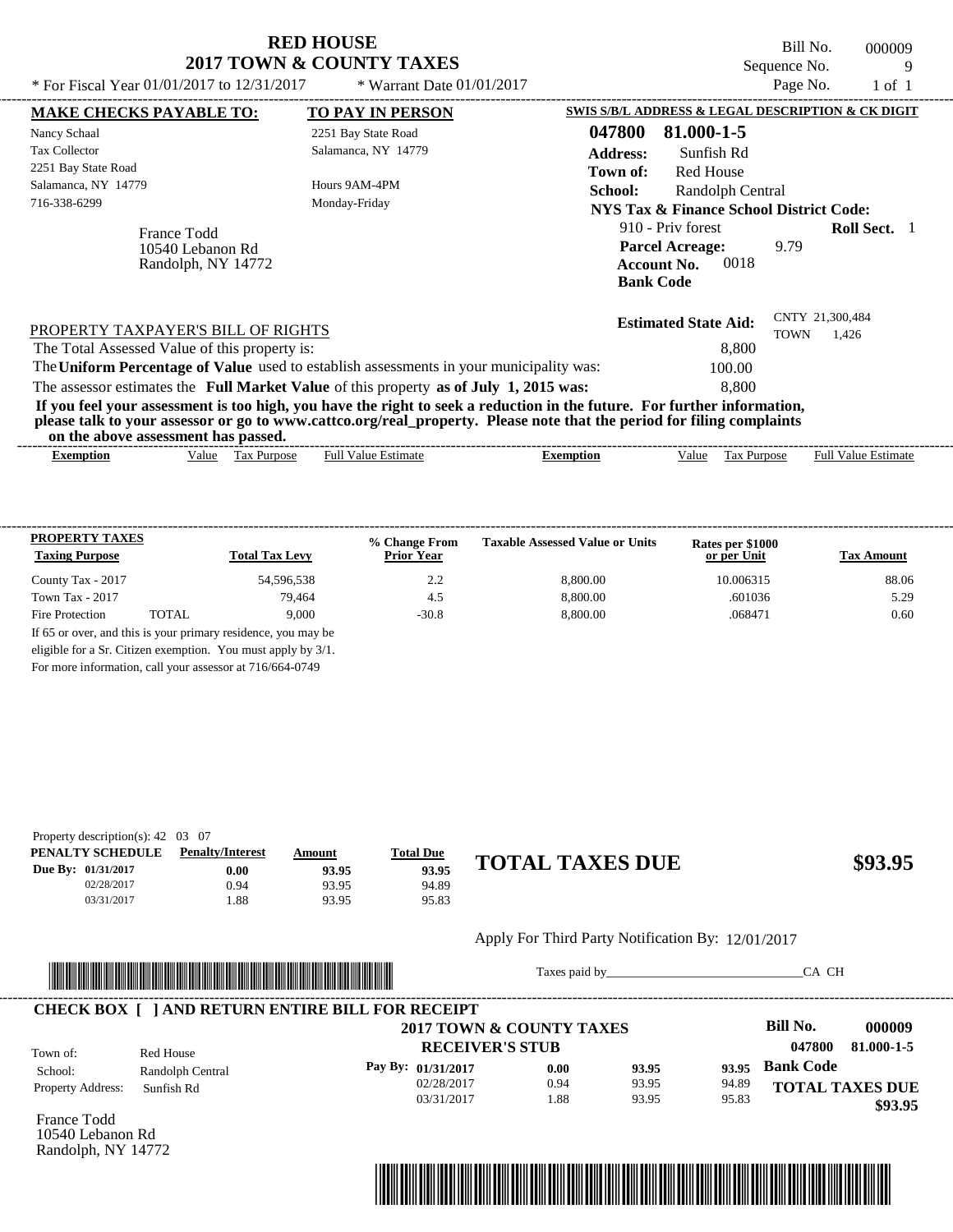Bill No. 000010 Sequence No. 10

| * For Fiscal Year 01/01/2017 to 12/31/2017                                                                              | * Warrant Date 01/01/2017  |                  |                                                   | Page No.    | $1$ of $1$                 |  |
|-------------------------------------------------------------------------------------------------------------------------|----------------------------|------------------|---------------------------------------------------|-------------|----------------------------|--|
| <b>MAKE CHECKS PAYABLE TO:</b>                                                                                          | <b>TO PAY IN PERSON</b>    |                  | SWIS S/B/L ADDRESS & LEGAL DESCRIPTION & CK DIGIT |             |                            |  |
| Nancy Schaal                                                                                                            | 2251 Bay State Road        | 047800           | 90.001-1-38.4                                     |             |                            |  |
| <b>Tax Collector</b>                                                                                                    | Salamanca, NY 14779        | <b>Address:</b>  | Bay State Rd                                      |             |                            |  |
| 2251 Bay State Road                                                                                                     |                            | Town of:         | <b>Red House</b>                                  |             |                            |  |
| Salamanca, NY 14779                                                                                                     | Hours 9AM-4PM              | School:          | Randolph Central                                  |             |                            |  |
| 716-338-6299                                                                                                            | Monday-Friday              |                  | NYS Tax & Finance School District Code:           |             |                            |  |
| Hubbard Marvin R                                                                                                        |                            |                  | 300 - Vacant Land                                 |             | <b>Roll Sect.</b> 1        |  |
| Virginia Hubbard                                                                                                        |                            |                  | <b>Parcel Acreage:</b>                            | 3.00        |                            |  |
| 9182 Tangerine St                                                                                                       |                            |                  | 0035<br><b>Account No.</b>                        |             |                            |  |
| San Ramo, CA 94583                                                                                                      |                            |                  | <b>Bank Code</b>                                  |             |                            |  |
|                                                                                                                         |                            |                  | <b>Estimated State Aid:</b>                       |             | CNTY 21,300,484            |  |
| PROPERTY TAXPAYER'S BILL OF RIGHTS                                                                                      |                            |                  |                                                   | <b>TOWN</b> | 1,426                      |  |
| The Total Assessed Value of this property is:                                                                           |                            |                  | 6,800                                             |             |                            |  |
| The Uniform Percentage of Value used to establish assessments in your municipality was:                                 |                            |                  | 100.00                                            |             |                            |  |
| The assessor estimates the Full Market Value of this property as of July 1, 2015 was:                                   |                            |                  | 6.800                                             |             |                            |  |
| If you feel your assessment is too high, you have the right to seek a reduction in the future. For further information, |                            |                  |                                                   |             |                            |  |
| please talk to your assessor or go to www.cattco.org/real_property. Please note that the period for filing complaints   |                            |                  |                                                   |             |                            |  |
| on the above assessment has passed.                                                                                     |                            |                  |                                                   |             |                            |  |
| Tax Purpose<br><b>Exemption</b><br>Value                                                                                | <b>Full Value Estimate</b> | <b>Exemption</b> | Value                                             | Tax Purpose | <b>Full Value Estimate</b> |  |

| <b>PROPERTY TAXES</b><br><b>Taxing Purpose</b> |       | <b>Total Tax Levy</b> | % Change From<br><b>Prior Year</b> | <b>Taxable Assessed Value or Units</b> | Rates per \$1000<br>or per Unit | <b>Tax Amount</b> |
|------------------------------------------------|-------|-----------------------|------------------------------------|----------------------------------------|---------------------------------|-------------------|
| County Tax - 2017                              |       | 54.596.538            | 2.2                                | 6,800.00                               | 10.006315                       | 68.04             |
| Town Tax - 2017                                |       | 79.464                | 4.5                                | 6.800.00                               | .601036                         | 4.09              |
| Fire Protection                                | TOTAL | 9.000                 | $-30.8$                            | 6,800.00                               | .068471                         | 0.47              |

For more information, call your assessor at 716/664-0749

| Property description(s): $38 \quad 01 \quad 07$ |                         |        |                  |                        |         |
|-------------------------------------------------|-------------------------|--------|------------------|------------------------|---------|
| PENALTY SCHEDULE                                | <b>Penalty/Interest</b> | Amount | <b>Total Due</b> |                        |         |
| Due By: 01/31/2017                              | 0.00                    | 72.60  | 72.60            | <b>TOTAL TAXES DUE</b> | \$72.60 |
| 02/28/2017                                      | 0.73                    | 72.60  | 73.33            |                        |         |
| 03/31/2017                                      | . 45                    | 72.60  | 74.05            |                        |         |

#### Apply For Third Party Notification By: 12/01/2017



Taxes paid by\_\_\_\_\_\_\_\_\_\_\_\_\_\_\_\_\_\_\_\_\_\_\_\_\_\_\_\_\_\_\_CA CH

|                          |                  | <b>CHECK BOX   JAND RETURN ENTIRE BILL FOR RECEIPT</b><br>2017 TOWN & COUNTY TAXES |      |       |       | Bill No.         | 000010                 |
|--------------------------|------------------|------------------------------------------------------------------------------------|------|-------|-------|------------------|------------------------|
| Town of:                 | Red House        | <b>RECEIVER'S STUB</b>                                                             |      |       |       | 047800           | 90.001-1-38.4          |
| School:                  | Randolph Central | Pay By: 01/31/2017                                                                 | 0.00 | 72.60 | 72.60 | <b>Bank Code</b> |                        |
| <b>Property Address:</b> | Bay State Rd     | 02/28/2017                                                                         | 0.73 | 72.60 | 73.33 |                  | <b>TOTAL TAXES DUE</b> |
|                          |                  | 03/31/2017                                                                         | . 45 | 72.60 | 74.05 |                  | \$72.60                |

Hubbard Marvin R Virginia Hubbard 9182 Tangerine St San Ramo, CA 94583

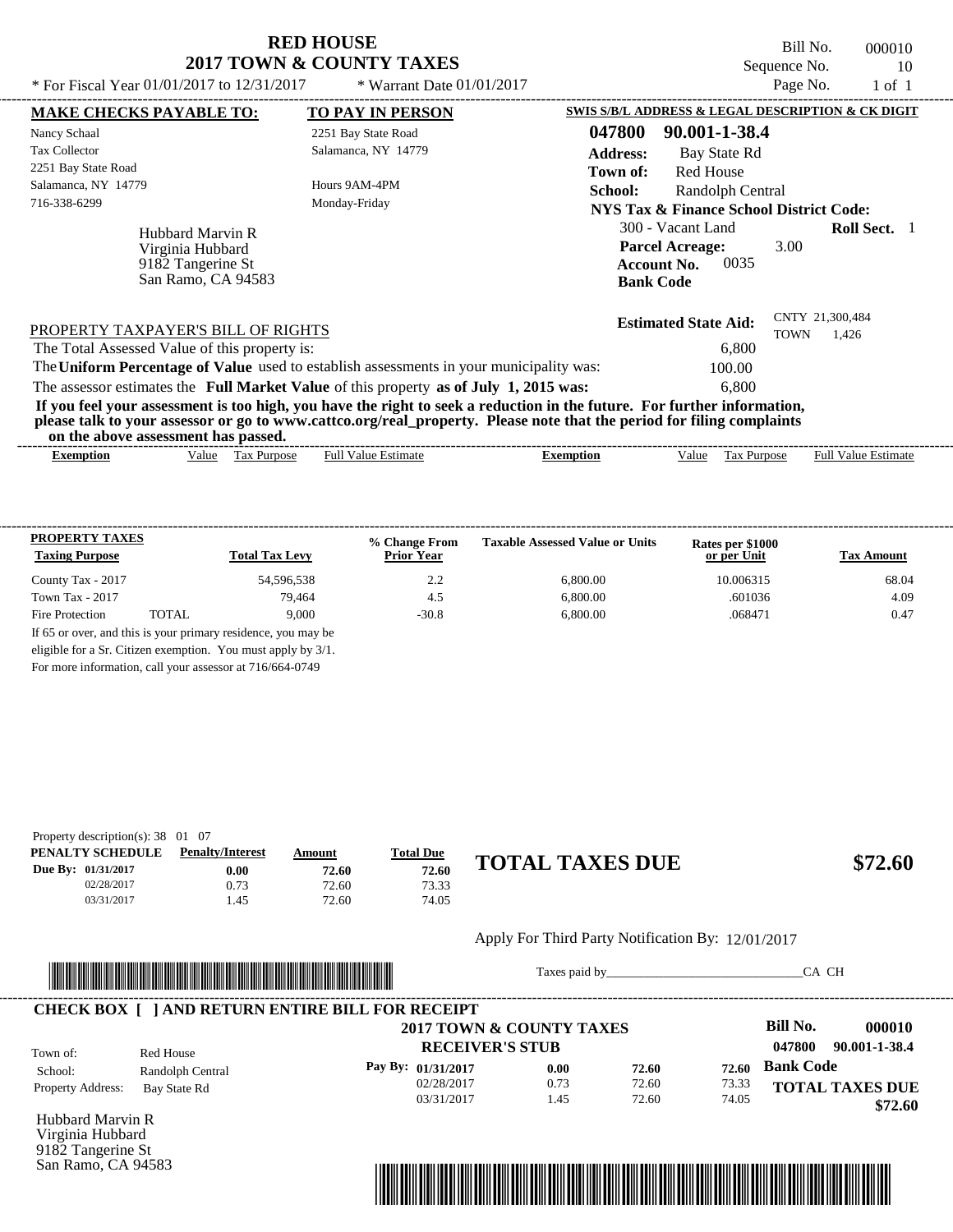| <b>RED HOUSE</b>         |  |
|--------------------------|--|
| 2017 TOWN & COUNTY TAXES |  |

Bill No. 000011 Sequence No. 11

| * For Fiscal Year $01/01/2017$ to $12/31/2017$ |                      | * Warrant Date $01/01/2017$                                                                                                                                                                                                                      |                  |                                                                  | Page No.                       | $1 \text{ of } 1$          |  |
|------------------------------------------------|----------------------|--------------------------------------------------------------------------------------------------------------------------------------------------------------------------------------------------------------------------------------------------|------------------|------------------------------------------------------------------|--------------------------------|----------------------------|--|
| <b>MAKE CHECKS PAYABLE TO:</b>                 |                      | <b>TO PAY IN PERSON</b>                                                                                                                                                                                                                          |                  | <b>SWIS S/B/L ADDRESS &amp; LEGAL DESCRIPTION &amp; CK DIGIT</b> |                                |                            |  |
| Nancy Schaal                                   |                      | 2251 Bay State Road                                                                                                                                                                                                                              | 047800           | 90.001-1-38.2                                                    |                                |                            |  |
| <b>Tax Collector</b>                           |                      | Salamanca, NY 14779                                                                                                                                                                                                                              | <b>Address:</b>  | Bay State Rd                                                     |                                |                            |  |
| 2251 Bay State Road                            |                      |                                                                                                                                                                                                                                                  | Town of:         | <b>Red House</b>                                                 |                                |                            |  |
| Salamanca, NY 14779                            |                      | Hours 9AM-4PM                                                                                                                                                                                                                                    | School:          | Randolph Central                                                 |                                |                            |  |
| 716-338-6299                                   |                      | Monday-Friday                                                                                                                                                                                                                                    |                  | <b>NYS Tax &amp; Finance School District Code:</b>               |                                |                            |  |
|                                                | Hubbard Michael G    |                                                                                                                                                                                                                                                  |                  | 300 - Vacant Land                                                |                                | <b>Roll Sect.</b>          |  |
|                                                | 1550 Westborough Dr  |                                                                                                                                                                                                                                                  |                  | <b>Parcel Acreage:</b>                                           | 2.10                           |                            |  |
|                                                | Katy, TX 77449       |                                                                                                                                                                                                                                                  |                  | 0035<br><b>Account No.</b>                                       |                                |                            |  |
|                                                |                      |                                                                                                                                                                                                                                                  |                  | <b>Bank Code</b>                                                 |                                |                            |  |
| PROPERTY TAXPAYER'S BILL OF RIGHTS             |                      |                                                                                                                                                                                                                                                  |                  | <b>Estimated State Aid:</b>                                      | CNTY 21,300,484<br><b>TOWN</b> | 1,426                      |  |
| The Total Assessed Value of this property is:  |                      |                                                                                                                                                                                                                                                  |                  | 6,500                                                            |                                |                            |  |
|                                                |                      | The Uniform Percentage of Value used to establish assessments in your municipality was:                                                                                                                                                          |                  | 100.00                                                           |                                |                            |  |
|                                                |                      | The assessor estimates the Full Market Value of this property as of July 1, 2015 was:                                                                                                                                                            |                  | 6.500                                                            |                                |                            |  |
| on the above assessment has passed.            |                      | If you feel your assessment is too high, you have the right to seek a reduction in the future. For further information,<br>please talk to your assessor or go to www.cattco.org/real_property. Please note that the period for filing complaints |                  |                                                                  |                                |                            |  |
| <b>Exemption</b>                               | Tax Purpose<br>Value | <b>Full Value Estimate</b>                                                                                                                                                                                                                       | <b>Exemption</b> | Value<br>Tax Purpose                                             |                                | <b>Full Value Estimate</b> |  |
|                                                |                      |                                                                                                                                                                                                                                                  |                  |                                                                  |                                |                            |  |

| PROPERTY TAXES                                           |       |                                                               | % Change From     | <b>Taxable Assessed Value or Units</b> | Rates per \$1000 |                   |
|----------------------------------------------------------|-------|---------------------------------------------------------------|-------------------|----------------------------------------|------------------|-------------------|
| <b>Taxing Purpose</b>                                    |       | <b>Total Tax Levy</b>                                         | <b>Prior Year</b> |                                        | or per Unit      | <b>Tax Amount</b> |
| County Tax - 2017                                        |       | 54,596,538                                                    | 2.2               | 6.500.00                               | 10.006315        | 65.04             |
| Town Tax - 2017                                          |       | 79.464                                                        | 4.5               | 6.500.00                               | .601036          | 3.91              |
| <b>School Relevy</b>                                     |       |                                                               |                   |                                        |                  | 71.85             |
| Fire Protection                                          | TOTAL | 9.000                                                         | $-30.8$           | 6.500.00                               | .068471          | 0.45              |
|                                                          |       | If 65 or over, and this is your primary residence, you may be |                   |                                        |                  |                   |
|                                                          |       | eligible for a Sr. Citizen exemption. You must apply by 3/1.  |                   |                                        |                  |                   |
| For more information, call your assessor at 716/664-0749 |       |                                                               |                   |                                        |                  |                   |

| Property description(s): $38 \quad 01 \quad 07$ |                         |        |                  |                        |          |
|-------------------------------------------------|-------------------------|--------|------------------|------------------------|----------|
| PENALTY SCHEDULE                                | <b>Penalty/Interest</b> | Amount | <b>Total Due</b> |                        |          |
| Due By: 01/31/2017                              | 0.00                    | 141.25 | 141.25           | <b>TOTAL TAXES DUE</b> | \$141.25 |
| 02/28/2017                                      | . 41                    | 141.25 | 142.66           |                        |          |
| 03/31/2017                                      | 2.83                    | 141.25 | 144.08           |                        |          |

#### Apply For Third Party Notification By: 12/01/2017



Taxes paid by\_\_\_\_\_\_\_\_\_\_\_\_\_\_\_\_\_\_\_\_\_\_\_\_\_\_\_\_\_\_\_CA CH

|                          |                  | <b>CHECK BOX [ ] AND RETURN ENTIRE BILL FOR RECEIPT</b> |      |        |        |                         |
|--------------------------|------------------|---------------------------------------------------------|------|--------|--------|-------------------------|
|                          |                  | 2017 TOWN & COUNTY TAXES                                |      |        |        | Bill No.<br>000011      |
| Town of:                 | Red House        | <b>RECEIVER'S STUB</b>                                  |      |        |        | 90.001-1-38.2<br>047800 |
| School:                  | Randolph Central | Pay By: 01/31/2017                                      | 0.00 | 141.25 | 141.25 | <b>Bank Code</b>        |
| <b>Property Address:</b> | Bay State Rd     | 02/28/2017                                              | 1.41 | 141.25 | 142.66 | <b>TOTAL TAXES DUE</b>  |
|                          |                  | 03/31/2017                                              | 2.83 | 141.25 | 144.08 | \$141.25                |

Hubbard Michael G 1550 Westborough Dr Katy, TX 77449

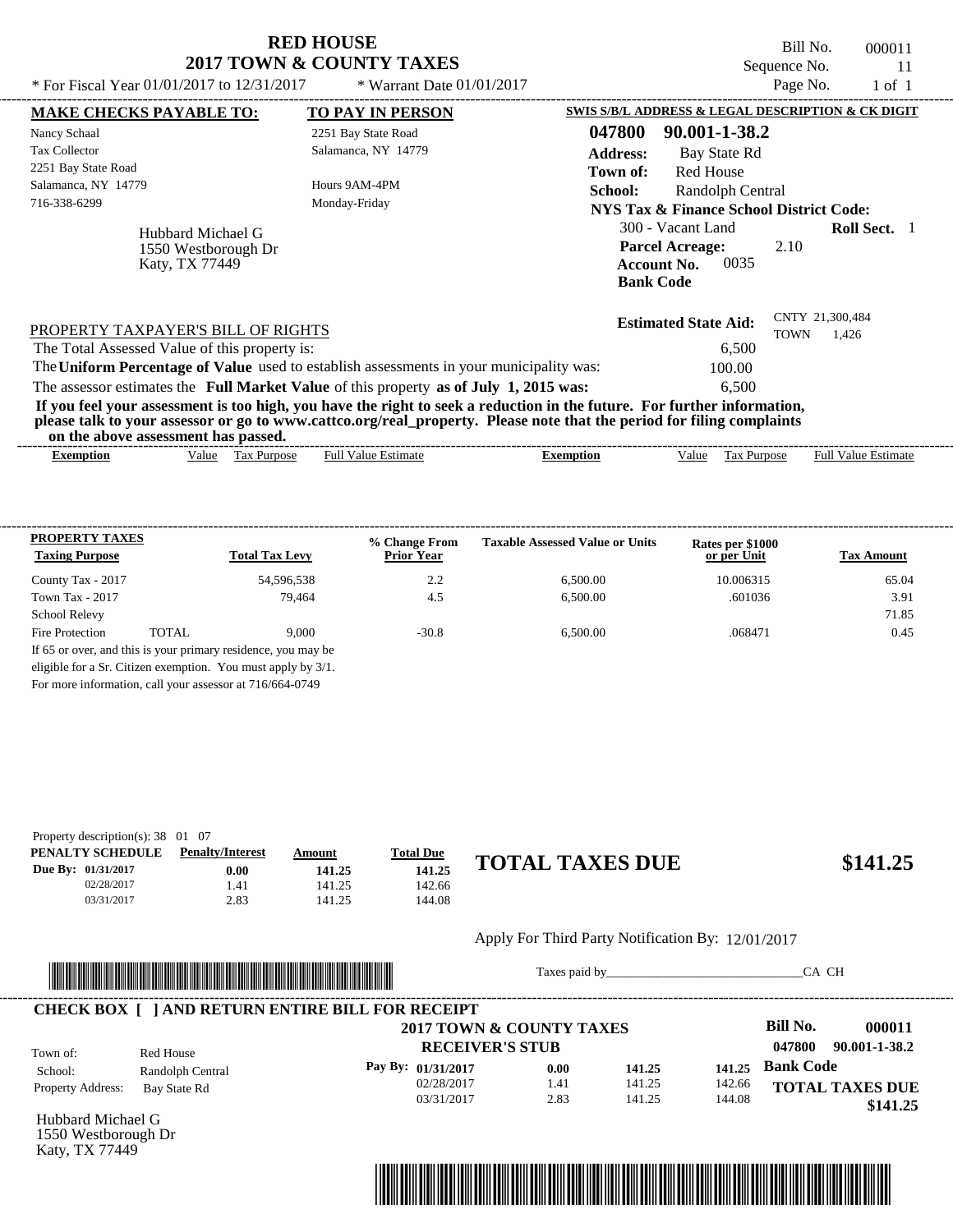Bill No. 000012 Sequence No. 12

| * For Fiscal Year $01/01/2017$ to $12/31/2017$                                                                       | * Warrant Date 01/01/2017                                                                                                                                                                                                                        | Page No.<br>1 of 1                                                                                                            |
|----------------------------------------------------------------------------------------------------------------------|--------------------------------------------------------------------------------------------------------------------------------------------------------------------------------------------------------------------------------------------------|-------------------------------------------------------------------------------------------------------------------------------|
| <b>MAKE CHECKS PAYABLE TO:</b>                                                                                       | <b>TO PAY IN PERSON</b>                                                                                                                                                                                                                          | SWIS S/B/L ADDRESS & LEGAL DESCRIPTION & CK DIGIT                                                                             |
| Nancy Schaal                                                                                                         | 2251 Bay State Road                                                                                                                                                                                                                              | 047800<br>90.001-1-15                                                                                                         |
| <b>Tax Collector</b>                                                                                                 | Salamanca, NY 14779                                                                                                                                                                                                                              | <b>Address:</b><br>Beck Rd                                                                                                    |
| 2251 Bay State Road                                                                                                  |                                                                                                                                                                                                                                                  | Red House<br>Town of:                                                                                                         |
| Salamanca, NY 14779                                                                                                  | Hours 9AM-4PM                                                                                                                                                                                                                                    | <b>School:</b><br>Randolph Central                                                                                            |
| 716-338-6299                                                                                                         | Monday-Friday                                                                                                                                                                                                                                    | <b>NYS Tax &amp; Finance School District Code:</b>                                                                            |
| Hubbard, Marvin Tyler Hubbard,<br>Hubbard Jacob Tyler<br>Virginia Hubbard<br>9182 Tangerine St<br>San Ramo, CA 94583 |                                                                                                                                                                                                                                                  | 260 - Seasonal res<br><b>Roll Sect.</b> 1<br><b>Parcel Acreage:</b><br>1.46<br>0037<br><b>Account No.</b><br><b>Bank Code</b> |
| PROPERTY TAXPAYER'S BILL OF RIGHTS<br>The Total Assessed Value of this property is:                                  |                                                                                                                                                                                                                                                  | CNTY 21,300,484<br><b>Estimated State Aid:</b><br>TOWN<br>1,426<br>24,200                                                     |
|                                                                                                                      | The Uniform Percentage of Value used to establish assessments in your municipality was:                                                                                                                                                          | 100.00                                                                                                                        |
|                                                                                                                      | The assessor estimates the Full Market Value of this property as of July 1, 2015 was:                                                                                                                                                            | 24,200                                                                                                                        |
| on the above assessment has passed.                                                                                  | If you feel your assessment is too high, you have the right to seek a reduction in the future. For further information,<br>please talk to your assessor or go to www.cattco.org/real_property. Please note that the period for filing complaints |                                                                                                                               |

| Full $V$<br>√alue<br>alue<br>Purpose<br>Estimate<br>ax:<br>Estimate<br>Ful<br>Value<br>Purpose<br>Exemption<br>Exemption<br>٦1Α<br>1 U.A | ----- | ,,,,<br>ww | . азэсээнісні наз базэса. |  |  | -------------- |
|------------------------------------------------------------------------------------------------------------------------------------------|-------|------------|---------------------------|--|--|----------------|
|                                                                                                                                          |       |            |                           |  |  |                |

| <b>PROPERTY TAXES</b><br><b>Taxing Purpose</b> |       | <b>Total Tax Levy</b> | % Change From<br><b>Prior Year</b> | <b>Taxable Assessed Value or Units</b> | Rates per \$1000<br>or per Unit | <b>Tax Amount</b> |
|------------------------------------------------|-------|-----------------------|------------------------------------|----------------------------------------|---------------------------------|-------------------|
| County Tax - 2017                              |       | 54,596,538            | 2.2                                | 24,200.00                              | 10.006315                       | 242.15            |
| Town Tax - 2017                                |       | 79.464                | 4.5                                | 24,200.00                              | .601036                         | 14.55             |
| Fire Protection                                | TOTAL | 9.000                 | $-30.8$                            | 24,200.00                              | .068471                         | 1.66              |

For more information, call your assessor at 716/664-0749

| Property description(s): $30 \quad 02 \quad 07$ |                         |        |                  |                        |          |
|-------------------------------------------------|-------------------------|--------|------------------|------------------------|----------|
| PENALTY SCHEDULE                                | <b>Penalty/Interest</b> | Amount | <u>Total Due</u> |                        |          |
| Due By: 01/31/2017                              | 0.00                    | 258.36 | 258.36           | <b>TOTAL TAXES DUE</b> | \$258.36 |
| 02/28/2017                                      | 2.58                    | 258.36 | 260.94           |                        |          |
| 03/31/2017                                      | 5.17                    | 258.36 | 263.53           |                        |          |

#### Apply For Third Party Notification By: 12/01/2017



Taxes paid by\_\_\_\_\_\_\_\_\_\_\_\_\_\_\_\_\_\_\_\_\_\_\_\_\_\_\_\_\_\_\_CA CH

|                          |                  | 2017 TOWN & COUNTY TAXES |                        |        |        | Bill No.<br>000012     |
|--------------------------|------------------|--------------------------|------------------------|--------|--------|------------------------|
| Town of:                 | Red House        |                          | <b>RECEIVER'S STUB</b> |        |        | 047800<br>90.001-1-15  |
| School:                  | Randolph Central | Pay By: $01/31/2017$     | 0.00                   | 258.36 | 258.36 | <b>Bank Code</b>       |
| <b>Property Address:</b> | Beck Rd          | 02/28/2017               | 2.58                   | 258.36 | 260.94 | <b>TOTAL TAXES DUE</b> |
|                          |                  | 03/31/2017               | 5.17                   | 258.36 | 263.53 | \$258.36               |

Hubbard, Marvin Tyler Hubbard, Hubbard Jacob Tyler Virginia Hubbard 9182 Tangerine St San Ramo, CA 94583

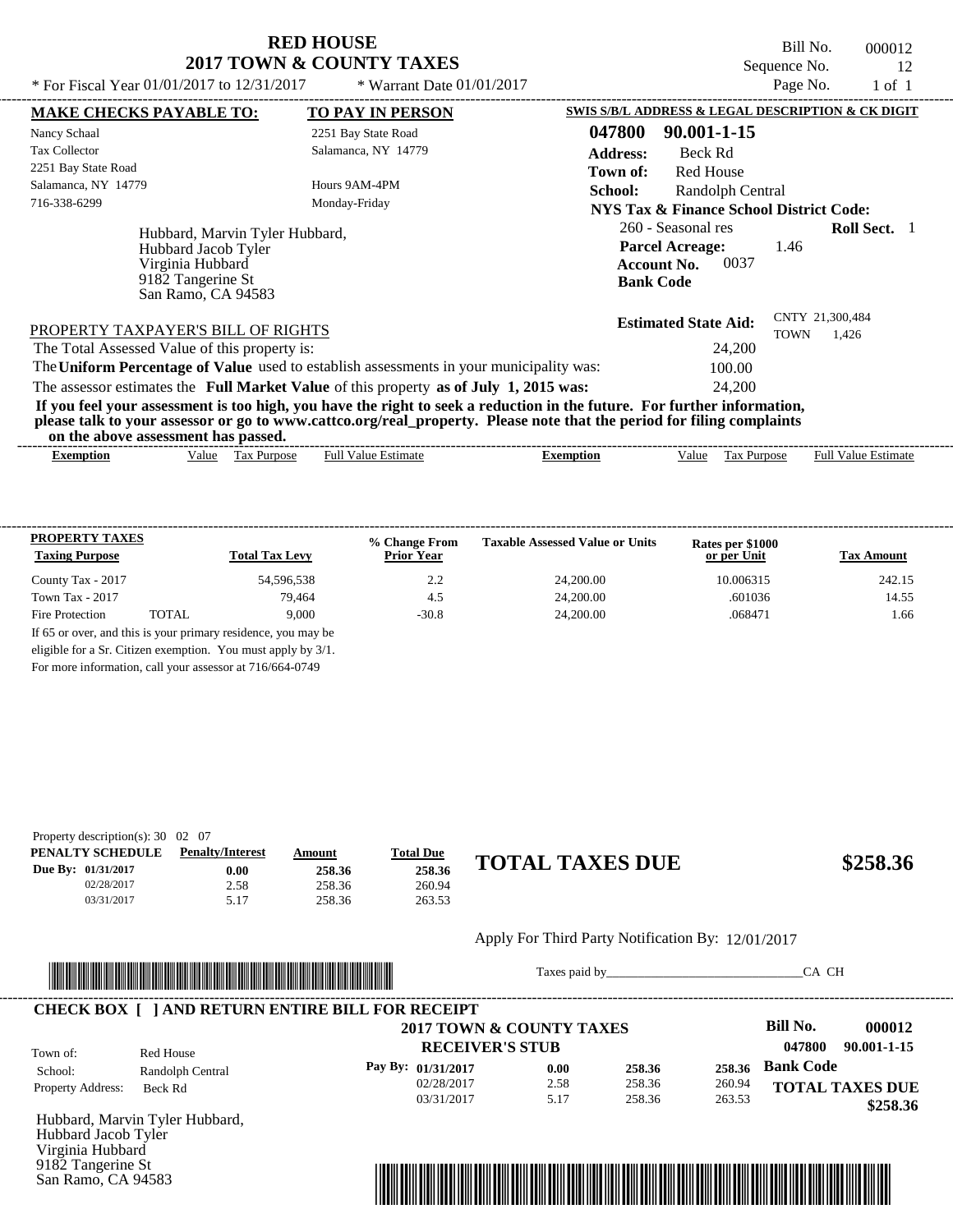Bill No. 000013 Sequence No. 13

| * For Fiscal Year $01/01/2017$ to $12/31/2017$                                                                                                                                                                                                                                          | * Warrant Date $01/01/2017$ |                                                   |                                                                                        |                   | Page No.    | $1$ of $1$                 |  |
|-----------------------------------------------------------------------------------------------------------------------------------------------------------------------------------------------------------------------------------------------------------------------------------------|-----------------------------|---------------------------------------------------|----------------------------------------------------------------------------------------|-------------------|-------------|----------------------------|--|
| <b>MAKE CHECKS PAYABLE TO:</b>                                                                                                                                                                                                                                                          | <b>TO PAY IN PERSON</b>     | SWIS S/B/L ADDRESS & LEGAL DESCRIPTION & CK DIGIT |                                                                                        |                   |             |                            |  |
| Nancy Schaal                                                                                                                                                                                                                                                                            | 2251 Bay State Road         | 047800                                            | 90.001-1-38.3                                                                          |                   |             |                            |  |
| <b>Tax Collector</b>                                                                                                                                                                                                                                                                    | Salamanca, NY 14779         | <b>Address:</b>                                   |                                                                                        | 2030 Bay State Rd |             |                            |  |
| 2251 Bay State Road                                                                                                                                                                                                                                                                     |                             | Town of:                                          | Red House                                                                              |                   |             |                            |  |
| Salamanca, NY 14779                                                                                                                                                                                                                                                                     | Hours 9AM-4PM               | School:                                           |                                                                                        | Randolph Central  |             |                            |  |
| 716-338-6299                                                                                                                                                                                                                                                                            | Monday-Friday               |                                                   | NYS Tax & Finance School District Code:                                                |                   |             |                            |  |
| Hubbard, Susan<br>Foreman Sheila A<br>30 Pine Hill Dr<br>Alfred, NY 14802                                                                                                                                                                                                               |                             |                                                   | 210 - 1 Family Res<br><b>Parcel Acreage:</b><br><b>Account No.</b><br><b>Bank Code</b> | 0035              | 1.20        | <b>Roll Sect.</b>          |  |
| PROPERTY TAXPAYER'S BILL OF RIGHTS                                                                                                                                                                                                                                                      |                             |                                                   | <b>Estimated State Aid:</b>                                                            |                   | <b>TOWN</b> | CNTY 21,300,484<br>1.426   |  |
| The Total Assessed Value of this property is:                                                                                                                                                                                                                                           |                             |                                                   |                                                                                        | 60,800            |             |                            |  |
| The Uniform Percentage of Value used to establish assessments in your municipality was:                                                                                                                                                                                                 |                             |                                                   |                                                                                        | 100.00            |             |                            |  |
| The assessor estimates the Full Market Value of this property as of July 1, 2015 was:                                                                                                                                                                                                   |                             |                                                   |                                                                                        | 60,800            |             |                            |  |
| If you feel your assessment is too high, you have the right to seek a reduction in the future. For further information,<br>please talk to your assessor or go to www.cattco.org/real_property. Please note that the period for filing complaints<br>on the above assessment has passed. |                             |                                                   |                                                                                        |                   |             |                            |  |
| Tax Purpose<br><b>Exemption</b><br>Value                                                                                                                                                                                                                                                | <b>Full Value Estimate</b>  | <b>Exemption</b>                                  | Value                                                                                  | Tax Purpose       |             | <b>Full Value Estimate</b> |  |

| <b>PROPERTY TAXES</b><br><b>Taxing Purpose</b> |       | <b>Total Tax Levy</b> | % Change From<br><b>Prior Year</b> | <b>Taxable Assessed Value or Units</b> | Rates per \$1000<br>or per Unit | <b>Tax Amount</b> |
|------------------------------------------------|-------|-----------------------|------------------------------------|----------------------------------------|---------------------------------|-------------------|
| County Tax - 2017                              |       | 54.596.538            | 2.2                                | 60,800.00                              | 10.006315                       | 608.38            |
| Town Tax - 2017                                |       | 79.464                | 4.5                                | 60,800.00                              | .601036                         | 36.54             |
| Fire Protection                                | TOTAL | 9.000                 | $-30.8$                            | 60,800.00                              | .068471                         | 4.16              |

For more information, call your assessor at 716/664-0749

| Property description(s): $38 \quad 01 \quad 07$ |                         |        |                  |                        |          |
|-------------------------------------------------|-------------------------|--------|------------------|------------------------|----------|
| PENALTY SCHEDULE                                | <b>Penalty/Interest</b> | Amount | <b>Total Due</b> |                        |          |
| Due By: 01/31/2017                              | 0.00                    | 649.08 | 649.08           | <b>TOTAL TAXES DUE</b> | \$649.08 |
| 02/28/2017                                      | 6.49                    | 649.08 | 655.57           |                        |          |
| 03/31/2017                                      | 12.98                   | 649.08 | 662.06           |                        |          |

#### Apply For Third Party Notification By: 12/01/2017



Taxes paid by\_\_\_\_\_\_\_\_\_\_\_\_\_\_\_\_\_\_\_\_\_\_\_\_\_\_\_\_\_\_\_CA CH

|                          |                   | <b>CHECK BOX [ ] AND RETURN ENTIRE BILL FOR RECEIPT</b> |                        |        |        |                        |               |
|--------------------------|-------------------|---------------------------------------------------------|------------------------|--------|--------|------------------------|---------------|
|                          |                   | 2017 TOWN & COUNTY TAXES                                |                        |        |        | Bill No.               | 000013        |
| Town of:                 | Red House         |                                                         | <b>RECEIVER'S STUB</b> |        |        | 047800                 | 90.001-1-38.3 |
| School:                  | Randolph Central  | Pay By: 01/31/2017                                      | 0.00                   | 649.08 | 649.08 | <b>Bank Code</b>       |               |
| <b>Property Address:</b> | 2030 Bay State Rd | 02/28/2017                                              | 6.49                   | 649.08 | 655.57 | <b>TOTAL TAXES DUE</b> |               |
|                          |                   | 03/31/2017                                              | 12.98                  | 649.08 | 662.06 |                        | \$649.08      |

Hubbard, Susan Foreman Sheila A 30 Pine Hill Dr Alfred, NY 14802

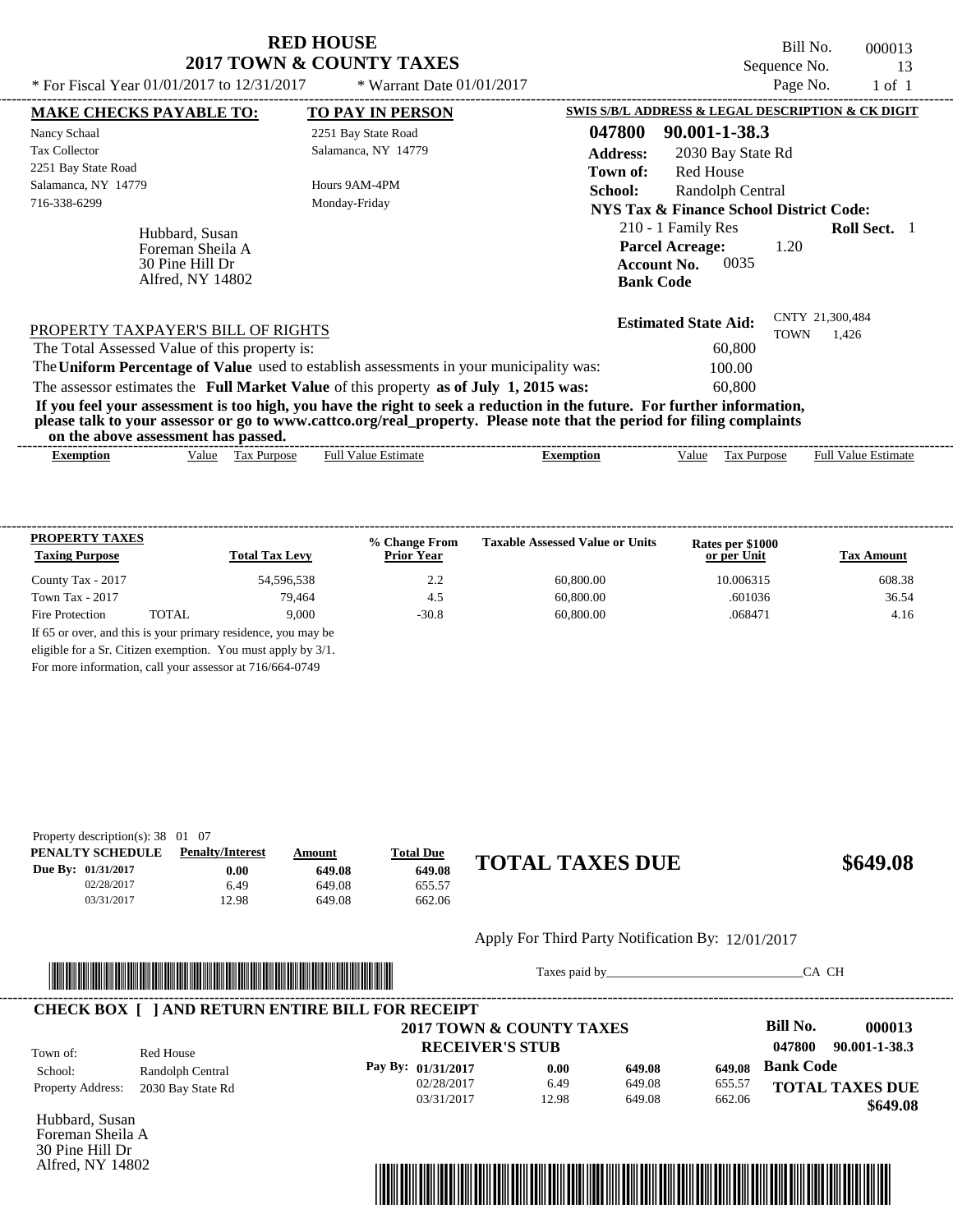Bill No. 000014 Sequence No. 14

| * For Fiscal Year 01/01/2017 to 12/31/2017                                       | * Warrant Date $01/01/2017$                                                             |                                                                                                                                                                                                                                                  | Page No.<br>1 of 1                                 |  |  |
|----------------------------------------------------------------------------------|-----------------------------------------------------------------------------------------|--------------------------------------------------------------------------------------------------------------------------------------------------------------------------------------------------------------------------------------------------|----------------------------------------------------|--|--|
| <b>MAKE CHECKS PAYABLE TO:</b>                                                   | <b>TO PAY IN PERSON</b>                                                                 | SWIS S/B/L ADDRESS & LEGAL DESCRIPTION & CK DIGIT                                                                                                                                                                                                |                                                    |  |  |
| Nancy Schaal                                                                     | 2251 Bay State Road                                                                     | 047800<br>81.000-1-1                                                                                                                                                                                                                             |                                                    |  |  |
| <b>Tax Collector</b>                                                             | Salamanca, NY 14779                                                                     | <b>Address:</b><br>Sunfish Rd                                                                                                                                                                                                                    |                                                    |  |  |
| 2251 Bay State Road                                                              |                                                                                         | <b>Red House</b><br>Town of:                                                                                                                                                                                                                     |                                                    |  |  |
| Salamanca, NY 14779                                                              | Hours 9AM-4PM                                                                           | School:<br>Randolph Central                                                                                                                                                                                                                      |                                                    |  |  |
| 716-338-6299                                                                     | Monday-Friday                                                                           |                                                                                                                                                                                                                                                  | <b>NYS Tax &amp; Finance School District Code:</b> |  |  |
| John Hancock Life Ins<br><b>Hancock Forest Management</b><br>Charlotte, NC 28277 | John Hancock Varible Life Insf<br>13950 Ballantyne Corporate PIS                        | 910 - Priv forest<br><b>Parcel Acreage:</b><br>0031<br><b>Account No.</b><br><b>Bank Code</b>                                                                                                                                                    | <b>Roll Sect.</b> 1<br>187.08                      |  |  |
| PROPERTY TAXPAYER'S BILL OF RIGHTS                                               |                                                                                         | <b>Estimated State Aid:</b>                                                                                                                                                                                                                      | CNTY 21,300,484<br><b>TOWN</b><br>1.426            |  |  |
| The Total Assessed Value of this property is:                                    |                                                                                         | 123,700                                                                                                                                                                                                                                          |                                                    |  |  |
|                                                                                  | The Uniform Percentage of Value used to establish assessments in your municipality was: | 100.00                                                                                                                                                                                                                                           |                                                    |  |  |
|                                                                                  | The assessor estimates the Full Market Value of this property as of July 1, 2015 was:   | 123,700                                                                                                                                                                                                                                          |                                                    |  |  |
| on the above assessment has passed.                                              |                                                                                         | If you feel your assessment is too high, you have the right to seek a reduction in the future. For further information,<br>please talk to your assessor or go to www.cattco.org/real_property. Please note that the period for filing complaints |                                                    |  |  |
| <b>Exemption</b>                                                                 | <b>Full Value Estimate</b><br>Value Tax Purpose                                         | Tax Purpose<br><b>Exemption</b><br>Value                                                                                                                                                                                                         | <b>Full Value Estimate</b>                         |  |  |

| <b>PROPERTY TAXES</b><br><b>Taxing Purpose</b> |       | <b>Total Tax Levy</b> | % Change From<br><b>Prior Year</b> | <b>Taxable Assessed Value or Units</b> | Rates per \$1000<br>or per Unit | <b>Tax Amount</b> |
|------------------------------------------------|-------|-----------------------|------------------------------------|----------------------------------------|---------------------------------|-------------------|
| County Tax - 2017                              |       | 54,596,538            | 2.2                                | 123,700.00                             | 10.006315                       | 1.237.78          |
| Town Tax - 2017                                |       | 79.464                | 4.5                                | 123,700.00                             | .601036                         | 74.35             |
| Fire Protection                                | TOTAL | 9.000                 | $-30.8$                            | 123,700.00                             | .068471                         | 8.47              |

For more information, call your assessor at 716/664-0749

| Property description(s): $54 \quad 03 \quad 07$ |                         |          |                  |                        |            |
|-------------------------------------------------|-------------------------|----------|------------------|------------------------|------------|
| PENALTY SCHEDULE                                | <b>Penalty/Interest</b> | Amount   | <u>Total Due</u> |                        |            |
| Due By: 01/31/2017                              | 0.00                    | 1.320.60 | 1.320.60         | <b>TOTAL TAXES DUE</b> | \$1,320.60 |
| 02/28/2017                                      | 13.21                   | .320.60  | .333.81          |                        |            |
| 03/31/2017                                      | 26.41                   | .320.60  | .347.01          |                        |            |

#### Apply For Third Party Notification By: 12/01/2017



Taxes paid by\_\_\_\_\_\_\_\_\_\_\_\_\_\_\_\_\_\_\_\_\_\_\_\_\_\_\_\_\_\_\_CA CH

| Town of:                 | Red House        | 2017 TOWN & COUNTY TAXES<br><b>RECEIVER'S STUB</b> |       |          |          | Bill No.<br>047800     | 000014<br>81.000-1-1 |
|--------------------------|------------------|----------------------------------------------------|-------|----------|----------|------------------------|----------------------|
| School:                  | Randolph Central | Pay By: $01/31/2017$                               | 0.00  | 1,320.60 | 1.320.60 | <b>Bank Code</b>       |                      |
| <b>Property Address:</b> | Sunfish Rd       | 02/28/2017                                         | 13.21 | 1,320.60 | 1,333.81 | <b>TOTAL TAXES DUE</b> |                      |
|                          |                  | 03/31/2017                                         | 26.41 | 1.320.60 | 1.347.01 |                        | \$1,320.60           |

John Hancock Life Ins John Hancock Varible Life Insf Hancock Forest Management 13950 Ballantyne Corporate PlS Charlotte, NC 28277

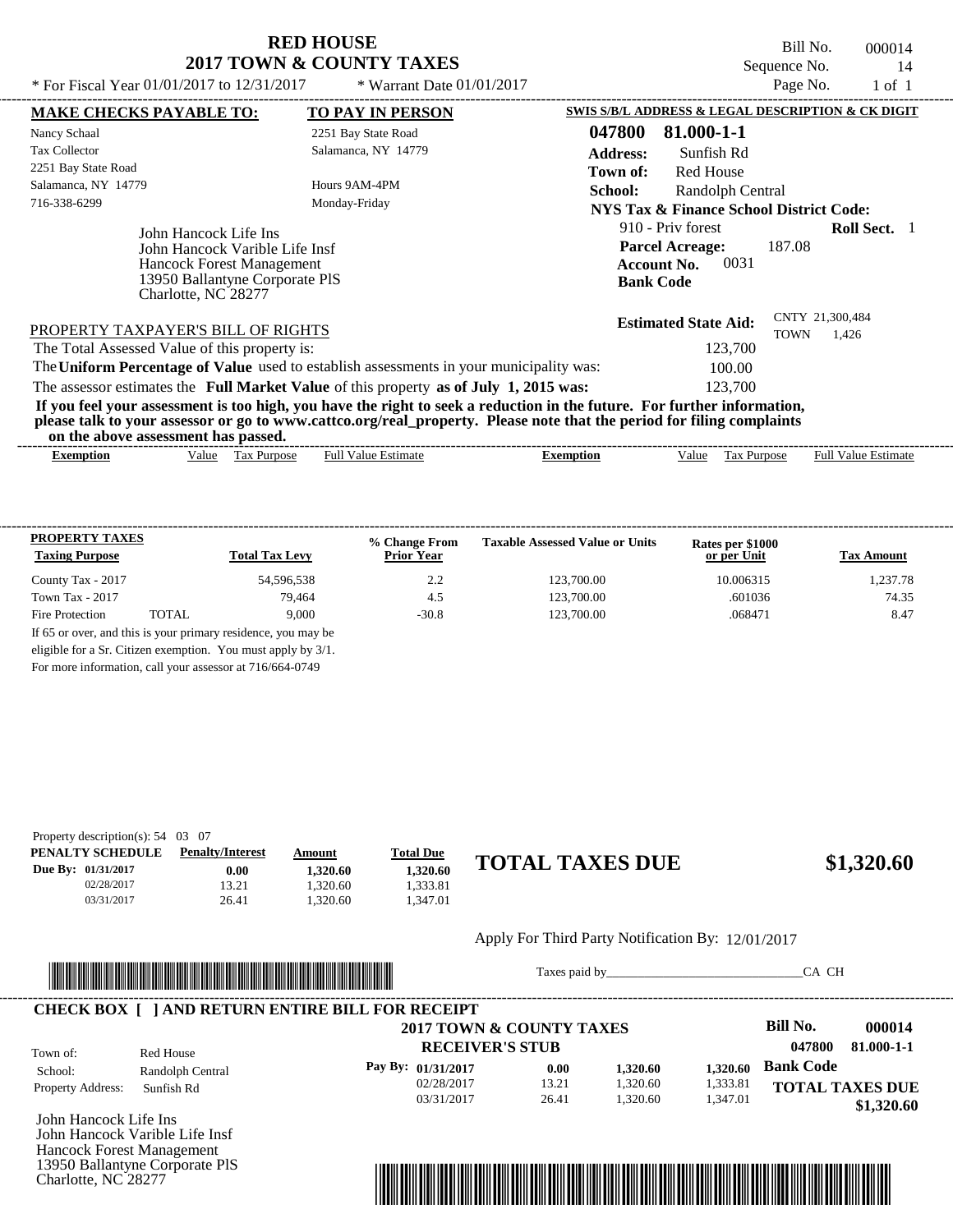Bill No. 000015 Sequence No. 15<br>Page No. 1 of 1

| * For Fiscal Year 01/01/2017 to 12/31/2017                                                                                                                                       | * Warrant Date $01/01/2017$ | Page No.                                                                                                                                                                                                                                         | $1$ of $1$ |
|----------------------------------------------------------------------------------------------------------------------------------------------------------------------------------|-----------------------------|--------------------------------------------------------------------------------------------------------------------------------------------------------------------------------------------------------------------------------------------------|------------|
| <b>MAKE CHECKS PAYABLE TO:</b>                                                                                                                                                   | <b>TO PAY IN PERSON</b>     | SWIS S/B/L ADDRESS & LEGAL DESCRIPTION & CK DIGIT                                                                                                                                                                                                |            |
| Nancy Schaal                                                                                                                                                                     | 2251 Bay State Road         | 81.000-1-2<br>047800                                                                                                                                                                                                                             |            |
| <b>Tax Collector</b>                                                                                                                                                             | Salamanca, NY 14779         | <b>Address:</b><br>Sunfish Rd (Off)                                                                                                                                                                                                              |            |
| 2251 Bay State Road                                                                                                                                                              |                             | <b>Red House</b><br>Town of:                                                                                                                                                                                                                     |            |
| Salamanca, NY 14779                                                                                                                                                              | Hours 9AM-4PM               | School:<br>Randolph Central                                                                                                                                                                                                                      |            |
| 716-338-6299                                                                                                                                                                     | Monday-Friday               | NYS Tax & Finance School District Code:                                                                                                                                                                                                          |            |
| John Hancock Life Ins Co<br>John Hancock Varible Life Ins<br>John Hancock Timber Resource<br>13950 Ballantyne Corporate PIS<br>Charlotte, NC 28277                               |                             | 910 - Priv forest<br><b>Roll Sect.</b><br><b>Parcel Acreage:</b><br>200.00<br>0032<br><b>Account No.</b><br><b>Bank Code</b>                                                                                                                     |            |
| PROPERTY TAXPAYER'S BILL OF RIGHTS<br>The Total Assessed Value of this property is:                                                                                              |                             | CNTY 21,300,484<br><b>Estimated State Aid:</b><br><b>TOWN</b><br>1,426<br>121,000                                                                                                                                                                |            |
| The Uniform Percentage of Value used to establish assessments in your municipality was:<br>The assessor estimates the Full Market Value of this property as of July 1, 2015 was: |                             | 100.00<br>121,000                                                                                                                                                                                                                                |            |
| on the above assessment has passed.                                                                                                                                              |                             | If you feel your assessment is too high, you have the right to seek a reduction in the future. For further information,<br>please talk to your assessor or go to www.cattco.org/real_property. Please note that the period for filing complaints |            |
| Value Tax Purpose<br><b>Exemption</b>                                                                                                                                            | <b>Full Value Estimate</b>  | <b>Full Value Estimate</b><br>Tax Purpose<br><b>Exemption</b><br>Value                                                                                                                                                                           |            |

| <b>PROPERTY TAXES</b><br><b>Taxing Purpose</b> |       | <b>Total Tax Levy</b> | % Change From<br><b>Prior Year</b> | <b>Taxable Assessed Value or Units</b> | Rates per \$1000<br>or per Unit | <b>Tax Amount</b> |
|------------------------------------------------|-------|-----------------------|------------------------------------|----------------------------------------|---------------------------------|-------------------|
| County Tax - 2017                              |       | 54.596.538            | 2.2                                | 121,000.00                             | 10.006315                       | 1.210.76          |
| Town Tax - 2017                                |       | 79.464                | 4.5                                | 121,000.00                             | .601036                         | 72.73             |
| Fire Protection                                | TOTAL | 9.000                 | $-30.8$                            | 121,000.00                             | .068471                         | 8.28              |

For more information, call your assessor at 716/664-0749

| Property description(s): $54 \quad 03 \quad 07$ |                         |          |                  |                        |            |
|-------------------------------------------------|-------------------------|----------|------------------|------------------------|------------|
| PENALTY SCHEDULE                                | <b>Penalty/Interest</b> | Amount   | <b>Total Due</b> |                        |            |
| Due By: 01/31/2017                              | $0.00\,$                | 1,291.77 | 1.291.77         | <b>TOTAL TAXES DUE</b> | \$1,291.77 |
| 02/28/2017                                      | 12.92                   | .291.77  | .304.69          |                        |            |
| 03/31/2017                                      | 25.84                   | .291.77  | 1.317.61         |                        |            |

#### Apply For Third Party Notification By: 12/01/2017



Taxes paid by\_\_\_\_\_\_\_\_\_\_\_\_\_\_\_\_\_\_\_\_\_\_\_\_\_\_\_\_\_\_\_CA CH

|                          |                  | 2017 TOWN & COUNTY TAXES |       |          |          | <b>Bill No.</b>        | 000015     |
|--------------------------|------------------|--------------------------|-------|----------|----------|------------------------|------------|
| Town of:                 | Red House        | <b>RECEIVER'S STUB</b>   |       |          |          | 047800                 | 81.000-1-2 |
| School:                  | Randolph Central | Pay By: $01/31/2017$     | 0.00  | 1.291.77 | 1.291.77 | <b>Bank Code</b>       |            |
| <b>Property Address:</b> | Sunfish Rd (Off) | 02/28/2017               | 12.92 | 1.291.77 | 1,304.69 | <b>TOTAL TAXES DUE</b> |            |
|                          |                  | 03/31/2017               | 25.84 | 1.291.77 | 1,317.61 |                        | \$1,291.77 |

John Hancock Life Ins Co John Hancock Varible Life Ins John Hancock Timber Resource 13950 Ballantyne Corporate PlS Charlotte, NC 28277

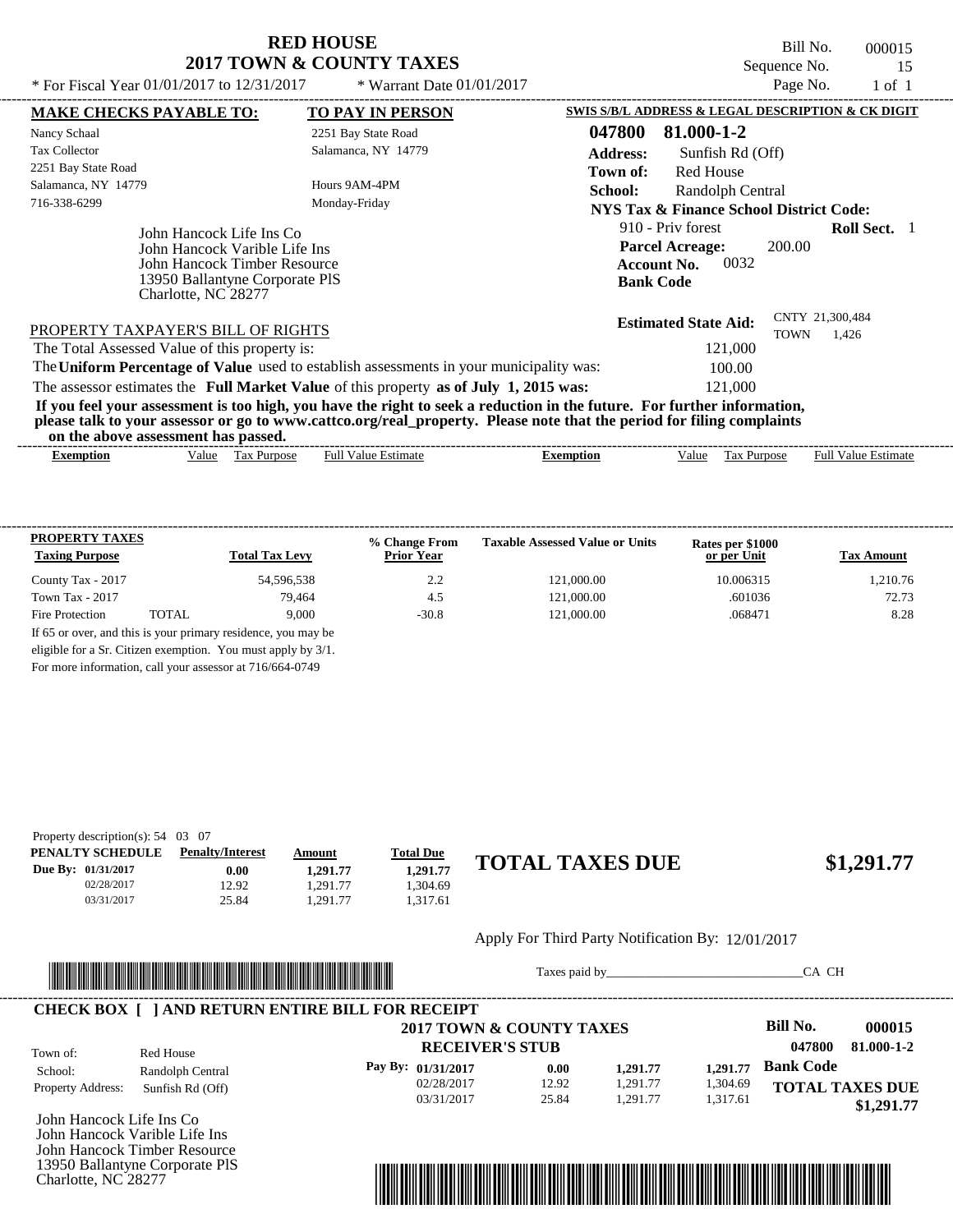Bill No. 000016 Sequence No. 16<br>Page No. 1 of 1

| * For Fiscal Year $01/01/2017$ to $12/31/2017$ |                                                                                  | * Warrant Date $01/01/2017$                                                             |                                                                                                                                                                                                                                                  |                                                                                        |                                         | Page No.                       | $1$ of $1$                 |  |
|------------------------------------------------|----------------------------------------------------------------------------------|-----------------------------------------------------------------------------------------|--------------------------------------------------------------------------------------------------------------------------------------------------------------------------------------------------------------------------------------------------|----------------------------------------------------------------------------------------|-----------------------------------------|--------------------------------|----------------------------|--|
| <b>MAKE CHECKS PAYABLE TO:</b>                 |                                                                                  | <b>TO PAY IN PERSON</b>                                                                 | SWIS S/B/L ADDRESS & LEGAL DESCRIPTION & CK DIGIT                                                                                                                                                                                                |                                                                                        |                                         |                                |                            |  |
| Nancy Schaal                                   |                                                                                  | 2251 Bay State Road                                                                     | 047800                                                                                                                                                                                                                                           | 90.001-1-14                                                                            |                                         |                                |                            |  |
| <b>Tax Collector</b>                           |                                                                                  | Salamanca, NY 14779                                                                     | <b>Address:</b>                                                                                                                                                                                                                                  |                                                                                        | Beck Rd (Off)                           |                                |                            |  |
| 2251 Bay State Road                            |                                                                                  |                                                                                         | Town of:                                                                                                                                                                                                                                         | Red House                                                                              |                                         |                                |                            |  |
| Salamanca, NY 14779                            |                                                                                  | Hours 9AM-4PM                                                                           | School:                                                                                                                                                                                                                                          |                                                                                        | Randolph Central                        |                                |                            |  |
| 716-338-6299                                   |                                                                                  | Monday-Friday                                                                           |                                                                                                                                                                                                                                                  |                                                                                        | NYS Tax & Finance School District Code: |                                |                            |  |
|                                                | Montedoro Charles<br>Montedoro Catherine<br>28 Beverly Ave<br>Lockport, NY 14094 |                                                                                         |                                                                                                                                                                                                                                                  | 260 - Seasonal res<br><b>Parcel Acreage:</b><br><b>Account No.</b><br><b>Bank Code</b> | 0046                                    | 1.37                           | <b>Roll Sect.</b>          |  |
| PROPERTY TAXPAYER'S BILL OF RIGHTS             |                                                                                  |                                                                                         |                                                                                                                                                                                                                                                  | <b>Estimated State Aid:</b>                                                            |                                         | CNTY 21,300,484<br><b>TOWN</b> | 1.426                      |  |
| The Total Assessed Value of this property is:  |                                                                                  |                                                                                         |                                                                                                                                                                                                                                                  |                                                                                        | 42,000                                  |                                |                            |  |
|                                                |                                                                                  | The Uniform Percentage of Value used to establish assessments in your municipality was: |                                                                                                                                                                                                                                                  |                                                                                        | 100.00                                  |                                |                            |  |
|                                                |                                                                                  | The assessor estimates the Full Market Value of this property as of July 1, 2015 was:   |                                                                                                                                                                                                                                                  |                                                                                        | 42,000                                  |                                |                            |  |
| on the above assessment has passed.            |                                                                                  |                                                                                         | If you feel your assessment is too high, you have the right to seek a reduction in the future. For further information,<br>please talk to your assessor or go to www.cattco.org/real_property. Please note that the period for filing complaints |                                                                                        |                                         |                                |                            |  |
| <b>Exemption</b>                               | Tax Purpose<br>Value                                                             | <b>Full Value Estimate</b>                                                              | <b>Exemption</b>                                                                                                                                                                                                                                 | Value                                                                                  | Tax Purpose                             |                                | <b>Full Value Estimate</b> |  |

| <b>PROPERTY TAXES</b><br><b>Taxing Purpose</b> |       | <b>Total Tax Levy</b> | % Change From<br><b>Prior Year</b> | <b>Taxable Assessed Value or Units</b> | Rates per \$1000<br>or per Unit | <b>Tax Amount</b> |
|------------------------------------------------|-------|-----------------------|------------------------------------|----------------------------------------|---------------------------------|-------------------|
| County Tax - 2017                              |       | 54.596.538            | 2.2                                | 42,000.00                              | 10.006315                       | 420.27            |
| Town Tax - 2017                                |       | 79.464                | 4.5                                | 42,000.00                              | .601036                         | 25.24             |
| Fire Protection                                | TOTAL | 9.000                 | $-30.8$                            | 42,000.00                              | .068471                         | 2.88              |

For more information, call your assessor at 716/664-0749

| Property description(s): $30 \quad 02 \quad 07$ |                         |        |                  |                        |          |
|-------------------------------------------------|-------------------------|--------|------------------|------------------------|----------|
| PENALTY SCHEDULE                                | <b>Penalty/Interest</b> | Amount | <b>Total Due</b> |                        |          |
| Due By: 01/31/2017                              | $0.00\,$                | 448.39 | 448.39           | <b>TOTAL TAXES DUE</b> | \$448.39 |
| 02/28/2017                                      | 4.48                    | 448.39 | 452.87           |                        |          |
| 03/31/2017                                      | 8.97                    | 448.39 | 457.36           |                        |          |

#### Apply For Third Party Notification By: 12/01/2017



Taxes paid by\_\_\_\_\_\_\_\_\_\_\_\_\_\_\_\_\_\_\_\_\_\_\_\_\_\_\_\_\_\_\_CA CH

|                          |                  | 2017 TOWN & COUNTY TAXES |      |        |        | Bill No.<br>000016     |
|--------------------------|------------------|--------------------------|------|--------|--------|------------------------|
| Town of:                 | Red House        | <b>RECEIVER'S STUB</b>   |      |        |        | 047800<br>90.001-1-14  |
| School:                  | Randolph Central | Pay By: 01/31/2017       | 0.00 | 448.39 | 448.39 | <b>Bank Code</b>       |
| <b>Property Address:</b> | Beck Rd (Off)    | 02/28/2017               | 4.48 | 448.39 | 452.87 | <b>TOTAL TAXES DUE</b> |
|                          |                  | 03/31/2017               | 8.97 | 448.39 | 457.36 | \$448.39               |

Montedoro Charles Montedoro Catherine 28 Beverly Ave Lockport, NY 14094

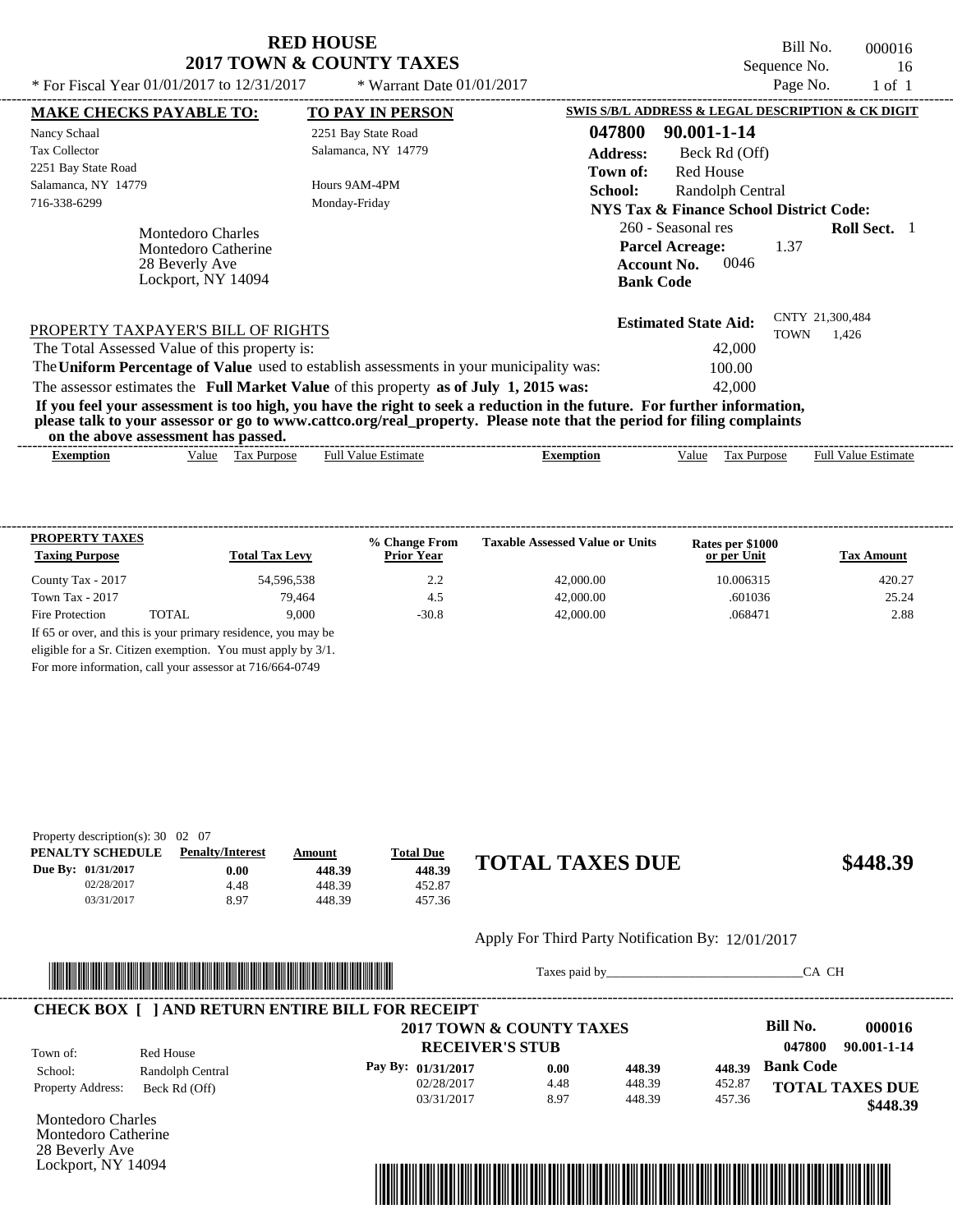| * For Fiscal Year $01/01/2017$ to $12/31/2017$                                                                                                                                                       | <b>RED HOUSE</b><br><b>2017 TOWN &amp; COUNTY TAXES</b><br>* Warrant Date $01/01/2017$                                                                                           | Bill No.<br>000017<br>Sequence No.<br>17<br>Page No.<br>$1$ of $1$                                                                                                                                                                                                                                                                                            |
|------------------------------------------------------------------------------------------------------------------------------------------------------------------------------------------------------|----------------------------------------------------------------------------------------------------------------------------------------------------------------------------------|---------------------------------------------------------------------------------------------------------------------------------------------------------------------------------------------------------------------------------------------------------------------------------------------------------------------------------------------------------------|
| <b>MAKE CHECKS PAYABLE TO:</b><br>Nancy Schaal<br><b>Tax Collector</b><br>2251 Bay State Road<br>Salamanca, NY 14779<br>716-338-6299<br>Nuttall Ronald M<br>1998 Bay State Rd<br>Salamanca, NY 14779 | <b>TO PAY IN PERSON</b><br>2251 Bay State Road<br>Salamanca, NY 14779<br>Hours 9AM-4PM<br>Monday-Friday                                                                          | SWIS S/B/L ADDRESS & LEGAL DESCRIPTION & CK DIGIT<br>047800<br>90.001-1-32<br><b>Address:</b><br>1998 Bay State Rd<br><b>Red House</b><br>Town of:<br>School:<br>Randolph Central<br>NYS Tax & Finance School District Code:<br>210 - 1 Family Res<br><b>Roll Sect.</b> 1<br><b>Parcel Acreage:</b><br>1.18<br>0048<br><b>Account No.</b><br><b>Bank Code</b> |
| PROPERTY TAXPAYER'S BILL OF RIGHTS<br>The Total Assessed Value of this property is:                                                                                                                  | The Uniform Percentage of Value used to establish assessments in your municipality was:<br>The assessor estimates the Full Market Value of this property as of July 1, 2015 was: | CNTY 21,300,484<br><b>Estimated State Aid:</b><br>TOWN<br>1,426<br>47,600<br>100.00<br>47,600                                                                                                                                                                                                                                                                 |

**If you feel your assessment is too high, you have the right to seek a reduction in the future. For further information, please talk to your assessor or go to www.cattco.org/real\_property. Please note that the period for filing complaints on the above assessment has passed.** ----------------------------------------------------------------------------------------------------------------------------------------------------------------------------------------------------

| <b>Exemption</b> | Value<br><b>Tax Purpose</b> | <b>Full Value Estimate</b> | <b>Exemption</b> | Value<br><b>Tax Purpose</b> | <b>Full Value Estimate</b> |  |
|------------------|-----------------------------|----------------------------|------------------|-----------------------------|----------------------------|--|
| Aged $C/t/s$     | <b>23,800 COUNTY</b>        | 23,800                     | Aged $C/t/s$     | 23.800 TOWN                 | 23,800                     |  |
|                  |                             |                            |                  |                             |                            |  |
|                  |                             |                            |                  |                             |                            |  |

| <b>PROPERTY TAXES</b><br><b>Taxing Purpose</b> |       | <b>Total Tax Levy</b>                                                                                                         | % Change From<br><b>Prior Year</b> | <b>Taxable Assessed Value or Units</b> | Rates per \$1000<br>or per Unit | <b>Tax Amount</b> |
|------------------------------------------------|-------|-------------------------------------------------------------------------------------------------------------------------------|------------------------------------|----------------------------------------|---------------------------------|-------------------|
| County Tax - 2017                              |       | 54,596,538                                                                                                                    | 2.2                                | 23,800.00                              | 10.006315                       | 238.15            |
| Town Tax - 2017                                |       | 79.464                                                                                                                        | 4.5                                | 23,800.00                              | .601036                         | 14.30             |
| <b>School Relevy</b>                           |       |                                                                                                                               |                                    |                                        |                                 | 0.29              |
| Fire Protection                                | TOTAL | 9.000                                                                                                                         | $-30.8$                            | 47,600.00                              | .068471                         | 3.26              |
|                                                |       | If 65 or over, and this is your primary residence, you may be<br>eligible for a Sr. Citizen exemption. You must apply by 3/1. |                                    |                                        |                                 |                   |

For more information, call your assessor at 716/664-0749

| Property description(s): $64 \quad 01 \quad 07$ |                         |        |                  |                        |          |
|-------------------------------------------------|-------------------------|--------|------------------|------------------------|----------|
| PENALTY SCHEDULE                                | <b>Penalty/Interest</b> | Amount | <b>Total Due</b> |                        |          |
| Due By: 01/31/2017                              | 0.00                    | 256.00 | 256.00           | <b>TOTAL TAXES DUE</b> | \$256.00 |
| 02/28/2017                                      | 2.56                    | 256.00 | 258.56           |                        |          |
| 03/31/2017                                      | 5.12                    | 256.00 | 261.12           |                        |          |

#### Apply For Third Party Notification By: 12/01/2017



Taxes paid by\_\_\_\_\_\_\_\_\_\_\_\_\_\_\_\_\_\_\_\_\_\_\_\_\_\_\_\_\_\_\_CA CH

|                          |                               | 2017 TOWN & COUNTY TAXES<br><b>RECEIVER'S STUB</b> |      |        |        | Bill No.<br>000017<br>047800<br>90.001-1-32 |
|--------------------------|-------------------------------|----------------------------------------------------|------|--------|--------|---------------------------------------------|
| Town of:<br>School:      | Red House<br>Randolph Central | Pay By: 01/31/2017                                 | 0.00 | 256.00 | 256.00 | <b>Bank Code</b>                            |
| <b>Property Address:</b> | 1998 Bay State Rd             | 02/28/2017                                         | 2.56 | 256.00 | 258.56 | <b>TOTAL TAXES DUE</b>                      |
|                          |                               | 03/31/2017                                         | 5.12 | 256.00 | 261.12 | \$256.00                                    |

Nuttall Ronald M 1998 Bay State Rd Salamanca, NY 14779

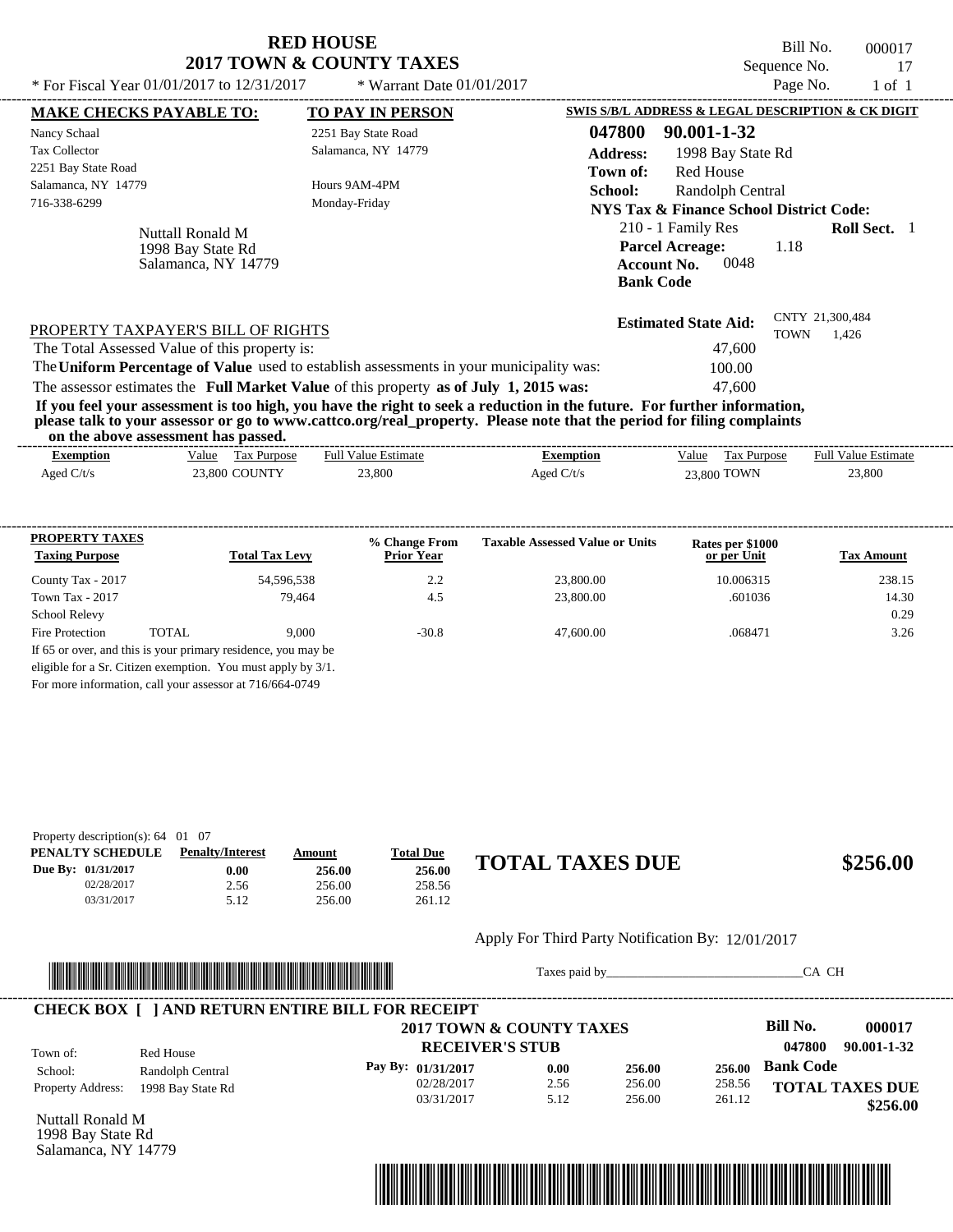Bill No. 000018 Sequence No. 18

| * For Fiscal Year 01/01/2017 to 12/31/2017                                      | * Warrant Date $01/01/2017$                                                             | Page No.<br>$1$ of $1$                                                                                                                                                                                                                           |
|---------------------------------------------------------------------------------|-----------------------------------------------------------------------------------------|--------------------------------------------------------------------------------------------------------------------------------------------------------------------------------------------------------------------------------------------------|
| <b>MAKE CHECKS PAYABLE TO:</b>                                                  | <b>TO PAY IN PERSON</b>                                                                 | SWIS S/B/L ADDRESS & LEGAL DESCRIPTION & CK DIGIT                                                                                                                                                                                                |
| Nancy Schaal                                                                    | 2251 Bay State Road                                                                     | 047800<br>$90.001 - 1 - 2$                                                                                                                                                                                                                       |
| <b>Tax Collector</b>                                                            | Salamanca, NY 14779                                                                     | <b>Address:</b><br>2251 Bay State Rd                                                                                                                                                                                                             |
| 2251 Bay State Road                                                             |                                                                                         | <b>Red House</b><br>Town of:                                                                                                                                                                                                                     |
| Salamanca, NY 14779                                                             | Hours 9AM-4PM                                                                           | School:<br>Randolph Central                                                                                                                                                                                                                      |
| 716-338-6299                                                                    | Monday-Friday                                                                           | NYS Tax & Finance School District Code:                                                                                                                                                                                                          |
| Schaal Clifford E<br>Schaal Nancy J<br>2251 Bay State Rd<br>Salamanca, NY 14779 |                                                                                         | 210 - 1 Family Res<br><b>Roll Sect.</b> 1<br><b>Parcel Acreage:</b><br>3.05<br>0049<br><b>Account No.</b><br><b>Bank Code</b><br>012                                                                                                             |
| PROPERTY TAXPAYER'S BILL OF RIGHTS                                              |                                                                                         | CNTY 21,300,484<br><b>Estimated State Aid:</b><br><b>TOWN</b><br>1,426<br>90,000                                                                                                                                                                 |
| The Total Assessed Value of this property is:                                   | The Uniform Percentage of Value used to establish assessments in your municipality was: | 100.00                                                                                                                                                                                                                                           |
|                                                                                 |                                                                                         | 90,000                                                                                                                                                                                                                                           |
|                                                                                 | The assessor estimates the Full Market Value of this property as of July 1, 2015 was:   |                                                                                                                                                                                                                                                  |
| on the above assessment has passed.                                             |                                                                                         | If you feel your assessment is too high, you have the right to seek a reduction in the future. For further information,<br>please talk to your assessor or go to www.cattco.org/real_property. Please note that the period for filing complaints |
| Value<br><b>Exemption</b>                                                       | <b>Full Value Estimate</b><br>Tax Purpose                                               | <b>Full Value Estimate</b><br>Value<br>Tax Purpose<br><b>Exemption</b>                                                                                                                                                                           |
|                                                                                 |                                                                                         |                                                                                                                                                                                                                                                  |

| <b>PROPERTY TAXES</b><br><b>Taxing Purpose</b> |       | <b>Total Tax Levy</b> | % Change From<br><b>Prior Year</b> | <b>Taxable Assessed Value or Units</b> | Rates per \$1000<br>or per Unit | <b>Tax Amount</b> |
|------------------------------------------------|-------|-----------------------|------------------------------------|----------------------------------------|---------------------------------|-------------------|
| County Tax - 2017                              |       | 54.596.538            | 2.2                                | 90,000.00                              | 10.006315                       | 900.57            |
| Town Tax - 2017                                |       | 79.464                | 4.5                                | 90,000.00                              | .601036                         | 54.09             |
| Fire Protection                                | TOTAL | 9.000                 | $-30.8$                            | 90,000.00                              | .068471                         | 6.16              |

For more information, call your assessor at 716/664-0749

| Property description(s): $32 \quad 02 \quad 07$ |                         |        |                  |                        |          |
|-------------------------------------------------|-------------------------|--------|------------------|------------------------|----------|
| PENALTY SCHEDULE                                | <b>Penalty/Interest</b> | Amount | <b>Total Due</b> |                        |          |
| Due By: 01/31/2017                              | 0.00                    | 960.82 | 960.82           | <b>TOTAL TAXES DUE</b> | \$960.82 |
| 02/28/2017                                      | 9.61                    | 960.82 | 970.43           |                        |          |
| 03/31/2017                                      | 19.22                   | 960.82 | 980.04           |                        |          |

#### Apply For Third Party Notification By: 12/01/2017



Taxes paid by\_\_\_\_\_\_\_\_\_\_\_\_\_\_\_\_\_\_\_\_\_\_\_\_\_\_\_\_\_\_\_CA CH

|                          |                   | 2017 TOWN & COUNTY TAXES |       |        |        | Bill No.             | 000018                 |
|--------------------------|-------------------|--------------------------|-------|--------|--------|----------------------|------------------------|
| Town of:                 | Red House         | <b>RECEIVER'S STUB</b>   |       |        |        | 047800               | 90.001-1-2             |
| School:                  | Randolph Central  | Pay By: $01/31/2017$     | 0.00  | 960.82 | 960.82 | <b>Bank Code</b> 012 |                        |
| <b>Property Address:</b> | 2251 Bay State Rd | 02/28/2017               | 9.61  | 960.82 | 970.43 |                      | <b>TOTAL TAXES DUE</b> |
|                          |                   | 03/31/2017               | 19.22 | 960.82 | 980.04 |                      | \$960.82               |

Schaal Clifford E Schaal Nancy J 2251 Bay State Rd Salamanca, NY 14779

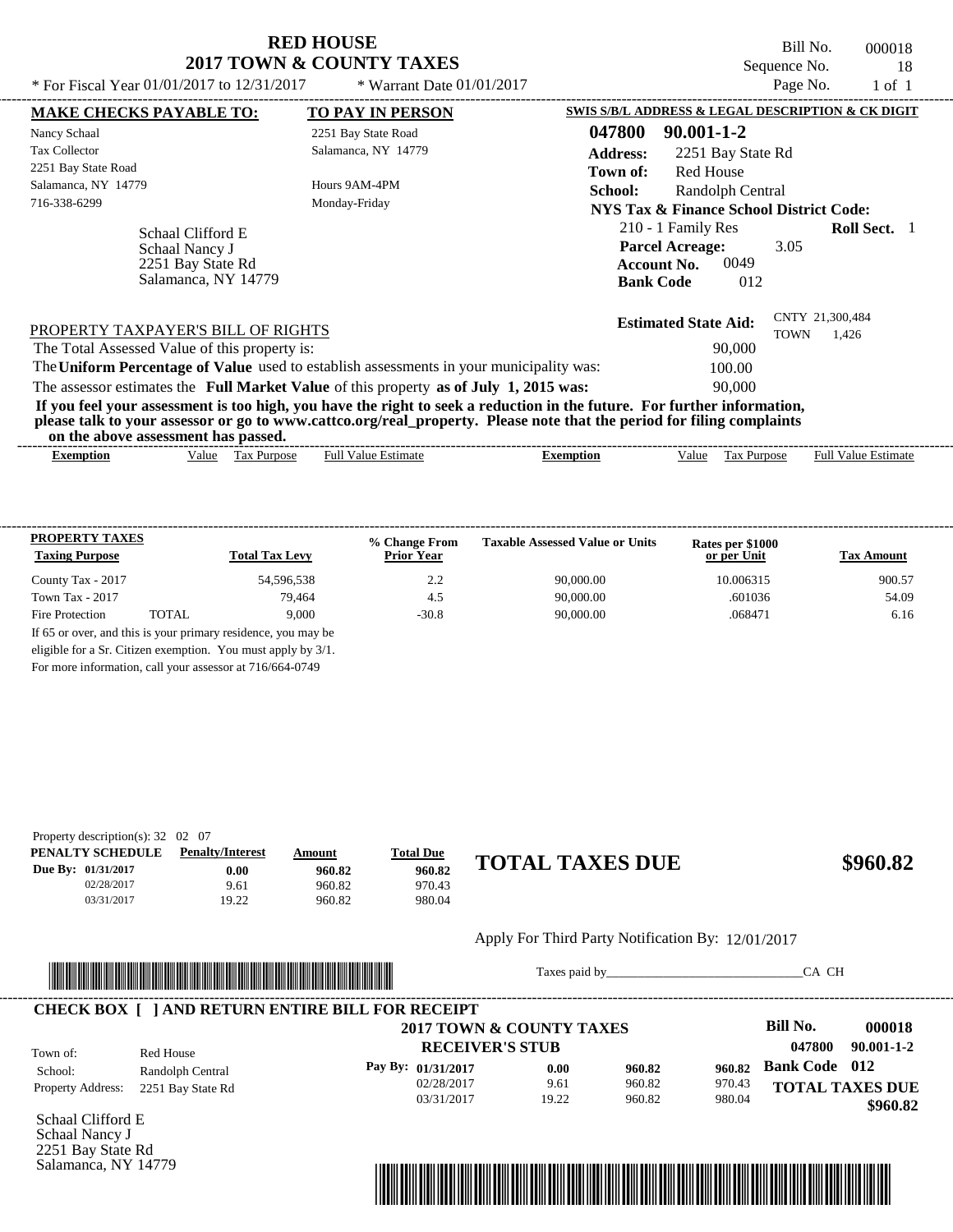Bill No. 000019 Sequence No. 19

| * For Fiscal Year $01/01/2017$ to $12/31/2017$                                                                                                                                                                                                                                          | * Warrant Date $01/01/2017$ |                  |                                                                                                | Page No.    |                            | $1$ of $1$ |
|-----------------------------------------------------------------------------------------------------------------------------------------------------------------------------------------------------------------------------------------------------------------------------------------|-----------------------------|------------------|------------------------------------------------------------------------------------------------|-------------|----------------------------|------------|
| <b>MAKE CHECKS PAYABLE TO:</b>                                                                                                                                                                                                                                                          | <b>TO PAY IN PERSON</b>     |                  | SWIS S/B/L ADDRESS & LEGAL DESCRIPTION & CK DIGIT                                              |             |                            |            |
| Nancy Schaal                                                                                                                                                                                                                                                                            | 2251 Bay State Road         | 047800           | 90.001-1-4                                                                                     |             |                            |            |
| <b>Tax Collector</b>                                                                                                                                                                                                                                                                    | Salamanca, NY 14779         | <b>Address:</b>  | 2123 Bay State Rd                                                                              |             |                            |            |
| 2251 Bay State Road                                                                                                                                                                                                                                                                     |                             | Town of:         | <b>Red House</b>                                                                               |             |                            |            |
| Salamanca, NY 14779                                                                                                                                                                                                                                                                     | Hours 9AM-4PM               | School:          | Randolph Central                                                                               |             |                            |            |
| 716-338-6299                                                                                                                                                                                                                                                                            | Monday-Friday               |                  | NYS Tax & Finance School District Code:                                                        |             |                            |            |
| Sienkiewicz Harry<br>Sienkiewicz Rita<br>2123 Bay State Rd<br>Salamanca, NY 14779                                                                                                                                                                                                       |                             |                  | 210 - 1 Family Res<br><b>Parcel Acreage:</b><br>0055<br><b>Account No.</b><br><b>Bank Code</b> | 1.39        | <b>Roll Sect.</b> 1        |            |
| PROPERTY TAXPAYER'S BILL OF RIGHTS                                                                                                                                                                                                                                                      |                             |                  | <b>Estimated State Aid:</b>                                                                    | <b>TOWN</b> | CNTY 21,300,484<br>1.426   |            |
| The Total Assessed Value of this property is:                                                                                                                                                                                                                                           |                             |                  | 45,000                                                                                         |             |                            |            |
| The Uniform Percentage of Value used to establish assessments in your municipality was:                                                                                                                                                                                                 |                             |                  | 100.00                                                                                         |             |                            |            |
| The assessor estimates the Full Market Value of this property as of July 1, 2015 was:                                                                                                                                                                                                   |                             |                  | 45,000                                                                                         |             |                            |            |
| If you feel your assessment is too high, you have the right to seek a reduction in the future. For further information,<br>please talk to your assessor or go to www.cattco.org/real_property. Please note that the period for filing complaints<br>on the above assessment has passed. |                             |                  |                                                                                                |             |                            |            |
| Tax Purpose<br><b>Exemption</b><br>Value                                                                                                                                                                                                                                                | <b>Full Value Estimate</b>  | <b>Exemption</b> | Tax Purpose<br>Value                                                                           |             | <b>Full Value Estimate</b> |            |

| <b>PROPERTY TAXES</b><br><b>Taxing Purpose</b> |       | <b>Total Tax Levy</b> | % Change From<br><b>Prior Year</b> | <b>Taxable Assessed Value or Units</b> | Rates per \$1000<br>or per Unit | <b>Tax Amount</b> |
|------------------------------------------------|-------|-----------------------|------------------------------------|----------------------------------------|---------------------------------|-------------------|
| County Tax - 2017                              |       | 54.596.538            | 2.2                                | 45,000.00                              | 10.006315                       | 450.28            |
| Town Tax - 2017                                |       | 79.464                | 4.5                                | 45,000.00                              | .601036                         | 27.05             |
| Fire Protection                                | TOTAL | 9.000                 | $-30.8$                            | 45,000.00                              | .068471                         | 3.08              |

For more information, call your assessor at 716/664-0749

| Property description(s): $32 \quad 02 \quad 07$ |                         |        |                  |                        |          |
|-------------------------------------------------|-------------------------|--------|------------------|------------------------|----------|
| PENALTY SCHEDULE                                | <b>Penalty/Interest</b> | Amount | <b>Total Due</b> |                        |          |
| Due By: 01/31/2017                              | 0.00                    | 480.41 | 480.41           | <b>TOTAL TAXES DUE</b> | \$480.41 |
| 02/28/2017                                      | 4.80                    | 480.41 | 485.21           |                        |          |
| 03/31/2017                                      | 9.61                    | 480.41 | 490.02           |                        |          |

#### Apply For Third Party Notification By: 12/01/2017



Taxes paid by\_\_\_\_\_\_\_\_\_\_\_\_\_\_\_\_\_\_\_\_\_\_\_\_\_\_\_\_\_\_\_CA CH



Sienkiewicz Harry Sienkiewicz Rita 2123 Bay State Rd Salamanca, NY 14779

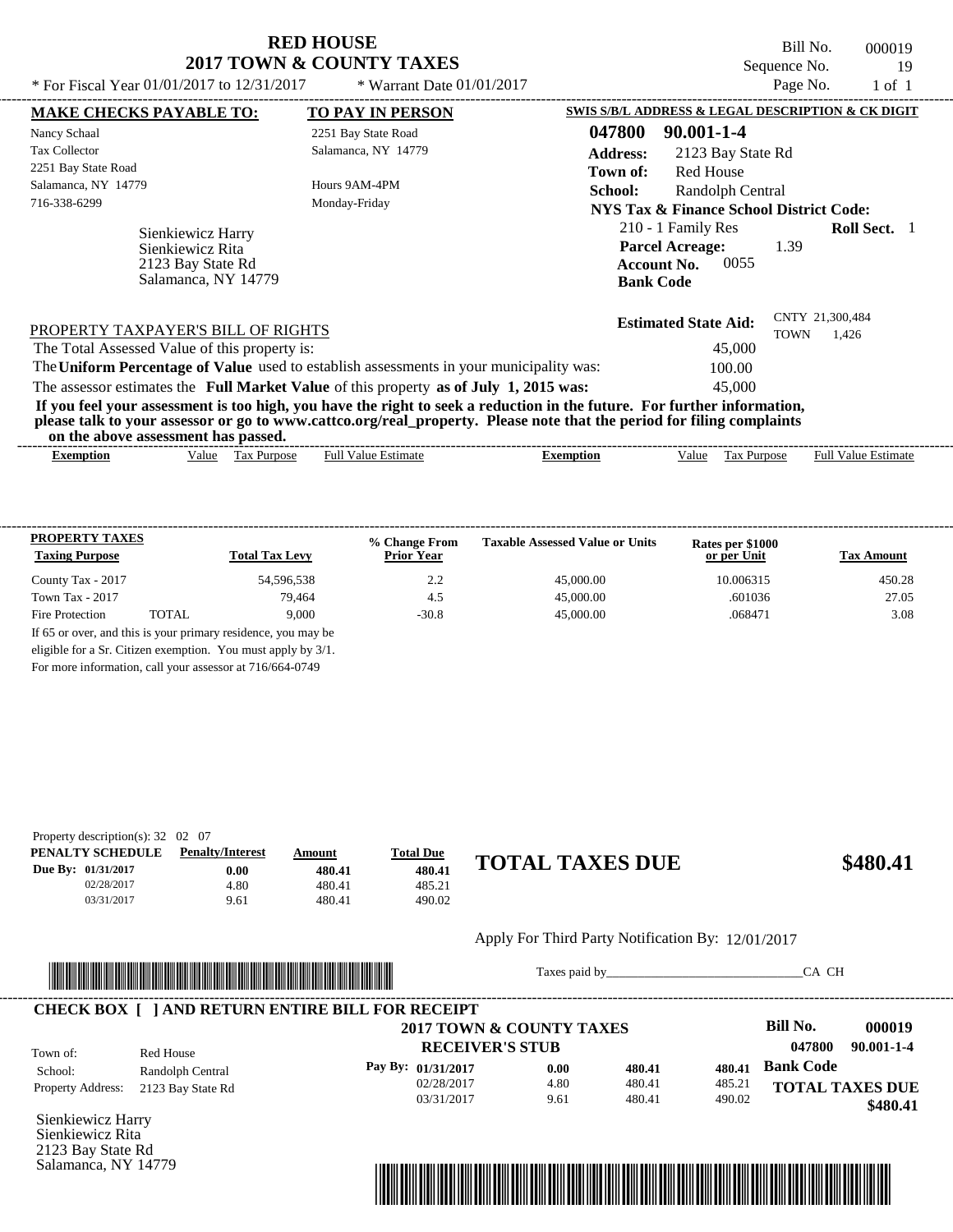|                                                               | <b>RED HOUSE</b><br>2017 TOWN & COUNTY TAXES                                            | Bill No.<br>000020<br>Sequence No.<br>20                                                                                                                                                                                                         |
|---------------------------------------------------------------|-----------------------------------------------------------------------------------------|--------------------------------------------------------------------------------------------------------------------------------------------------------------------------------------------------------------------------------------------------|
| * For Fiscal Year $01/01/2017$ to $12/31/2017$                | * Warrant Date $01/01/2017$                                                             | Page No.<br>$1$ of $1$                                                                                                                                                                                                                           |
| <b>MAKE CHECKS PAYABLE TO:</b>                                | <b>TO PAY IN PERSON</b>                                                                 | SWIS S/B/L ADDRESS & LEGAL DESCRIPTION & CK DIGIT                                                                                                                                                                                                |
| Nancy Schaal                                                  | 2251 Bay State Road                                                                     | 047800<br>$109.000 - 2 - 5.71$                                                                                                                                                                                                                   |
| <b>Tax Collector</b>                                          | Salamanca, NY 14779                                                                     | <b>Address:</b><br>Asp $3$ (Off)                                                                                                                                                                                                                 |
| 2251 Bay State Road                                           |                                                                                         | Red House<br>Town of:                                                                                                                                                                                                                            |
| Salamanca, NY 14779                                           | Hours 9AM-4PM                                                                           | Randolph Central<br>School:                                                                                                                                                                                                                      |
| 716-338-6299                                                  | Monday-Friday                                                                           | NYS Tax & Finance School District Code:                                                                                                                                                                                                          |
| H L Murry Drilling Co<br>6321 W Lake Rd<br>Portland, NY 14769 |                                                                                         | 731 - Oil-natural<br><b>Roll Sect.</b> 1<br><b>Parcel Acreage:</b><br>0.01<br>0330<br><b>Account No.</b><br><b>Bank Code</b>                                                                                                                     |
| PROPERTY TAXPAYER'S BILL OF RIGHTS                            |                                                                                         | CNTY 21,300,484<br><b>Estimated State Aid:</b>                                                                                                                                                                                                   |
| The Total Assessed Value of this property is:                 |                                                                                         | <b>TOWN</b><br>1.426                                                                                                                                                                                                                             |
|                                                               | The Uniform Percentage of Value used to establish assessments in your municipality was: | 100.00                                                                                                                                                                                                                                           |
|                                                               | The assessor estimates the Full Market Value of this property as of July 1, 2015 was:   |                                                                                                                                                                                                                                                  |
| on the above assessment has passed.                           |                                                                                         | If you feel your assessment is too high, you have the right to seek a reduction in the future. For further information,<br>please talk to your assessor or go to www.cattco.org/real_property. Please note that the period for filing complaints |
| Tax Purpose<br>Value<br><b>Exemption</b>                      | <b>Full Value Estimate</b>                                                              | <b>Full Value Estimate</b><br>Tax Purpose<br>Value<br><b>Exemption</b>                                                                                                                                                                           |

| <b>PROPERTY TAXES</b><br><b>Taxing Purpose</b> |       | <b>Total Tax Levy</b>                                         | % Change From<br><b>Prior Year</b> | <b>Taxable Assessed Value or Units</b> | Rates per \$1000<br>or per Unit | Tax Amount |
|------------------------------------------------|-------|---------------------------------------------------------------|------------------------------------|----------------------------------------|---------------------------------|------------|
| County Tax - 2017                              |       | 54,596,538                                                    | 2.2                                | 0.00                                   | 10.006315                       | 0.00       |
| Town Tax - 2017                                |       | 79.464                                                        | 4.5                                | 0.00                                   | .601036                         | 0.00       |
| Fire Protection                                | TOTAL | 9.000                                                         | $-30.8$                            | 0.00                                   | .068471                         | 0.00       |
|                                                |       | If 65 or over, and this is your primary residence, you may be |                                    |                                        |                                 |            |
|                                                |       | eligible for a Sr. Citizen exemption. You must apply by 3/1.  |                                    |                                        |                                 |            |

For more information, call your assessor at 716/664-0749

| Property description(s): Bbls 0<br>PENALTY SCHEDULE<br>Due By: | 5 Oil Wells<br><b>Penalty/Interest</b>                       | <b>Allegany State Park</b><br><b>Total Due</b><br>Amount | <b>TOTAL TAXES DUE</b>                             | \$0.00                                                                   |
|----------------------------------------------------------------|--------------------------------------------------------------|----------------------------------------------------------|----------------------------------------------------|--------------------------------------------------------------------------|
|                                                                |                                                              |                                                          | Apply For Third Party Notification By: 12/01/2017  |                                                                          |
|                                                                | <u> 1989 - Andrea Stadt British, Amerikaansk politiker (</u> |                                                          |                                                    | CA CH                                                                    |
|                                                                | <b>CHECK BOX [ ] AND RETURN ENTIRE BILL FOR RECEIPT</b>      |                                                          |                                                    |                                                                          |
| Town of:<br>School:                                            | Red House<br>Randolph Central                                | Pay By:                                                  | 2017 TOWN & COUNTY TAXES<br><b>RECEIVER'S STUB</b> | Bill No.<br>000020<br>047800<br>$109.000 - 2 - 5.71$<br><b>Bank Code</b> |
| Property Address:                                              | Asp $3$ (Off)                                                |                                                          |                                                    | <b>TOTAL TAXES DUE</b><br>\$0.00                                         |
| H L Murry Drilling Co<br>6321 W Lake Rd                        |                                                              |                                                          |                                                    |                                                                          |
| Portland, NY 14769                                             |                                                              |                                                          |                                                    |                                                                          |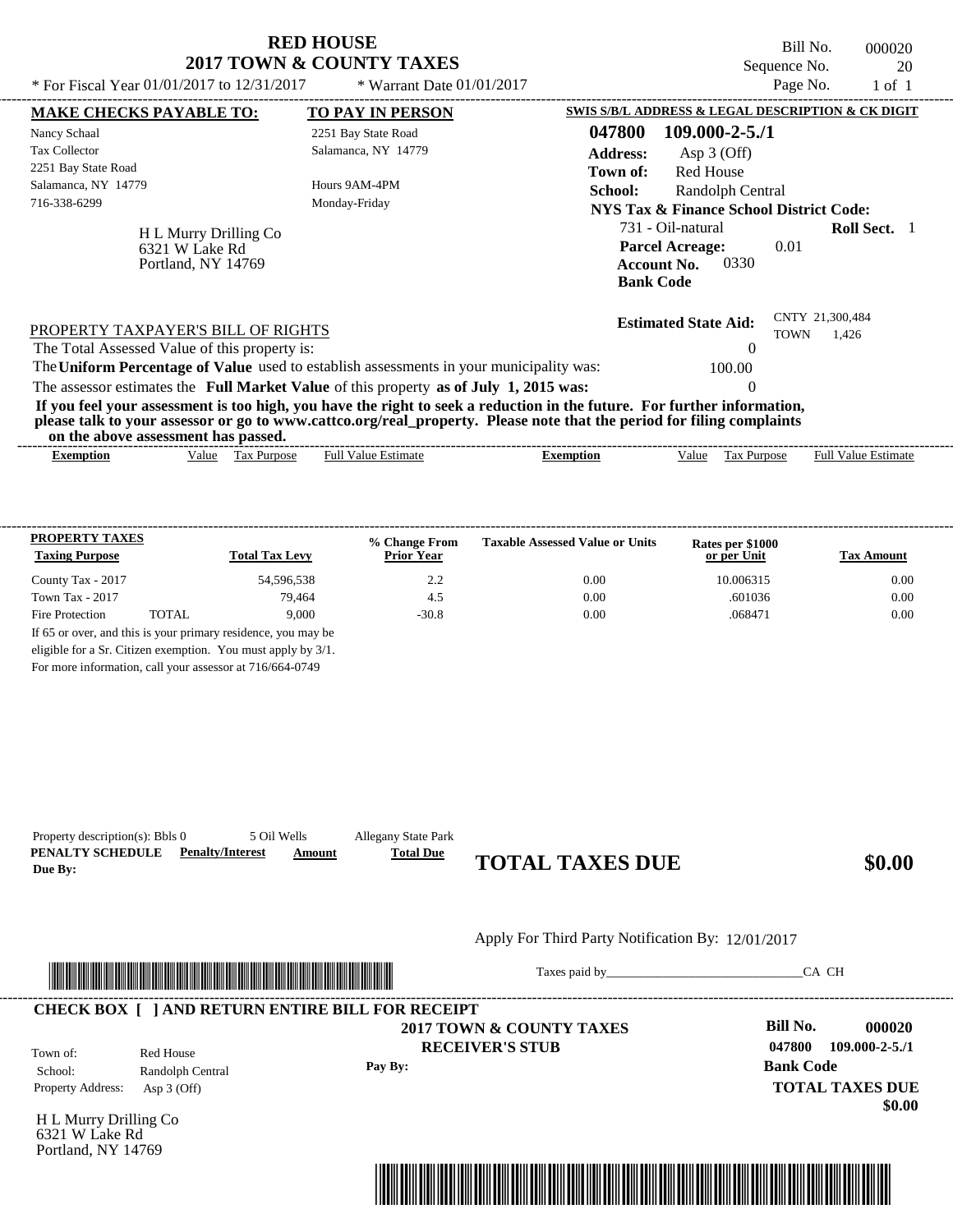|                                                                                                                                                                                                                                                  | <b>RED HOUSE</b><br>2017 TOWN & COUNTY TAXES |                                                                                            | Bill No.<br>Sequence No.       | 000021<br>21               |
|--------------------------------------------------------------------------------------------------------------------------------------------------------------------------------------------------------------------------------------------------|----------------------------------------------|--------------------------------------------------------------------------------------------|--------------------------------|----------------------------|
| * For Fiscal Year 01/01/2017 to 12/31/2017                                                                                                                                                                                                       | * Warrant Date $01/01/2017$                  |                                                                                            | Page No.                       | $1$ of $1$                 |
| <b>MAKE CHECKS PAYABLE TO:</b>                                                                                                                                                                                                                   | TO PAY IN PERSON                             | SWIS S/B/L ADDRESS & LEGAL DESCRIPTION & CK DIGIT                                          |                                |                            |
| Nancy Schaal                                                                                                                                                                                                                                     | 2251 Bay State Road                          | 047800<br>$100.000 - 2 - 5.71$                                                             |                                |                            |
| <b>Tax Collector</b>                                                                                                                                                                                                                             | Salamanca, NY 14779                          | <b>Address:</b><br>Asp $2$ (Off)                                                           |                                |                            |
| 2251 Bay State Road                                                                                                                                                                                                                              |                                              | <b>Red House</b><br>Town of:                                                               |                                |                            |
| Salamanca, NY 14779                                                                                                                                                                                                                              | Hours 9AM-4PM                                | School:<br>Randolph Central                                                                |                                |                            |
| 716-338-6299                                                                                                                                                                                                                                     | Monday-Friday                                | <b>NYS Tax &amp; Finance School District Code:</b>                                         |                                |                            |
| Walker J J<br>6630 Limestone Run Rd<br>Limestone, NY 14753                                                                                                                                                                                       |                                              | 733 - Gas well<br><b>Parcel Acreage:</b><br>0062<br><b>Account No.</b><br><b>Bank Code</b> | 0.01                           | <b>Roll Sect.</b> 1        |
| PROPERTY TAXPAYER'S BILL OF RIGHTS<br>The Total Assessed Value of this property is:                                                                                                                                                              |                                              | <b>Estimated State Aid:</b>                                                                | CNTY 21,300,484<br><b>TOWN</b> | 1.426                      |
| The Uniform Percentage of Value used to establish assessments in your municipality was:                                                                                                                                                          |                                              | 100.00                                                                                     |                                |                            |
| The assessor estimates the Full Market Value of this property as of July 1, 2015 was:                                                                                                                                                            |                                              | $\Omega$                                                                                   |                                |                            |
| If you feel your assessment is too high, you have the right to seek a reduction in the future. For further information,<br>please talk to your assessor or go to www.cattco.org/real_property. Please note that the period for filing complaints |                                              |                                                                                            |                                |                            |
| on the above assessment has passed.                                                                                                                                                                                                              |                                              |                                                                                            |                                |                            |
| Value Tax Purpose<br><b>Exemption</b>                                                                                                                                                                                                            | <b>Full Value Estimate</b>                   | Value<br>Tax Purpose<br><b>Exemption</b>                                                   |                                | <b>Full Value Estimate</b> |

| <b>PROPERTY TAXES</b><br><b>Taxing Purpose</b> |       | <b>Total Tax Levy</b>                                         | % Change From<br><b>Prior Year</b> | <b>Taxable Assessed Value or Units</b> | Rates per \$1000<br>or per Unit | <b>Tax Amount</b> |
|------------------------------------------------|-------|---------------------------------------------------------------|------------------------------------|----------------------------------------|---------------------------------|-------------------|
| County Tax - 2017                              |       | 54.596.538                                                    | 2.2                                | 0.00                                   | 10.006315                       | 0.00              |
| Town Tax - 2017                                |       | 79.464                                                        | 4.5                                | 0.00                                   | .601036                         | 0.00              |
| Fire Protection                                | TOTAL | 9.000                                                         | $-30.8$                            | 0.00                                   | .068471                         | 0.00              |
|                                                |       | If 65 or over, and this is your primary residence, you may be |                                    |                                        |                                 |                   |

For more information, call your assessor at 716/664-0749

| PENALTY SCHEDULE<br>Due By: | <b>Penalty/Interest</b>                                                                                             | <b>Total Due</b><br>Amount | <b>TOTAL TAXES DUE</b>                            |                  | \$0.00                           |
|-----------------------------|---------------------------------------------------------------------------------------------------------------------|----------------------------|---------------------------------------------------|------------------|----------------------------------|
|                             |                                                                                                                     |                            | Apply For Third Party Notification By: 12/01/2017 |                  |                                  |
|                             | <u> 1989 - Andrea Stadt British, martin bir shekarar 1989 - Andrea Stadt British, martin bir shekarar 1981 - 19</u> |                            | Taxes paid by                                     | CA CH            |                                  |
|                             | <b>CHECK BOX [ ] AND RETURN ENTIRE BILL FOR RECEIPT</b>                                                             |                            | 2017 TOWN & COUNTY TAXES                          | Bill No.         | 000021                           |
| Town of:                    | Red House                                                                                                           |                            | <b>RECEIVER'S STUB</b>                            | 047800           | $100.000 - 2 - 5.71$             |
| School:                     | Randolph Central                                                                                                    | Pay By:                    |                                                   | <b>Bank Code</b> |                                  |
| Property Address:           | Asp $2$ (Off)                                                                                                       |                            |                                                   |                  | <b>TOTAL TAXES DUE</b><br>\$0.00 |
|                             |                                                                                                                     |                            |                                                   |                  |                                  |

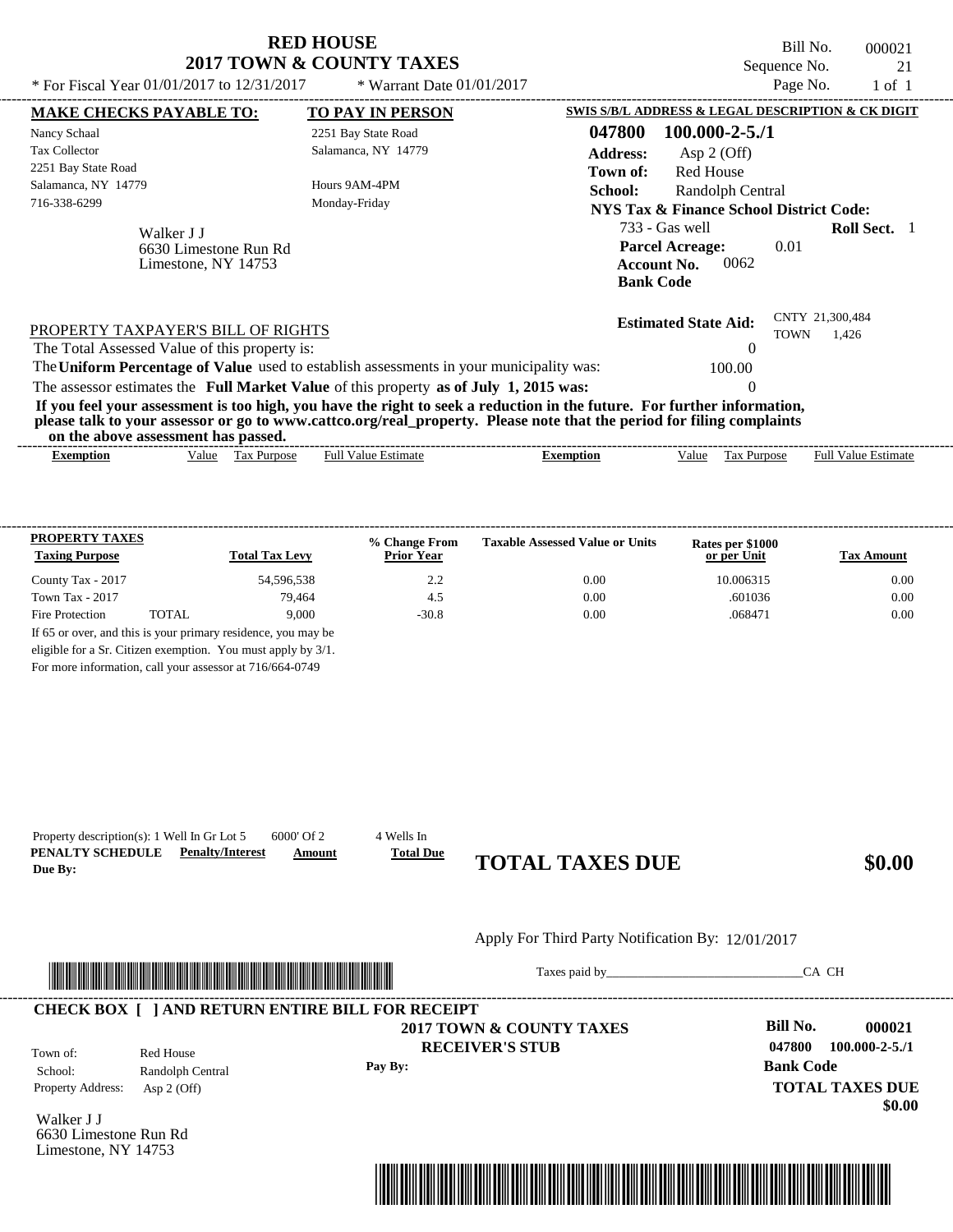Bill No. 000022 Sequence No. 22<br>Page No. 22

 $$743.51$ 

| * For Fiscal Year $01/01/2017$ to $12/31/2017$                                                                                                                                                                                                                                          | * Warrant Date $01/01/2017$ |                                                   |                                                      | Page No.                       | $1$ of $1$                 |  |
|-----------------------------------------------------------------------------------------------------------------------------------------------------------------------------------------------------------------------------------------------------------------------------------------|-----------------------------|---------------------------------------------------|------------------------------------------------------|--------------------------------|----------------------------|--|
| <b>MAKE CHECKS PAYABLE TO:</b>                                                                                                                                                                                                                                                          | <b>TO PAY IN PERSON</b>     | SWIS S/B/L ADDRESS & LEGAL DESCRIPTION & CK DIGIT |                                                      |                                |                            |  |
| Nancy Schaal                                                                                                                                                                                                                                                                            | 2251 Bay State Road         | 047800                                            | 578.000-9913-132.350                                 |                                |                            |  |
| <b>Tax Collector</b>                                                                                                                                                                                                                                                                    | Salamanca, NY 14779         | <b>Address:</b>                                   | Special Franchise                                    |                                |                            |  |
| 2251 Bay State Road                                                                                                                                                                                                                                                                     |                             | Town of:                                          | <b>Red House</b>                                     |                                |                            |  |
| Salamanca, NY 14779                                                                                                                                                                                                                                                                     | Hours 9AM-4PM               | School:                                           | Randolph Central                                     |                                |                            |  |
| 716-338-6299                                                                                                                                                                                                                                                                            | Monday-Friday               |                                                   | NYS Tax & Finance School District Code:              |                                |                            |  |
| Niagara Mohawk Power Corp<br>300 Erie Blyd West<br>Syracuse, NY 13202                                                                                                                                                                                                                   |                             | <b>Account No.</b><br><b>Bank Code</b>            | $861$ - Elec & gas<br><b>Parcel Acreage:</b><br>0304 | 0.00                           | <b>Roll Sect.</b> 5        |  |
| PROPERTY TAXPAYER'S BILL OF RIGHTS                                                                                                                                                                                                                                                      |                             |                                                   | <b>Estimated State Aid:</b>                          | CNTY 21,300,484<br><b>TOWN</b> | 1,426                      |  |
| The Total Assessed Value of this property is:                                                                                                                                                                                                                                           |                             |                                                   | 69,644                                               |                                |                            |  |
| The Uniform Percentage of Value used to establish assessments in your municipality was:                                                                                                                                                                                                 |                             |                                                   | 100.00                                               |                                |                            |  |
| The assessor estimates the Full Market Value of this property as of July 1, 2015 was:                                                                                                                                                                                                   |                             |                                                   | 69.644                                               |                                |                            |  |
| If you feel your assessment is too high, you have the right to seek a reduction in the future. For further information,<br>please talk to your assessor or go to www.cattco.org/real_property. Please note that the period for filing complaints<br>on the above assessment has passed. |                             |                                                   |                                                      |                                |                            |  |
| Tax Purpose<br><b>Exemption</b><br>Value                                                                                                                                                                                                                                                | <b>Full Value Estimate</b>  | <b>Exemption</b>                                  | Tax Purpose<br>Value                                 |                                | <b>Full Value Estimate</b> |  |
|                                                                                                                                                                                                                                                                                         |                             |                                                   |                                                      |                                |                            |  |

| <b>PROPERTY TAXES</b><br><b>Taxing Purpose</b> |       | <b>Total Tax Levy</b>                                         | % Change From<br><b>Prior Year</b> | <b>Taxable Assessed Value or Units</b> | Rates per \$1000<br>or per Unit | <b>Tax Amount</b> |
|------------------------------------------------|-------|---------------------------------------------------------------|------------------------------------|----------------------------------------|---------------------------------|-------------------|
| County Tax - 2017                              |       | 54,596,538                                                    | 2.2                                | 69.644.00                              | 10.006315                       | 696.88            |
| Town Tax - 2017                                |       | 79.464                                                        | 4.5                                | 69.644.00                              | .601036                         | 41.86             |
| Fire Protection                                | TOTAL | 9.000                                                         | $-30.8$                            | 69.644.00                              | .068471                         | 4.77              |
|                                                |       | If 65 or over, and this is your primary residence, you may be |                                    |                                        |                                 |                   |
|                                                |       | eligible for a Sr. Citizen exemption. You must apply by 3/1.  |                                    |                                        |                                 |                   |

For more information, call your assessor at 716/664-0749

|                    | Property description(s): Red House Town |                         | 1.0000 - Randolph |                  |                        |
|--------------------|-----------------------------------------|-------------------------|-------------------|------------------|------------------------|
|                    | PENALTY SCHEDULE                        | <b>Penalty/Interest</b> | Amount            | <u>Total Due</u> |                        |
| Due By: 01/31/2017 |                                         | $0.00\,$                | 743.51            | 743.51           | <b>TOTAL TAXES DUE</b> |
|                    | 02/28/2017                              | 7.44                    | 743.51            | 750.95           |                        |
|                    | 03/31/2017                              | 4.87                    | 743.51            | 758.38           |                        |

#### Apply For Third Party Notification By: 12/01/2017



Taxes paid by\_\_\_\_\_\_\_\_\_\_\_\_\_\_\_\_\_\_\_\_\_\_\_\_\_\_\_\_\_\_\_CA CH

|                          |                   | 2017 TOWN & COUNTY TAXES |       |        |        | Bill No.<br>000022     |
|--------------------------|-------------------|--------------------------|-------|--------|--------|------------------------|
| Town of:                 | Red House         | <b>RECEIVER'S STUB</b>   |       |        | 047800 | 578.000-9913-132.350   |
| School:                  | Randolph Central  | Pay By: 01/31/2017       | 0.00  | 743.51 | 743.51 | <b>Bank Code</b>       |
| <b>Property Address:</b> | Special Franchise | 02/28/2017               | 7.44  | 743.51 | 750.95 | <b>TOTAL TAXES DUE</b> |
|                          |                   | 03/31/2017               | 14.87 | 743.51 | 758.38 | \$743.51               |

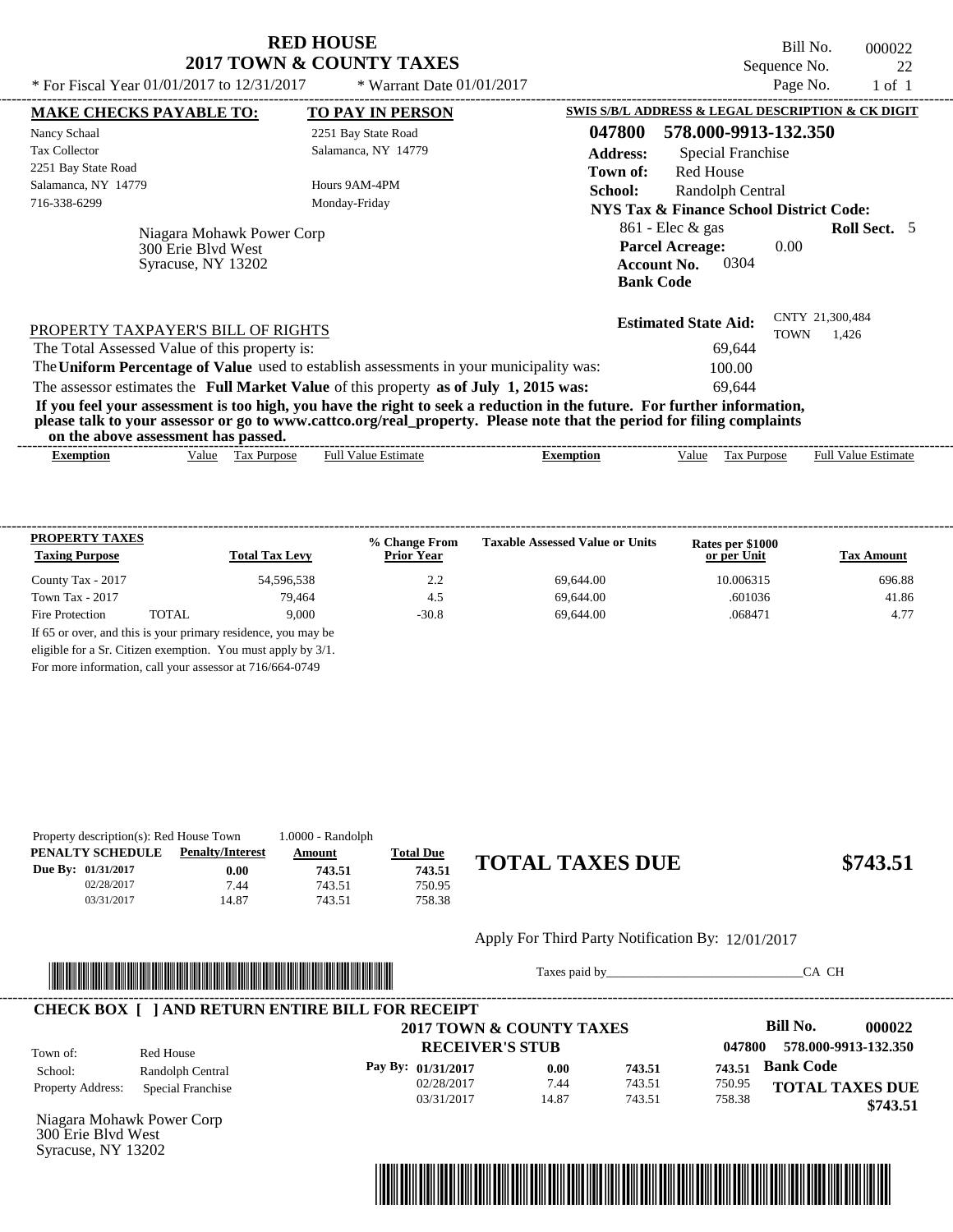Bill No. 000023 Sequence No. 23

| * For Fiscal Year $01/01/2017$ to $12/31/2017$         |                         | * Warrant Date $01/01/2017$                                                                                                                                                                                                                      |                  |                                                                                             | Page No.    | $1$ of $1$                 |  |
|--------------------------------------------------------|-------------------------|--------------------------------------------------------------------------------------------------------------------------------------------------------------------------------------------------------------------------------------------------|------------------|---------------------------------------------------------------------------------------------|-------------|----------------------------|--|
| <b>MAKE CHECKS PAYABLE TO:</b>                         |                         | <b>TO PAY IN PERSON</b>                                                                                                                                                                                                                          |                  | SWIS S/B/L ADDRESS & LEGAL DESCRIPTION & CK DIGIT                                           |             |                            |  |
| Nancy Schaal                                           |                         | 2251 Bay State Road                                                                                                                                                                                                                              | 047800           | 578.000-9913-629                                                                            |             |                            |  |
| <b>Tax Collector</b>                                   |                         | Salamanca, NY 14779                                                                                                                                                                                                                              | <b>Address:</b>  | Special Franchise                                                                           |             |                            |  |
| 2251 Bay State Road                                    |                         |                                                                                                                                                                                                                                                  | Town of:         | <b>Red House</b>                                                                            |             |                            |  |
| Salamanca, NY 14779                                    |                         | Hours 9AM-4PM                                                                                                                                                                                                                                    | School:          | Randolph Central                                                                            |             |                            |  |
| 716-338-6299                                           |                         | Monday-Friday                                                                                                                                                                                                                                    |                  | NYS Tax & Finance School District Code:                                                     |             |                            |  |
| Rash # 503-32-1090<br>PO Box 2629<br>Addison, TX 75001 | Windstream New York Inc |                                                                                                                                                                                                                                                  |                  | 866 - Telephone<br><b>Parcel Acreage:</b><br>0303<br><b>Account No.</b><br><b>Bank Code</b> | 0.00        | <b>Roll Sect.</b> 5        |  |
| PROPERTY TAXPAYER'S BILL OF RIGHTS                     |                         |                                                                                                                                                                                                                                                  |                  | <b>Estimated State Aid:</b>                                                                 | <b>TOWN</b> | CNTY 21,300,484<br>1.426   |  |
| The Total Assessed Value of this property is:          |                         |                                                                                                                                                                                                                                                  |                  | 12,617                                                                                      |             |                            |  |
|                                                        |                         | The Uniform Percentage of Value used to establish assessments in your municipality was:                                                                                                                                                          |                  | 100.00                                                                                      |             |                            |  |
|                                                        |                         | The assessor estimates the Full Market Value of this property as of July 1, 2015 was:                                                                                                                                                            |                  | 12,617                                                                                      |             |                            |  |
| on the above assessment has passed.                    |                         | If you feel your assessment is too high, you have the right to seek a reduction in the future. For further information,<br>please talk to your assessor or go to www.cattco.org/real_property. Please note that the period for filing complaints |                  |                                                                                             |             |                            |  |
| <b>Exemption</b><br>Value                              | Tax Purpose             | <b>Full Value Estimate</b>                                                                                                                                                                                                                       | <b>Exemption</b> | Value<br>Tax Purpose                                                                        |             | <b>Full Value Estimate</b> |  |
|                                                        |                         |                                                                                                                                                                                                                                                  |                  |                                                                                             |             |                            |  |

| <b>PROPERTY TAXES</b><br><b>Taxing Purpose</b> |       | <b>Total Tax Levy</b>                                         | % Change From<br><b>Prior Year</b> | <b>Taxable Assessed Value or Units</b> | Rates per \$1000<br>or per Unit | <b>Tax Amount</b> |
|------------------------------------------------|-------|---------------------------------------------------------------|------------------------------------|----------------------------------------|---------------------------------|-------------------|
| County Tax - 2017                              |       | 54,596,538                                                    | 2.2                                | 12.617.00                              | 10.006315                       | 126.25            |
| Town Tax - 2017                                |       | 79.464                                                        | 4.5                                | 12.617.00                              | .601036                         | 7.58              |
| Fire Protection                                | TOTAL | 9.000                                                         | $-30.8$                            | 12.617.00                              | .068471                         | 0.86              |
|                                                |       | If 65 or over, and this is your primary residence, you may be |                                    |                                        |                                 |                   |
|                                                |       | eligible for a Sr. Citizen exemption. You must apply by 3/1.  |                                    |                                        |                                 |                   |

For more information, call your assessor at 716/664-0749

| Property description(s): Red House Town |                         | $1.0000 - Random$ |                  |                 |
|-----------------------------------------|-------------------------|-------------------|------------------|-----------------|
| PENALTY SCHEDULE                        | <b>Penalty/Interest</b> | Amount            | <b>Total Due</b> |                 |
| Due By: 01/31/2017                      | 0.00                    | 134.69            | 134.69           | <b>TOTAL TA</b> |
| 02/28/2017                              | 1.35                    | 134.69            | 136.04           |                 |
| 03/31/2017                              | 2.69                    | 134.69            | 137.38           |                 |

# **134.69 134.69**

Apply For Third Party Notification By: 12/01/2017



Taxes paid by\_\_\_\_\_\_\_\_\_\_\_\_\_\_\_\_\_\_\_\_\_\_\_\_\_\_\_\_\_\_\_CA CH

|                          |                   | 2017 TOWN & COUNTY TAXES |      |        |        | Bill No.<br>000023         |
|--------------------------|-------------------|--------------------------|------|--------|--------|----------------------------|
| Town of:                 | Red House         | <b>RECEIVER'S STUB</b>   |      |        |        | 578.000-9913-629<br>047800 |
| School:                  | Randolph Central  | Pay By: 01/31/2017       | 0.00 | 134.69 | 134.69 | <b>Bank Code</b>           |
| <b>Property Address:</b> | Special Franchise | 02/28/2017               | 1.35 | 134.69 | 136.04 | <b>TOTAL TAXES DUE</b>     |
|                          |                   | 03/31/2017               | 2.69 | 134.69 | 137.38 | \$134.69                   |

Windstream New York Inc Rash # 503-32-1090 PO Box 2629 Addison, TX 75001

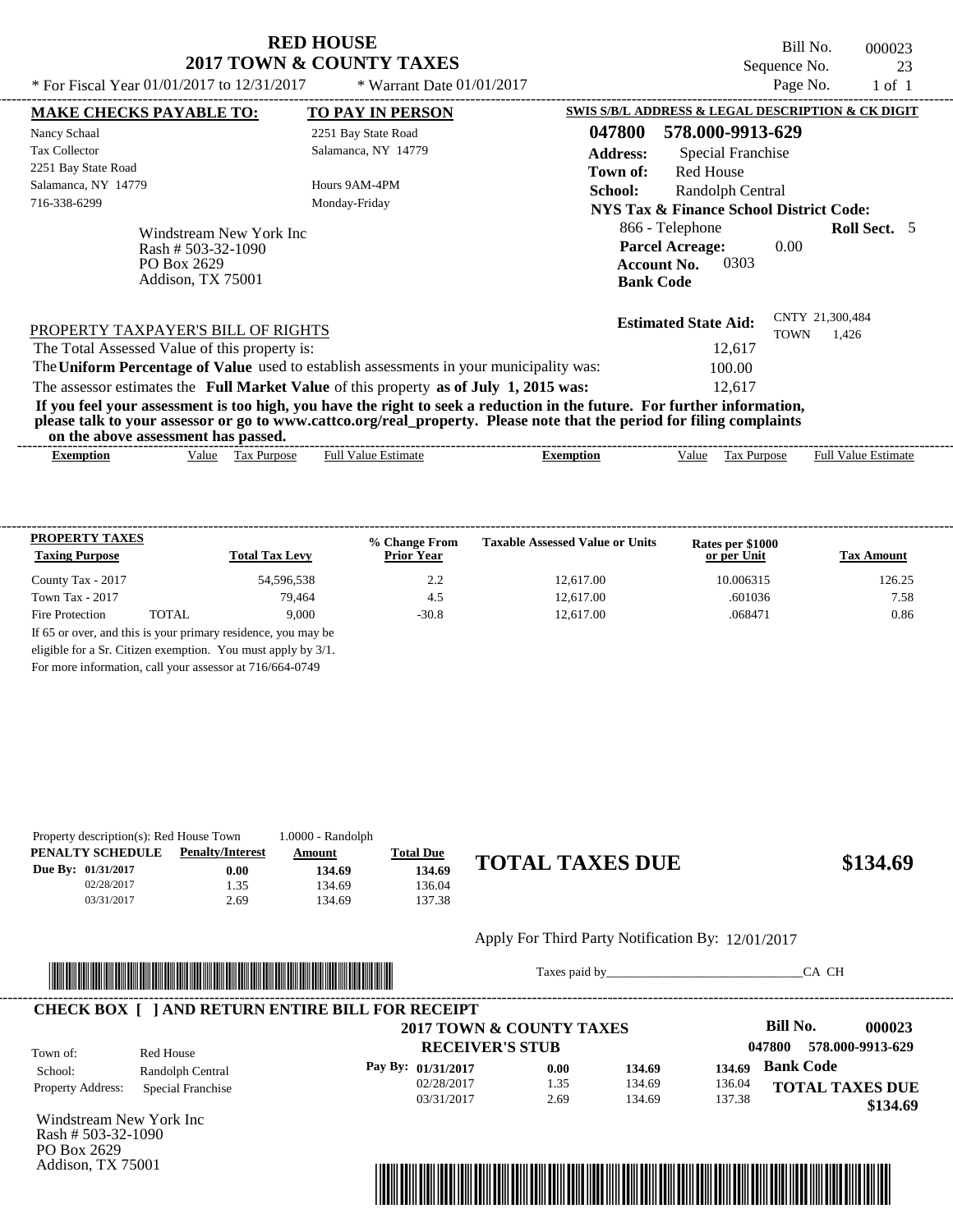| <b>RED HOUSE</b>         |  |
|--------------------------|--|
| 2017 TOWN & COUNTY TAXES |  |

Bill No. 000024 Sequence No. 24<br>Page No. 24<br>1 of 1

| * For Fiscal Year 01/01/2017 to 12/31/2017                                                                                                                                                                                                                                              | * Warrant Date 01/01/2017                                                            |                                                   | Page No.                       | $1$ of $1$                 |
|-----------------------------------------------------------------------------------------------------------------------------------------------------------------------------------------------------------------------------------------------------------------------------------------|--------------------------------------------------------------------------------------|---------------------------------------------------|--------------------------------|----------------------------|
| <b>MAKE CHECKS PAYABLE TO:</b>                                                                                                                                                                                                                                                          | TO PAY IN PERSON                                                                     | SWIS S/B/L ADDRESS & LEGAL DESCRIPTION & CK DIGIT |                                |                            |
| Nancy Schaal                                                                                                                                                                                                                                                                            | 2251 Bay State Road                                                                  | $81.000 - 1 - 6.72$<br>047800                     |                                |                            |
| <b>Tax Collector</b>                                                                                                                                                                                                                                                                    | Salamanca, NY 14779                                                                  | <b>Address:</b><br>Sunfish Rd                     |                                |                            |
| 2251 Bay State Road                                                                                                                                                                                                                                                                     |                                                                                      | Town of:<br><b>Red House</b>                      |                                |                            |
| Salamanca, NY 14779                                                                                                                                                                                                                                                                     | Hours 9AM-4PM                                                                        | School:<br>Randolph Central                       |                                |                            |
| 716-338-6299                                                                                                                                                                                                                                                                            | Monday-Friday                                                                        | NYS Tax & Finance School District Code:           |                                |                            |
| Crown Communications Inc PMB<br>4017 Washington Rd<br>McMurray, PA 15317                                                                                                                                                                                                                | 837 - Cell Tower<br><b>Parcel Acreage:</b><br><b>Account No.</b><br><b>Bank Code</b> | 0.01<br>0341                                      | Roll Sect. 6                   |                            |
| PROPERTY TAXPAYER'S BILL OF RIGHTS                                                                                                                                                                                                                                                      |                                                                                      | <b>Estimated State Aid:</b>                       | CNTY 21,300,484<br><b>TOWN</b> | 1,426                      |
| The Total Assessed Value of this property is:                                                                                                                                                                                                                                           |                                                                                      | 150,900                                           |                                |                            |
| The Uniform Percentage of Value used to establish assessments in your municipality was:                                                                                                                                                                                                 |                                                                                      | 100.00                                            |                                |                            |
| The assessor estimates the Full Market Value of this property as of July 1, 2015 was:                                                                                                                                                                                                   |                                                                                      | 150,900                                           |                                |                            |
| If you feel your assessment is too high, you have the right to seek a reduction in the future. For further information,<br>please talk to your assessor or go to www.cattco.org/real_property. Please note that the period for filing complaints<br>on the above assessment has passed. |                                                                                      |                                                   |                                |                            |
| Tax Purpose<br>Value<br><b>Exemption</b>                                                                                                                                                                                                                                                | <b>Full Value Estimate</b>                                                           | <b>Exemption</b><br>Value                         | Tax Purpose                    | <b>Full Value Estimate</b> |
|                                                                                                                                                                                                                                                                                         |                                                                                      |                                                   |                                |                            |

| <b>PROPERTY TAXES</b>                                           |                       | % Change From     | <b>Taxable Assessed Value or Units</b> | Rates per \$1000 |                   |  |  |
|-----------------------------------------------------------------|-----------------------|-------------------|----------------------------------------|------------------|-------------------|--|--|
| <b>Taxing Purpose</b>                                           | <b>Total Tax Levy</b> | <b>Prior Year</b> |                                        | or per Unit      | <b>Tax Amount</b> |  |  |
| County Tax - 2017                                               | 54.596.538            | 2.2               | 150,900.00                             | 10.006315        | 1,509.95          |  |  |
| Town Tax - 2017                                                 | 79.464                | 4.5               | 150,900.00                             | .601036          | 90.70             |  |  |
| If 65 or over, and this is your primary residence, you may be   |                       |                   |                                        |                  |                   |  |  |
| eligible for a Sr. Citizen exemption. You must apply by $3/1$ . |                       |                   |                                        |                  |                   |  |  |

For more information, call your assessor at 716/664-0749

| PENALTY SCHEDULE          | <b>Penalty/Interest</b> | Amount   | <b>Total Due</b> |                                                   |            |
|---------------------------|-------------------------|----------|------------------|---------------------------------------------------|------------|
| <b>Due By: 01/31/2017</b> | $0.00\,$                | 1.600.65 | 1.600.65         | <b>TOTAL TAXES DUE</b>                            | \$1,600.65 |
| 02/28/2017                | 16.01                   | .600.65  | 1.616.66         |                                                   |            |
| 03/31/2017                | 32.01                   | .600.65  | .632.66          |                                                   |            |
|                           |                         |          |                  |                                                   |            |
|                           |                         |          |                  | Apply For Third Party Notification By: 12/01/2017 |            |



Taxes paid by\_\_\_\_\_\_\_\_\_\_\_\_\_\_\_\_\_\_\_\_\_\_\_\_\_\_\_\_\_\_\_CA CH

| Town of:                               | Red House        | 2017 TOWN & COUNTY TAXES<br><b>RECEIVER'S STUB</b> |          |          |          | Bill No.<br>047800     | 000024<br>$81.000 - 1 - 6.72$ |
|----------------------------------------|------------------|----------------------------------------------------|----------|----------|----------|------------------------|-------------------------------|
| School:                                | Randolph Central | Pay By: $01/31/2017$                               | 0.00     | 1.600.65 | 1.600.65 | <b>Bank Code</b>       |                               |
| <b>Property Address:</b><br>Sunfish Rd | 02/28/2017       | 16.01                                              | 1,600.65 | 1,616.66 |          | <b>TOTAL TAXES DUE</b> |                               |
|                                        | 03/31/2017       | 32.01                                              | 1.600.65 | 1,632.66 |          | \$1,600.65             |                               |

Crown Communications Inc PMB 4017 Washington Rd McMurray, PA 15317

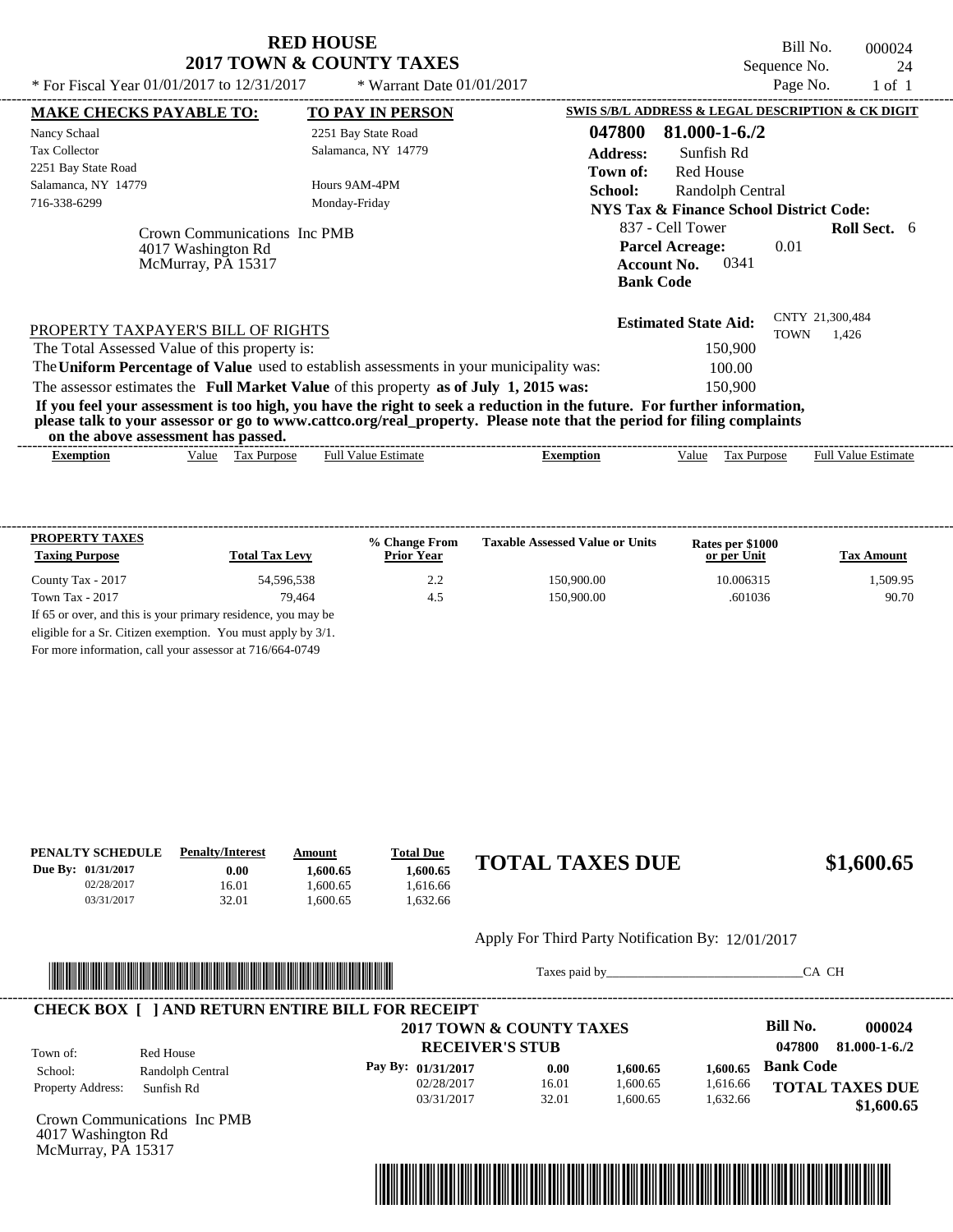Bill No. 000025 Sequence No. 25<br>Page No. 1 of 1

| * For Fiscal Year $01/01/2017$ to $12/31/2017$                                                                                                                                                                                                                                          | * Warrant Date $01/01/2017$ |                                                    |                                                   | Page No.    | $1$ of $1$                 |  |
|-----------------------------------------------------------------------------------------------------------------------------------------------------------------------------------------------------------------------------------------------------------------------------------------|-----------------------------|----------------------------------------------------|---------------------------------------------------|-------------|----------------------------|--|
| <b>MAKE CHECKS PAYABLE TO:</b>                                                                                                                                                                                                                                                          | <b>TO PAY IN PERSON</b>     |                                                    | SWIS S/B/L ADDRESS & LEGAL DESCRIPTION & CK DIGIT |             |                            |  |
| Nancy Schaal                                                                                                                                                                                                                                                                            | 2251 Bay State Road         | 047800                                             | 678.000-9913-123.710/200                          |             |                            |  |
| <b>Tax Collector</b>                                                                                                                                                                                                                                                                    | Salamanca, NY 14779         | <b>Address:</b>                                    | Transmission                                      |             |                            |  |
| 2251 Bay State Road                                                                                                                                                                                                                                                                     |                             | Town of:                                           | <b>Red House</b>                                  |             |                            |  |
| Salamanca, NY 14779                                                                                                                                                                                                                                                                     | Hours 9AM-4PM               | School:                                            | Randolph Central                                  |             |                            |  |
| 716-338-6299                                                                                                                                                                                                                                                                            | Monday-Friday               | <b>NYS Tax &amp; Finance School District Code:</b> |                                                   |             |                            |  |
| National Fuel Gas Supply Co<br><b>Real Property Tax Service</b>                                                                                                                                                                                                                         |                             |                                                    | 883 - Gas Trans Im<br><b>Parcel Acreage:</b>      | 0.01        | <b>Roll Sect.</b> 6        |  |
| 6363 Main St                                                                                                                                                                                                                                                                            |                             | 0348<br><b>Account No.</b>                         |                                                   |             |                            |  |
| Buffalo, NY 14221                                                                                                                                                                                                                                                                       |                             | <b>Bank Code</b>                                   |                                                   |             |                            |  |
| PROPERTY TAXPAYER'S BILL OF RIGHTS                                                                                                                                                                                                                                                      |                             |                                                    | <b>Estimated State Aid:</b>                       | <b>TOWN</b> | CNTY 21,300,484<br>1.426   |  |
| The Total Assessed Value of this property is:                                                                                                                                                                                                                                           |                             | 2,232,986                                          |                                                   |             |                            |  |
| The Uniform Percentage of Value used to establish assessments in your municipality was:                                                                                                                                                                                                 |                             |                                                    | 100.00                                            |             |                            |  |
| The assessor estimates the Full Market Value of this property as of July 1, 2015 was:                                                                                                                                                                                                   |                             |                                                    | 2,232,986                                         |             |                            |  |
| If you feel your assessment is too high, you have the right to seek a reduction in the future. For further information,<br>please talk to your assessor or go to www.cattco.org/real_property. Please note that the period for filing complaints<br>on the above assessment has passed. |                             |                                                    |                                                   |             |                            |  |
| Value Tax Purpose<br><b>Exemption</b>                                                                                                                                                                                                                                                   | <b>Full Value Estimate</b>  | <b>Exemption</b>                                   | Value<br>Tax Purpose                              |             | <b>Full Value Estimate</b> |  |

| <b>PROPERTY TAXES</b><br><b>Taxing Purpose</b> |        | <b>Total Tax Levy</b> | % Change From<br><b>Prior Year</b> | <b>Taxable Assessed Value or Units</b> | Rates per \$1000<br>or per Unit | <b>Tax Amount</b> |
|------------------------------------------------|--------|-----------------------|------------------------------------|----------------------------------------|---------------------------------|-------------------|
| County Tax - 2017                              |        | 54.596.538            | 2.2                                | 2232,986.00                            | 10.006315                       | 22,343.96         |
| Town Tax - 2017                                |        | 79.464                | 4.5                                | 2232,986.00                            | .601036                         | 1.342.10          |
| Fire Protection                                | TOTAL. | 9.000                 | $-30.8$                            | 2232,986.00                            | .068471                         | 152.89            |

For more information, call your assessor at 716/664-0749

| Property description(s): 888888 |                         | 1.0000 Randolph | Gas transmission |                        |             |
|---------------------------------|-------------------------|-----------------|------------------|------------------------|-------------|
| PENALTY SCHEDULE                | <b>Penalty/Interest</b> | <u>Amount</u>   | <b>Total Due</b> |                        |             |
| Due By: 01/31/2017              | 0.00                    | 23,838.95       | 23,838.95        | <b>TOTAL TAXES DUE</b> | \$23,838.95 |
| 02/28/2017                      | 238.39                  | 23,838.95       | 24,077.34        |                        |             |
| 03/31/2017                      | 476.78                  | 23.838.95       | 24.315.73        |                        |             |
|                                 |                         |                 |                  |                        |             |

#### Apply For Third Party Notification By: 12/01/2017



Taxes paid by\_\_\_\_\_\_\_\_\_\_\_\_\_\_\_\_\_\_\_\_\_\_\_\_\_\_\_\_\_\_\_CA CH



National Fuel Gas Supply Co Real Property Tax Service 6363 Main St Buffalo, NY 14221

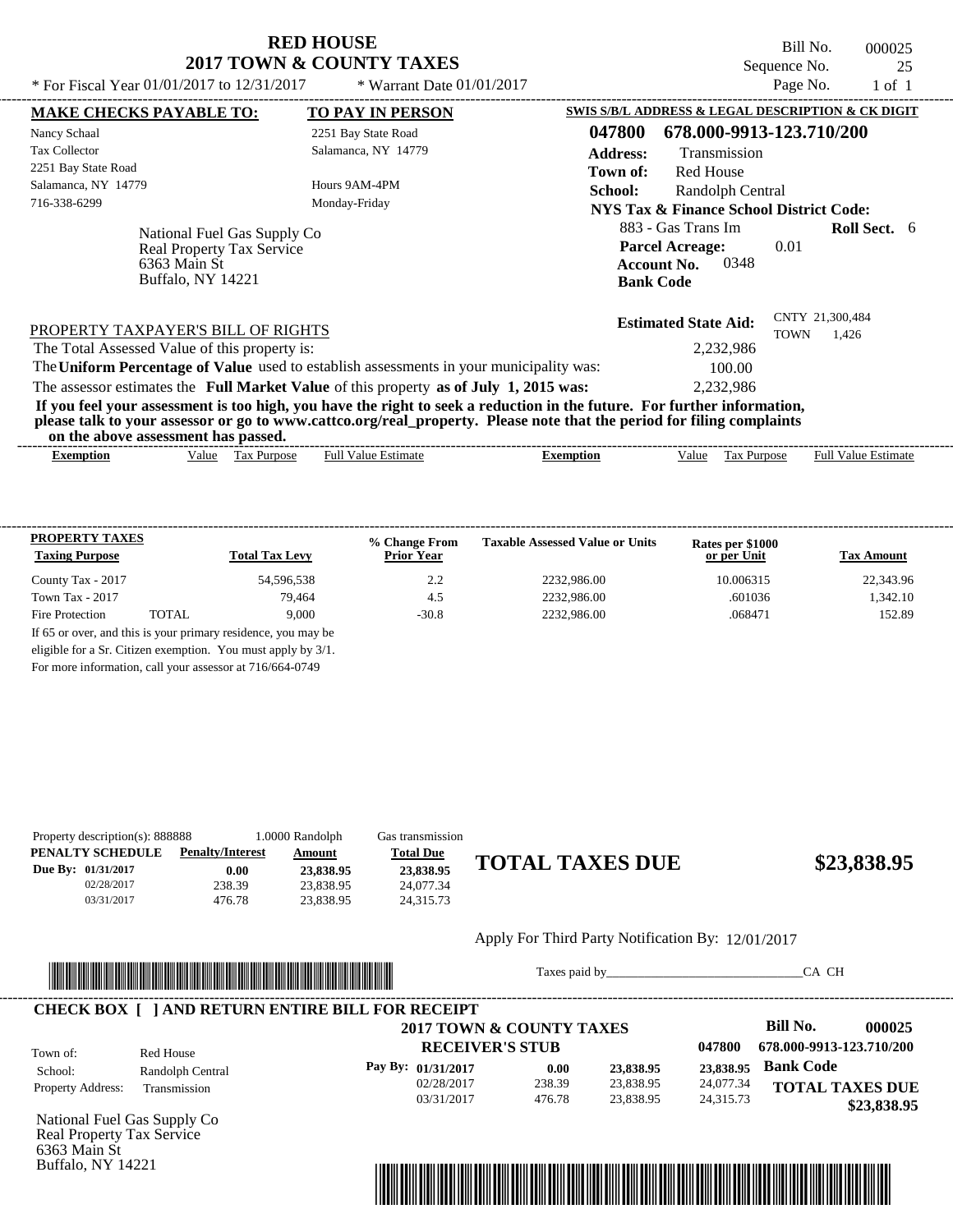Bill No. 000026 Sequence No. 26

| * For Fiscal Year $01/01/2017$ to $12/31/2017$                                                                                                                                                                                                                                          | * Warrant Date $01/01/2017$ |                            |                                                   | Page No.            | $1$ of $1$                 |  |
|-----------------------------------------------------------------------------------------------------------------------------------------------------------------------------------------------------------------------------------------------------------------------------------------|-----------------------------|----------------------------|---------------------------------------------------|---------------------|----------------------------|--|
| <b>MAKE CHECKS PAYABLE TO:</b>                                                                                                                                                                                                                                                          | <b>TO PAY IN PERSON</b>     |                            | SWIS S/B/L ADDRESS & LEGAL DESCRIPTION & CK DIGIT |                     |                            |  |
| Nancy Schaal                                                                                                                                                                                                                                                                            | 2251 Bay State Road         | 047800                     | 678.000-9913-123.710/201                          |                     |                            |  |
| <b>Tax Collector</b>                                                                                                                                                                                                                                                                    | Salamanca, NY 14779         | <b>Address:</b>            | <b>Outside Plant</b>                              |                     |                            |  |
| 2251 Bay State Road                                                                                                                                                                                                                                                                     |                             | Town of:                   | <b>Red House</b>                                  |                     |                            |  |
| Salamanca, NY 14779                                                                                                                                                                                                                                                                     | Hours 9AM-4PM               | School:                    | Randolph Central                                  |                     |                            |  |
| 716-338-6299                                                                                                                                                                                                                                                                            | Monday-Friday               |                            | NYS Tax & Finance School District Code:           |                     |                            |  |
| National Fuel Gas Supply Co                                                                                                                                                                                                                                                             |                             | 873 - Gas Meas Sta         |                                                   | <b>Roll Sect.</b> 6 |                            |  |
| Real Property Tax Service                                                                                                                                                                                                                                                               |                             | <b>Parcel Acreage:</b>     | 0.01                                              |                     |                            |  |
| 6363 Main St                                                                                                                                                                                                                                                                            |                             | 0347<br><b>Account No.</b> |                                                   |                     |                            |  |
| <b>Buffalo, NY 14221</b>                                                                                                                                                                                                                                                                |                             |                            |                                                   |                     |                            |  |
| PROPERTY TAXPAYER'S BILL OF RIGHTS                                                                                                                                                                                                                                                      |                             |                            | <b>Estimated State Aid:</b>                       | <b>TOWN</b>         | CNTY 21,300,484<br>1.426   |  |
| The Total Assessed Value of this property is:                                                                                                                                                                                                                                           |                             |                            | 153,575                                           |                     |                            |  |
| The Uniform Percentage of Value used to establish assessments in your municipality was:                                                                                                                                                                                                 |                             |                            | 100.00                                            |                     |                            |  |
| The assessor estimates the Full Market Value of this property as of July 1, 2015 was:                                                                                                                                                                                                   |                             |                            | 153.575                                           |                     |                            |  |
| If you feel your assessment is too high, you have the right to seek a reduction in the future. For further information,<br>please talk to your assessor or go to www.cattco.org/real_property. Please note that the period for filing complaints<br>on the above assessment has passed. |                             |                            |                                                   |                     |                            |  |
| Tax Purpose<br><b>Exemption</b><br>Value                                                                                                                                                                                                                                                | <b>Full Value Estimate</b>  | <b>Exemption</b>           | Value<br>Tax Purpose                              |                     | <b>Full Value Estimate</b> |  |

| <b>PROPERTY TAXES</b><br><b>Taxing Purpose</b> |       | <b>Total Tax Levy</b>                                         | % Change From<br><b>Prior Year</b> | <b>Taxable Assessed Value or Units</b> | Rates per \$1000<br>or per Unit | <b>Tax Amount</b> |
|------------------------------------------------|-------|---------------------------------------------------------------|------------------------------------|----------------------------------------|---------------------------------|-------------------|
| County Tax - 2017                              |       | 54,596,538                                                    | 2.2                                | 153,575.00                             | 10.006315                       | 1,536.72          |
| Town Tax - 2017                                |       | 79.464                                                        | 4.5                                | 153,575.00                             | .601036                         | 92.30             |
| Fire Protection                                | TOTAL | 9.000                                                         | $-30.8$                            | 153,575.00                             | .068471                         | 10.52             |
|                                                |       | If 65 or over, and this is your primary residence, you may be |                                    |                                        |                                 |                   |
|                                                |       | eligible for a Sr. Citizen exemption. You must apply by 3/1.  |                                    |                                        |                                 |                   |

For more information, call your assessor at 716/664-0749

| Property description(s): 888888 |                         | 1.0000 Randolph | Measure Regulating |                        |            |
|---------------------------------|-------------------------|-----------------|--------------------|------------------------|------------|
| PENALTY SCHEDULE                | <b>Penalty/Interest</b> | <u>Amount</u>   | <b>Total Due</b>   |                        |            |
| Due By: 01/31/2017              | 0.00                    | 1.639.54        | 1.639.54           | <b>TOTAL TAXES DUE</b> | \$1,639.54 |
| 02/28/2017                      | 16.40                   | 1.639.54        | 1.655.94           |                        |            |
| 03/31/2017                      | 32.79                   | 1.639.54        | .672.33            |                        |            |

## Apply For Third Party Notification By: 12/01/2017



Taxes paid by\_\_\_\_\_\_\_\_\_\_\_\_\_\_\_\_\_\_\_\_\_\_\_\_\_\_\_\_\_\_\_CA CH

|                          |                      | 2017 TOWN & COUNTY TAXES |          |                          |          | Bill No.               | 000026 |
|--------------------------|----------------------|--------------------------|----------|--------------------------|----------|------------------------|--------|
| Red House<br>Town of:    |                      | <b>RECEIVER'S STUB</b>   | 047800   | 678.000-9913-123.710/201 |          |                        |        |
| School:                  | Randolph Central     | Pay By: 01/31/2017       | 0.00     | 1,639.54                 | 1.639.54 | <b>Bank Code</b>       |        |
| <b>Property Address:</b> | <b>Outside Plant</b> | 02/28/2017               | 16.40    | 1,639.54                 | 1,655.94 | <b>TOTAL TAXES DUE</b> |        |
|                          | 03/31/2017           | 32.79                    | 1.639.54 | 1.672.33                 |          | \$1,639.54             |        |

National Fuel Gas Supply Co Real Property Tax Service 6363 Main St Buffalo, NY 14221

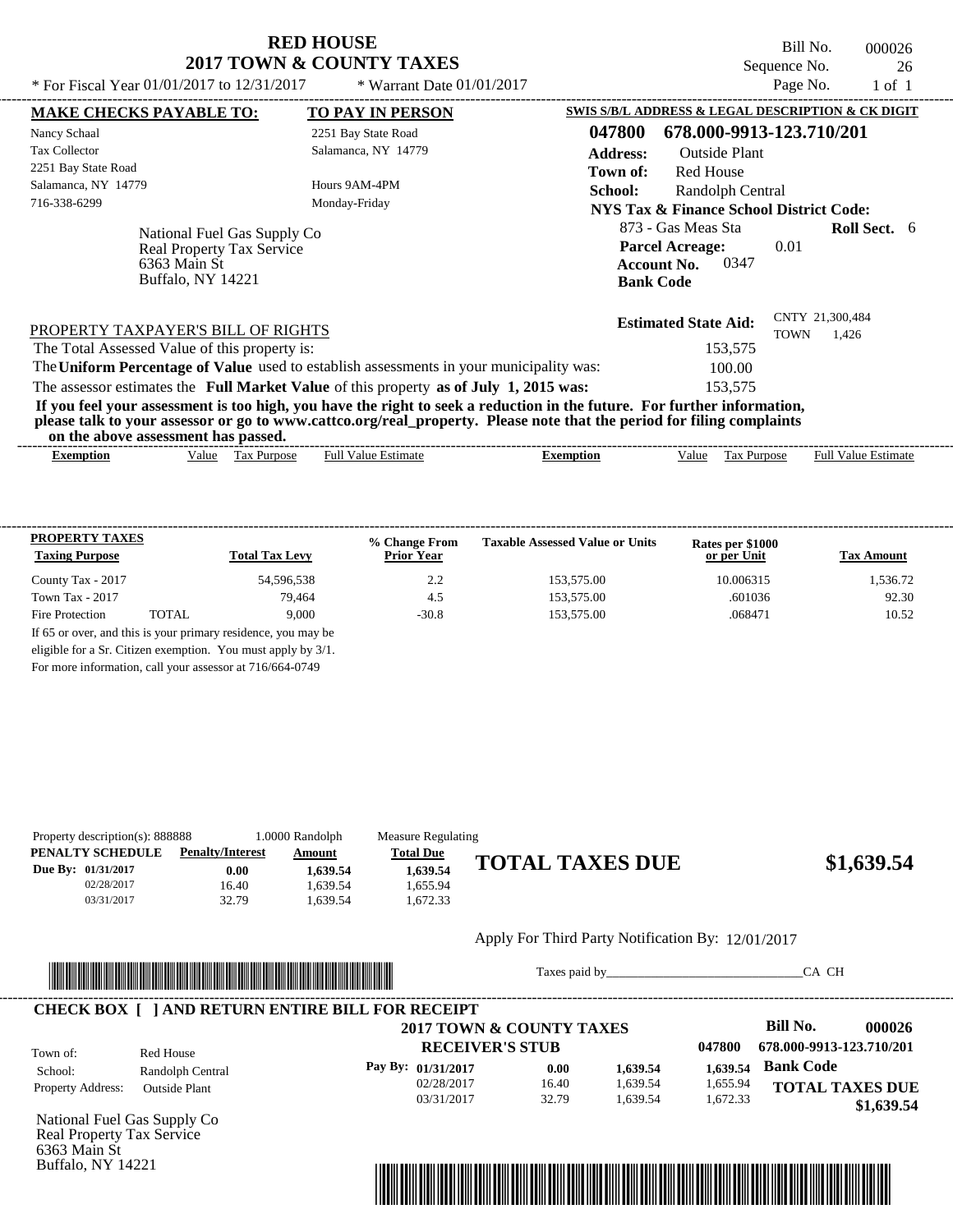| <b>RED HOUSE</b>         |  |  |  |  |  |  |
|--------------------------|--|--|--|--|--|--|
| 2017 TOWN & COUNTY TAXES |  |  |  |  |  |  |

Bill No. 000027 Sequence No. 27<br>Page No. 1 of 1

| <b>SWIS S/B/L ADDRESS &amp; LEGAL DESCRIPTION &amp; CK DIGIT</b><br><b>MAKE CHECKS PAYABLE TO:</b><br><b>TO PAY IN PERSON</b><br>047800<br>678.000-9913-132.350/100<br>Nancy Schaal<br>2251 Bay State Road<br><b>Tax Collector</b><br>Salamanca, NY 14779<br><b>Address:</b><br>Elec Tran Lines<br>2251 Bay State Road<br><b>Red House</b><br>Town of:<br>Salamanca, NY 14779<br>Hours 9AM-4PM<br>Randolph Central<br>School:<br>716-338-6299<br>Monday-Friday<br><b>NYS Tax &amp; Finance School District Code:</b><br>884 - Elec Dist Ou<br><b>Roll Sect.</b> 6<br>Niagara Mohawk Power Corp<br><b>Parcel Acreage:</b><br>0.01<br>300 Erie Blyd West<br>0336<br><b>Account No.</b><br>Syracuse, NY 13202<br><b>Bank Code</b><br>CNTY 21.300.484<br><b>Estimated State Aid:</b><br>PROPERTY TAXPAYER'S BILL OF RIGHTS<br><b>TOWN</b><br>1.426<br>102,364<br>The Total Assessed Value of this property is:<br>The Uniform Percentage of Value used to establish assessments in your municipality was:<br>100.00<br>The assessor estimates the Full Market Value of this property as of July 1, 2015 was:<br>102.364<br>If you feel your assessment is too high, you have the right to seek a reduction in the future. For further information,<br>please talk to your assessor or go to www.cattco.org/real_property. Please note that the period for filing complaints<br>on the above assessment has passed. | * For Fiscal Year 01/01/2017 to 12/31/2017 | * Warrant Date $01/01/2017$ |  | Page No. | $1$ of $1$ |  |
|----------------------------------------------------------------------------------------------------------------------------------------------------------------------------------------------------------------------------------------------------------------------------------------------------------------------------------------------------------------------------------------------------------------------------------------------------------------------------------------------------------------------------------------------------------------------------------------------------------------------------------------------------------------------------------------------------------------------------------------------------------------------------------------------------------------------------------------------------------------------------------------------------------------------------------------------------------------------------------------------------------------------------------------------------------------------------------------------------------------------------------------------------------------------------------------------------------------------------------------------------------------------------------------------------------------------------------------------------------------------------------------------------------------|--------------------------------------------|-----------------------------|--|----------|------------|--|
|                                                                                                                                                                                                                                                                                                                                                                                                                                                                                                                                                                                                                                                                                                                                                                                                                                                                                                                                                                                                                                                                                                                                                                                                                                                                                                                                                                                                                |                                            |                             |  |          |            |  |
|                                                                                                                                                                                                                                                                                                                                                                                                                                                                                                                                                                                                                                                                                                                                                                                                                                                                                                                                                                                                                                                                                                                                                                                                                                                                                                                                                                                                                |                                            |                             |  |          |            |  |
|                                                                                                                                                                                                                                                                                                                                                                                                                                                                                                                                                                                                                                                                                                                                                                                                                                                                                                                                                                                                                                                                                                                                                                                                                                                                                                                                                                                                                |                                            |                             |  |          |            |  |
|                                                                                                                                                                                                                                                                                                                                                                                                                                                                                                                                                                                                                                                                                                                                                                                                                                                                                                                                                                                                                                                                                                                                                                                                                                                                                                                                                                                                                |                                            |                             |  |          |            |  |
|                                                                                                                                                                                                                                                                                                                                                                                                                                                                                                                                                                                                                                                                                                                                                                                                                                                                                                                                                                                                                                                                                                                                                                                                                                                                                                                                                                                                                |                                            |                             |  |          |            |  |
|                                                                                                                                                                                                                                                                                                                                                                                                                                                                                                                                                                                                                                                                                                                                                                                                                                                                                                                                                                                                                                                                                                                                                                                                                                                                                                                                                                                                                |                                            |                             |  |          |            |  |
|                                                                                                                                                                                                                                                                                                                                                                                                                                                                                                                                                                                                                                                                                                                                                                                                                                                                                                                                                                                                                                                                                                                                                                                                                                                                                                                                                                                                                |                                            |                             |  |          |            |  |
|                                                                                                                                                                                                                                                                                                                                                                                                                                                                                                                                                                                                                                                                                                                                                                                                                                                                                                                                                                                                                                                                                                                                                                                                                                                                                                                                                                                                                |                                            |                             |  |          |            |  |
|                                                                                                                                                                                                                                                                                                                                                                                                                                                                                                                                                                                                                                                                                                                                                                                                                                                                                                                                                                                                                                                                                                                                                                                                                                                                                                                                                                                                                |                                            |                             |  |          |            |  |
|                                                                                                                                                                                                                                                                                                                                                                                                                                                                                                                                                                                                                                                                                                                                                                                                                                                                                                                                                                                                                                                                                                                                                                                                                                                                                                                                                                                                                |                                            |                             |  |          |            |  |
|                                                                                                                                                                                                                                                                                                                                                                                                                                                                                                                                                                                                                                                                                                                                                                                                                                                                                                                                                                                                                                                                                                                                                                                                                                                                                                                                                                                                                |                                            |                             |  |          |            |  |
|                                                                                                                                                                                                                                                                                                                                                                                                                                                                                                                                                                                                                                                                                                                                                                                                                                                                                                                                                                                                                                                                                                                                                                                                                                                                                                                                                                                                                |                                            |                             |  |          |            |  |
|                                                                                                                                                                                                                                                                                                                                                                                                                                                                                                                                                                                                                                                                                                                                                                                                                                                                                                                                                                                                                                                                                                                                                                                                                                                                                                                                                                                                                |                                            |                             |  |          |            |  |
| <b>Full Value Estimate</b><br>Tax Purpose<br><b>Full Value Estimate</b><br>Value<br>Tax Purpose<br><b>Exemption</b><br><b>Exemption</b><br>Value                                                                                                                                                                                                                                                                                                                                                                                                                                                                                                                                                                                                                                                                                                                                                                                                                                                                                                                                                                                                                                                                                                                                                                                                                                                               |                                            |                             |  |          |            |  |

| <b>PROPERTY TAXES</b><br><b>Taxing Purpose</b> |       | <b>Total Tax Levy</b>                                         | % Change From<br><b>Prior Year</b> | <b>Taxable Assessed Value or Units</b> | Rates per \$1000<br>or per Unit | <b>Tax Amount</b> |
|------------------------------------------------|-------|---------------------------------------------------------------|------------------------------------|----------------------------------------|---------------------------------|-------------------|
| County Tax - 2017                              |       | 54,596,538                                                    | 2.2                                | 102,364.00                             | 10.006315                       | 1.024.29          |
| Town Tax - 2017                                |       | 79.464                                                        | 4.5                                | 102,364.00                             | .601036                         | 61.52             |
| Fire Protection                                | TOTAL | 9.000                                                         | $-30.8$                            | 102,364.00                             | .068471                         | 7.01              |
|                                                |       | If 65 or over, and this is your primary residence, you may be |                                    |                                        |                                 |                   |
|                                                |       | eligible for a Sr. Citizen exemption. You must apply by 3/1.  |                                    |                                        |                                 |                   |

For more information, call your assessor at 716/664-0749

|                                                            |                         | 1.0000- Randolph     | Fal-Homer City 153 & 154 |                        |            |
|------------------------------------------------------------|-------------------------|----------------------|--------------------------|------------------------|------------|
| Property description(s): Loc $#712132$<br>PENALTY SCHEDULE | <b>Penalty/Interest</b> | Amount               | <b>Total Due</b>         |                        |            |
| Due By: 01/31/2017<br>02/28/2017                           | 0.00                    | 1.092.82             | 1,092.82                 | <b>TOTAL TAXES DUE</b> | \$1,092.82 |
| 03/31/2017                                                 | 10.93<br>21.86          | 1.092.82<br>1.092.82 | 1,103.75<br>1.114.68     |                        |            |
|                                                            |                         |                      |                          |                        |            |

#### Apply For Third Party Notification By: 12/01/2017



Taxes paid by\_\_\_\_\_\_\_\_\_\_\_\_\_\_\_\_\_\_\_\_\_\_\_\_\_\_\_\_\_\_\_CA CH

|                          |                  | 2017 TOWN & COUNTY TAXES |       |          |          | Bill No.                 | 000027     |
|--------------------------|------------------|--------------------------|-------|----------|----------|--------------------------|------------|
| Town of:                 | Red House        | <b>RECEIVER'S STUB</b>   |       |          | 047800   | 678.000-9913-132.350/100 |            |
| School:                  | Randolph Central | Pay By: $01/31/2017$     | 0.00  | 1.092.82 | 1.092.82 | <b>Bank Code</b>         |            |
| <b>Property Address:</b> | Elec Tran Lines  | 02/28/2017               | 10.93 | 1.092.82 | 1,103.75 | <b>TOTAL TAXES DUE</b>   |            |
|                          |                  | 03/31/2017               | 21.86 | 1.092.82 | 1.114.68 |                          | \$1,092.82 |

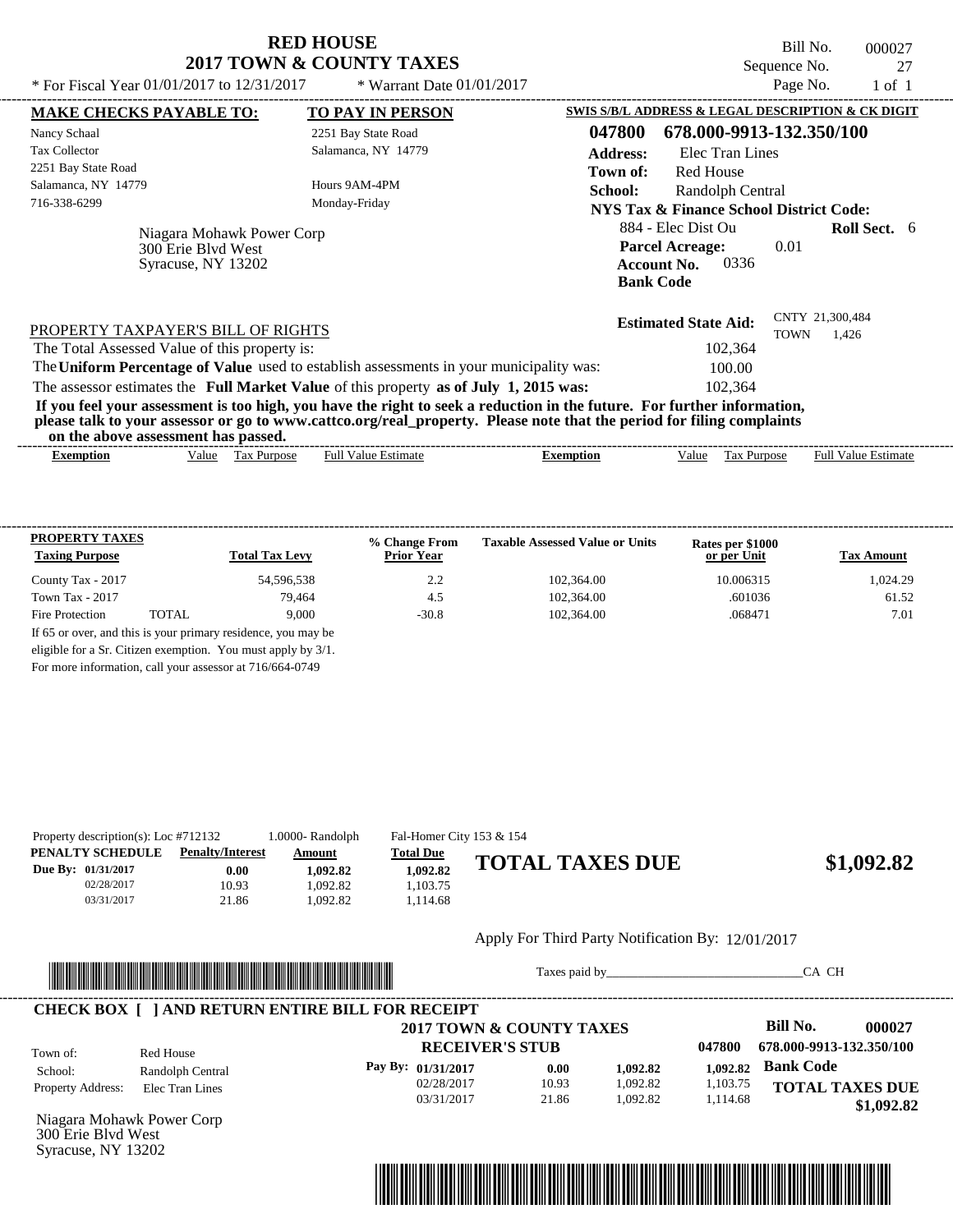Bill No. 000028 Sequence No. 28

| <b>MAKE CHECKS PAYABLE TO:</b>                                                                                                                                                                                                                                                          | <b>TO PAY IN PERSON</b>    |                  | SWIS S/B/L ADDRESS & LEGAL DESCRIPTION & CK DIGIT  |             |                            |  |
|-----------------------------------------------------------------------------------------------------------------------------------------------------------------------------------------------------------------------------------------------------------------------------------------|----------------------------|------------------|----------------------------------------------------|-------------|----------------------------|--|
| Nancy Schaal                                                                                                                                                                                                                                                                            | 2251 Bay State Road        | 047800           | 678.000-9913-132.350/101                           |             |                            |  |
| <b>Tax Collector</b>                                                                                                                                                                                                                                                                    | Salamanca, NY 14779        | <b>Address:</b>  | Elec Tran Line                                     |             |                            |  |
| 2251 Bay State Road                                                                                                                                                                                                                                                                     |                            | Town of:         | <b>Red House</b>                                   |             |                            |  |
| Salamanca, NY 14779                                                                                                                                                                                                                                                                     | Hours 9AM-4PM              | School:          | Randolph Central                                   |             |                            |  |
| 716-338-6299                                                                                                                                                                                                                                                                            | Monday-Friday              |                  | <b>NYS Tax &amp; Finance School District Code:</b> |             |                            |  |
| Niagara Mohawk Power Corp<br>300 Erie Blyd West                                                                                                                                                                                                                                         |                            |                  | 884 - Elec Dist Ou<br><b>Parcel Acreage:</b>       | 0.00        | <b>Roll Sect.</b> 6        |  |
| Syracuse, NY 13202                                                                                                                                                                                                                                                                      |                            |                  | <b>Account No.</b><br>0337<br><b>Bank Code</b>     |             |                            |  |
| PROPERTY TAXPAYER'S BILL OF RIGHTS                                                                                                                                                                                                                                                      |                            |                  | <b>Estimated State Aid:</b>                        | <b>TOWN</b> | CNTY 21,300,484<br>1.426   |  |
| The Total Assessed Value of this property is:                                                                                                                                                                                                                                           |                            |                  | 32,179                                             |             |                            |  |
| The Uniform Percentage of Value used to establish assessments in your municipality was:                                                                                                                                                                                                 |                            |                  | 100.00                                             |             |                            |  |
| The assessor estimates the Full Market Value of this property as of July 1, 2015 was:                                                                                                                                                                                                   |                            |                  | 32,179                                             |             |                            |  |
| If you feel your assessment is too high, you have the right to seek a reduction in the future. For further information,<br>please talk to your assessor or go to www.cattco.org/real_property. Please note that the period for filing complaints<br>on the above assessment has passed. |                            |                  |                                                    |             |                            |  |
| Value Tax Purpose<br><b>Exemption</b>                                                                                                                                                                                                                                                   | <b>Full Value Estimate</b> | <b>Exemption</b> | Value<br>Tax Purpose                               |             | <b>Full Value Estimate</b> |  |

| <b>PROPERTY TAXES</b><br><b>Taxing Purpose</b> |       | <b>Total Tax Levy</b>                                         | % Change From<br><b>Prior Year</b> | <b>Taxable Assessed Value or Units</b> | Rates per \$1000<br>or per Unit | <b>Tax Amount</b> |
|------------------------------------------------|-------|---------------------------------------------------------------|------------------------------------|----------------------------------------|---------------------------------|-------------------|
| County Tax - 2017                              |       | 54,596,538                                                    | 2.2                                | 32,179.00                              | 10.006315                       | 321.99            |
| Town Tax - 2017                                |       | 79.464                                                        | 4.5                                | 32,179.00                              | .601036                         | 19.34             |
| Fire Protection                                | TOTAL | 9.000                                                         | $-30.8$                            | 32,179.00                              | .068471                         | 2.20              |
|                                                |       | If 65 or over, and this is your primary residence, you may be |                                    |                                        |                                 |                   |
|                                                |       | eligible for a Sr. Citizen exemption. You must apply by 3/1.  |                                    |                                        |                                 |                   |

For more information, call your assessor at 716/664-0749

| Property description(s): Loc $#712384$ |                         | 1.0000 - Randolph | Coldspring-W Sal #804 |                        |          |
|----------------------------------------|-------------------------|-------------------|-----------------------|------------------------|----------|
| PENALTY SCHEDULE                       | <b>Penalty/Interest</b> | Amount            | <b>Total Due</b>      |                        |          |
| Due By: 01/31/2017                     | $0.00\,$                | 343.53            | 343.53                | <b>TOTAL TAXES DUE</b> | \$343.53 |
| 02/28/2017                             | 3.44                    | 343.53            | 346.97                |                        |          |
| 03/31/2017                             | 6.87                    | 343.53            | 350.40                |                        |          |

#### Apply For Third Party Notification By: 12/01/2017



Taxes paid by\_\_\_\_\_\_\_\_\_\_\_\_\_\_\_\_\_\_\_\_\_\_\_\_\_\_\_\_\_\_\_CA CH

|                          |                  | 2017 TOWN & COUNTY TAXES |      |        |        | Bill No.                 | 000028   |
|--------------------------|------------------|--------------------------|------|--------|--------|--------------------------|----------|
| Town of:                 | Red House        | <b>RECEIVER'S STUB</b>   |      |        | 047800 | 678.000-9913-132.350/101 |          |
| School:                  | Randolph Central | Pay By: 01/31/2017       | 0.00 | 343.53 | 343.53 | <b>Bank Code</b>         |          |
| <b>Property Address:</b> | Elec Tran Line   | 02/28/2017               | 3.44 | 343.53 | 346.97 | <b>TOTAL TAXES DUE</b>   |          |
|                          |                  | 03/31/2017               | 6.87 | 343.53 | 350.40 |                          | \$343.53 |

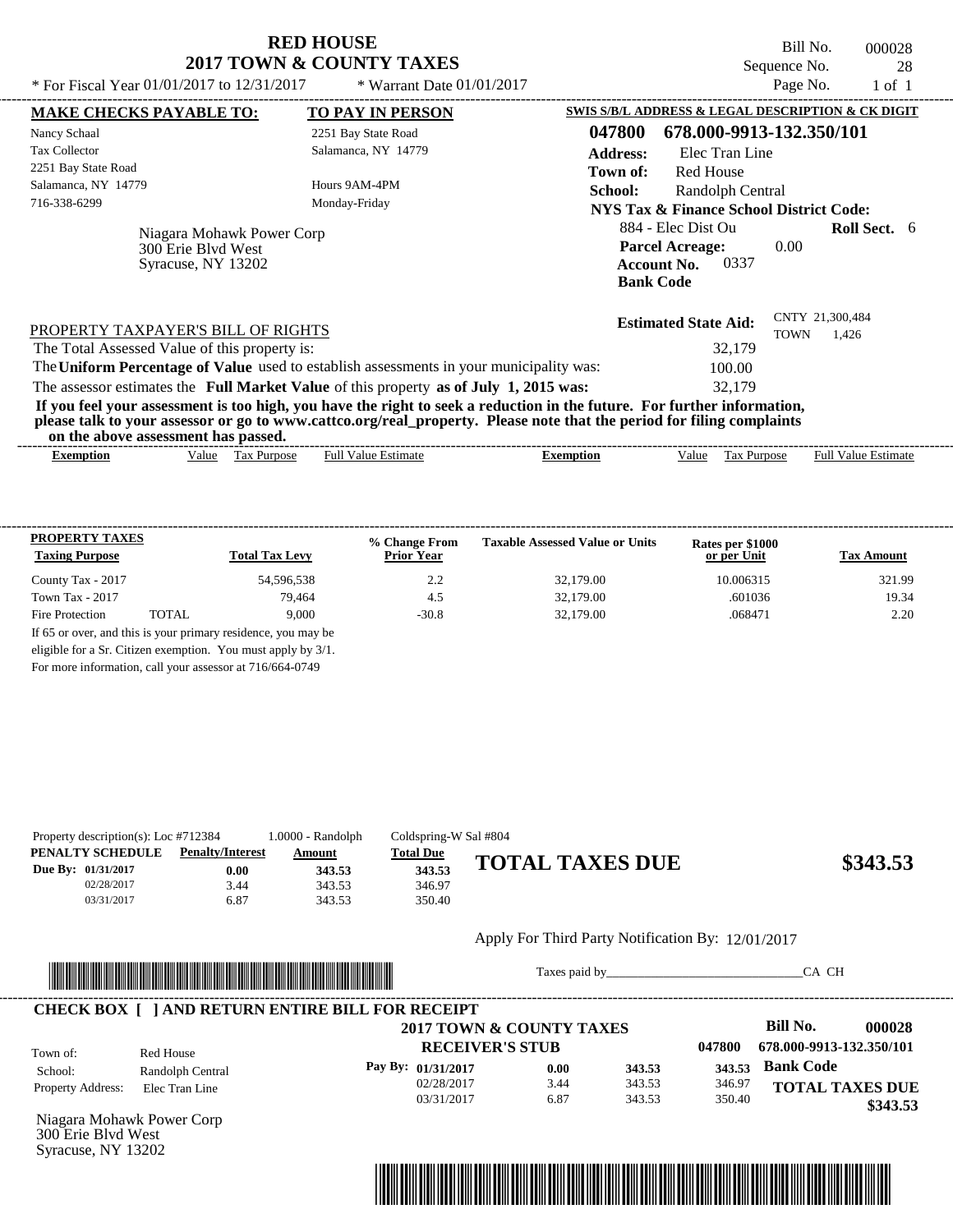| <b>RED HOUSE</b>         |
|--------------------------|
| 2017 TOWN & COUNTY TAXES |

Bill No. 000029 Sequence No. 29<br>Page No. 1 of 1

| * For Fiscal Year $01/01/2017$ to $12/31/2017$                        | * Warrant Date $01/01/2017$                                                                                                                                                                                                                      |                  |                                                                                                | Page No.    | $1$ of $1$                 |  |
|-----------------------------------------------------------------------|--------------------------------------------------------------------------------------------------------------------------------------------------------------------------------------------------------------------------------------------------|------------------|------------------------------------------------------------------------------------------------|-------------|----------------------------|--|
| <b>MAKE CHECKS PAYABLE TO:</b>                                        | <b>TO PAY IN PERSON</b>                                                                                                                                                                                                                          |                  | SWIS S/B/L ADDRESS & LEGAL DESCRIPTION & CK DIGIT                                              |             |                            |  |
| Nancy Schaal                                                          | 2251 Bay State Road                                                                                                                                                                                                                              | 047800           | 678.000-9913-132.350/188                                                                       |             |                            |  |
| <b>Tax Collector</b>                                                  | Salamanca, NY 14779                                                                                                                                                                                                                              | <b>Address:</b>  | <b>Outside Plant</b>                                                                           |             |                            |  |
| 2251 Bay State Road                                                   |                                                                                                                                                                                                                                                  | Town of:         | <b>Red House</b>                                                                               |             |                            |  |
| Salamanca, NY 14779                                                   | Hours 9AM-4PM                                                                                                                                                                                                                                    | School:          | Randolph Central                                                                               |             |                            |  |
| 716-338-6299                                                          | Monday-Friday                                                                                                                                                                                                                                    |                  | NYS Tax & Finance School District Code:                                                        |             |                            |  |
| Niagara Mohawk Power Corp<br>300 Erie Blyd West<br>Syracuse, NY 13202 |                                                                                                                                                                                                                                                  |                  | 882 - Elec Trans I<br><b>Parcel Acreage:</b><br>0299<br><b>Account No.</b><br><b>Bank Code</b> | 0.00        | <b>Roll Sect.</b> 6        |  |
| PROPERTY TAXPAYER'S BILL OF RIGHTS                                    |                                                                                                                                                                                                                                                  |                  | <b>Estimated State Aid:</b>                                                                    | <b>TOWN</b> | CNTY 21,300,484<br>1.426   |  |
| The Total Assessed Value of this property is:                         |                                                                                                                                                                                                                                                  |                  | 127,728                                                                                        |             |                            |  |
|                                                                       | The Uniform Percentage of Value used to establish assessments in your municipality was:                                                                                                                                                          |                  | 100.00                                                                                         |             |                            |  |
|                                                                       | The assessor estimates the Full Market Value of this property as of July 1, 2015 was:                                                                                                                                                            |                  | 127,728                                                                                        |             |                            |  |
| on the above assessment has passed.                                   | If you feel your assessment is too high, you have the right to seek a reduction in the future. For further information,<br>please talk to your assessor or go to www.cattco.org/real_property. Please note that the period for filing complaints |                  |                                                                                                |             |                            |  |
|                                                                       | <b>Full Value Estimate</b><br>Tax Purpose                                                                                                                                                                                                        | <b>Exemption</b> | Value                                                                                          | Tax Purpose | <b>Full Value Estimate</b> |  |

| <b>PROPERTY TAXES</b><br><b>Taxing Purpose</b> |       | <b>Total Tax Levy</b> | % Change From<br><b>Prior Year</b> | <b>Taxable Assessed Value or Units</b> | Rates per \$1000<br>or per Unit | <b>Tax Amount</b> |
|------------------------------------------------|-------|-----------------------|------------------------------------|----------------------------------------|---------------------------------|-------------------|
| County Tax - 2017                              |       | 54.596.538            | 2.2                                | 127,728.00                             | 10.006315                       | 1.278.09          |
| Town Tax - 2017                                |       | 79.464                | 4.5                                | 127,728.00                             | .601036                         | 76.77             |
| Fire Protection                                | TOTAL | 9.000                 | $-30.8$                            | 127,728.00                             | .068471                         | 8.75              |

For more information, call your assessor at 716/664-0749

| Property description(s): 888888 |                         | $1.0000 - Random$ | Elect Dist       |                        |            |
|---------------------------------|-------------------------|-------------------|------------------|------------------------|------------|
| PENALTY SCHEDULE                | <b>Penalty/Interest</b> | Amount            | <b>Total Due</b> |                        |            |
| Due By: 01/31/2017              | 0.00                    | ,363.61           | 1.363.61         | <b>TOTAL TAXES DUE</b> | \$1,363.61 |
| 02/28/2017                      | 13.64                   | .363.61           | .377.25          |                        |            |
| 03/31/2017                      | 27.27                   | .363.61           | .390.88          |                        |            |
|                                 |                         |                   |                  |                        |            |

Apply For Third Party Notification By: 12/01/2017



Taxes paid by\_\_\_\_\_\_\_\_\_\_\_\_\_\_\_\_\_\_\_\_\_\_\_\_\_\_\_\_\_\_\_CA CH

|                          |                      | 2017 TOWN & COUNTY TAXES |       |          |          | Bill No.                 | 000029     |
|--------------------------|----------------------|--------------------------|-------|----------|----------|--------------------------|------------|
| Town of:                 | Red House            | <b>RECEIVER'S STUB</b>   |       |          | 047800   | 678.000-9913-132.350/188 |            |
| School:                  | Randolph Central     | Pay By: $01/31/2017$     | 0.00  | 1,363.61 | 1.363.61 | <b>Bank Code</b>         |            |
| <b>Property Address:</b> | <b>Outside Plant</b> | 02/28/2017               | 13.64 | 1.363.61 | 1,377.25 | <b>TOTAL TAXES DUE</b>   |            |
|                          |                      | 03/31/2017               | 27.27 | 1.363.61 | 1,390.88 |                          | \$1,363.61 |

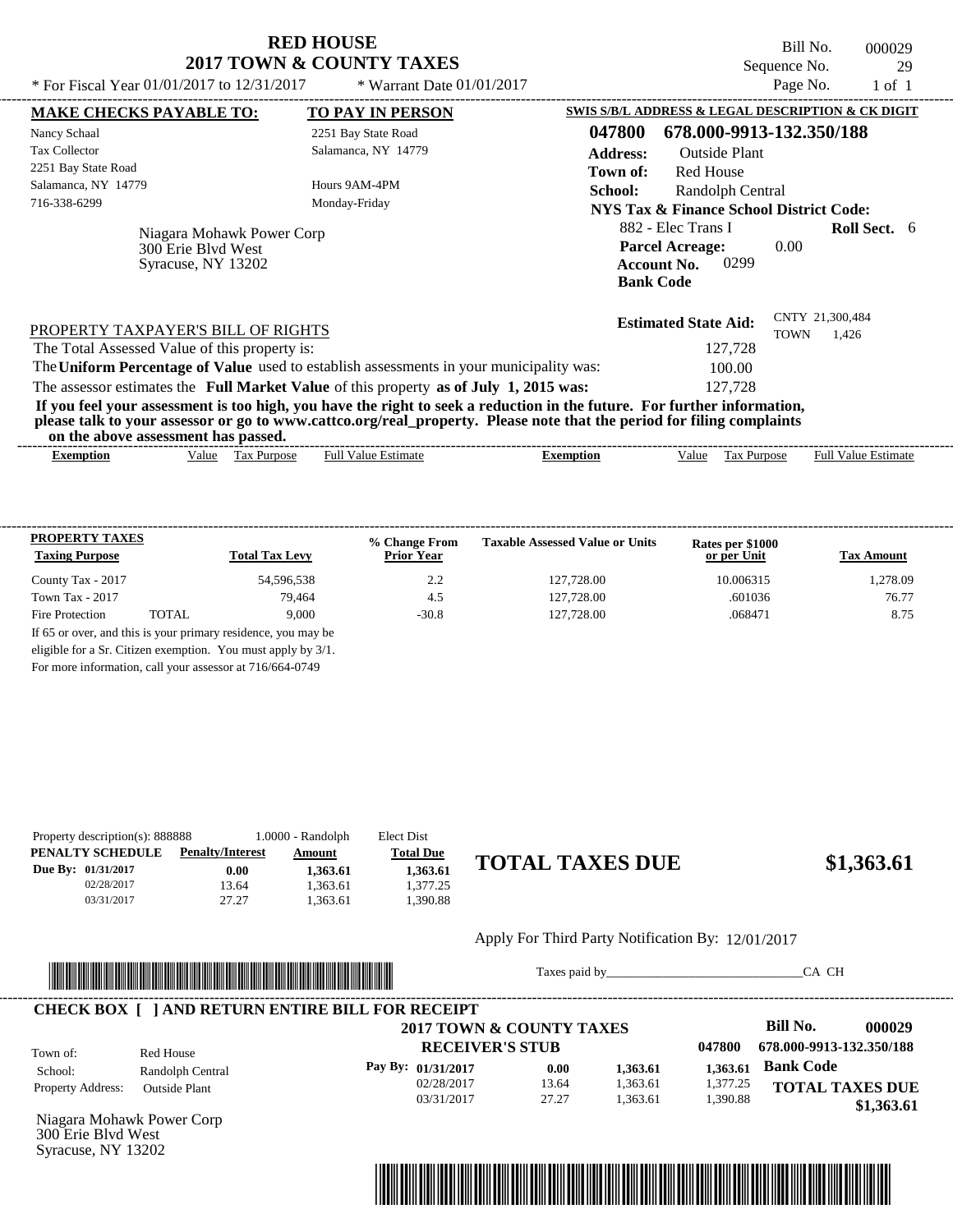Bill No. 000030 Sequence No. 30

| * For Fiscal Year 01/01/2017 to 12/31/2017                                                                                                                                                                                                                                              | * Warrant Date $01/01/2017$ |                                                    |                                                                            | Page No.    | $1$ of $1$                 |  |
|-----------------------------------------------------------------------------------------------------------------------------------------------------------------------------------------------------------------------------------------------------------------------------------------|-----------------------------|----------------------------------------------------|----------------------------------------------------------------------------|-------------|----------------------------|--|
| <b>MAKE CHECKS PAYABLE TO:</b>                                                                                                                                                                                                                                                          | <b>TO PAY IN PERSON</b>     |                                                    | SWIS S/B/L ADDRESS & LEGAL DESCRIPTION & CK DIGIT                          |             |                            |  |
| Nancy Schaal                                                                                                                                                                                                                                                                            | 2251 Bay State Road         | 047800                                             | 678.000-9913-629./188                                                      |             |                            |  |
| <b>Tax Collector</b>                                                                                                                                                                                                                                                                    | Salamanca, NY 14779         | <b>Address:</b>                                    | <b>Outside Plant</b>                                                       |             |                            |  |
| 2251 Bay State Road                                                                                                                                                                                                                                                                     |                             | Town of:                                           | Red House                                                                  |             |                            |  |
| Salamanca, NY 14779                                                                                                                                                                                                                                                                     | Hours 9AM-4PM               | School:                                            | Randolph Central                                                           |             |                            |  |
| 716-338-6299                                                                                                                                                                                                                                                                            |                             | <b>NYS Tax &amp; Finance School District Code:</b> |                                                                            |             |                            |  |
| Windstream New York, Inc.<br>Rash # 503-32-1090<br>PO Box 260888<br>Plano, TX 75026                                                                                                                                                                                                     |                             | <b>Bank Code</b>                                   | 836 - Telecom. eq.<br><b>Parcel Acreage:</b><br>0302<br><b>Account No.</b> | 0.01        | <b>Roll Sect.</b> 6        |  |
| PROPERTY TAXPAYER'S BILL OF RIGHTS                                                                                                                                                                                                                                                      |                             |                                                    | <b>Estimated State Aid:</b>                                                | <b>TOWN</b> | CNTY 21,300,484<br>1.426   |  |
| The Total Assessed Value of this property is:                                                                                                                                                                                                                                           |                             |                                                    | 68,648                                                                     |             |                            |  |
| The Uniform Percentage of Value used to establish assessments in your municipality was:                                                                                                                                                                                                 |                             |                                                    | 100.00                                                                     |             |                            |  |
| The assessor estimates the Full Market Value of this property as of July 1, 2015 was:                                                                                                                                                                                                   |                             |                                                    | 68,648                                                                     |             |                            |  |
| If you feel your assessment is too high, you have the right to seek a reduction in the future. For further information,<br>please talk to your assessor or go to www.cattco.org/real_property. Please note that the period for filing complaints<br>on the above assessment has passed. |                             |                                                    |                                                                            |             |                            |  |
| Tax Purpose<br><b>Exemption</b><br>Value                                                                                                                                                                                                                                                | <b>Full Value Estimate</b>  | <b>Exemption</b>                                   | Value<br>Tax Purpose                                                       |             | <b>Full Value Estimate</b> |  |
|                                                                                                                                                                                                                                                                                         |                             |                                                    |                                                                            |             |                            |  |

| <b>PROPERTY TAXES</b><br><b>Taxing Purpose</b> |       | <b>Total Tax Levy</b> | % Change From<br><b>Prior Year</b> | <b>Taxable Assessed Value or Units</b> | Rates per \$1000<br>or per Unit | <b>Tax Amount</b> |
|------------------------------------------------|-------|-----------------------|------------------------------------|----------------------------------------|---------------------------------|-------------------|
| County Tax - 2017                              |       | 54,596,538            | 2.2                                | 68,648.00                              | 10.006315                       | 686.91            |
| Town Tax - 2017                                |       | 79.464                | 4.5                                | 68,648.00                              | .601036                         | 41.26             |
| Fire Protection                                | TOTAL | 9.000                 | $-30.8$                            | 68,648.00                              | .068471                         | 4.70              |

|  | For more information, call your assessor at 716/664-0749 |
|--|----------------------------------------------------------|
|--|----------------------------------------------------------|

| Property description(s): 888888 |                         | 1.0000 - Randolph | Poles, Wire, Cable, Etc |                        |          |
|---------------------------------|-------------------------|-------------------|-------------------------|------------------------|----------|
| PENALTY SCHEDULE                | <b>Penalty/Interest</b> | Amount            | <b>Total Due</b>        |                        |          |
| <b>Due By: 01/31/2017</b>       | 0.00                    | 732.87            | 732.87                  | <b>TOTAL TAXES DUE</b> | \$732.87 |
| 02/28/2017                      | 7.33                    | 732.87            | 740.20                  |                        |          |
| 03/31/2017                      | 14.66                   | 732.87            | 747.53                  |                        |          |

#### Apply For Third Party Notification By: 12/01/2017



Taxes paid by\_\_\_\_\_\_\_\_\_\_\_\_\_\_\_\_\_\_\_\_\_\_\_\_\_\_\_\_\_\_\_CA CH

|                          |                      | 2017 TOWN & COUNTY TAXES |       |        |        | Bill No.<br>000030     |
|--------------------------|----------------------|--------------------------|-------|--------|--------|------------------------|
| Town of:                 | Red House            | <b>RECEIVER'S STUB</b>   |       |        | 047800 | 678.000-9913-629./188  |
| School:                  | Randolph Central     | Pay By: 01/31/2017       | 0.00  | 732.87 | 732.87 | <b>Bank Code</b>       |
| <b>Property Address:</b> | <b>Outside Plant</b> | 02/28/2017               | 7.33  | 732.87 | 740.20 | <b>TOTAL TAXES DUE</b> |
|                          |                      | 03/31/2017               | 14.66 | 732.87 | 747.53 | \$732.87               |

Windstream New York, Inc Rash # 503-32-1090 PO Box 260888 Plano, TX 75026

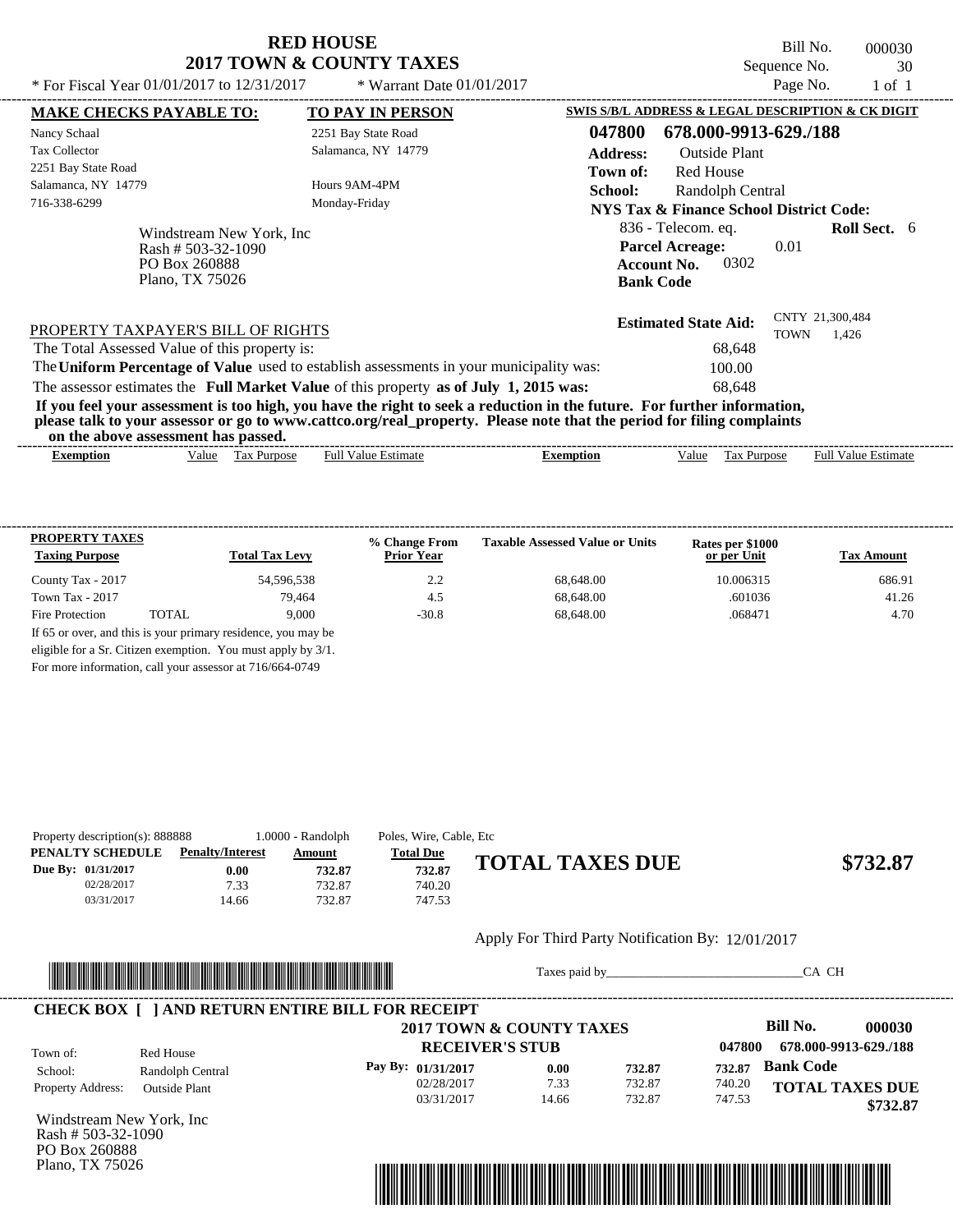Bill No. 000031 Sequence No. 31

| * For Fiscal Year 01/01/2017 to 12/31/2017                                                                                                                                     | * Warrant Date $01/01/2017$ | Page No.<br>$1$ of $1$                                                                                                               |
|--------------------------------------------------------------------------------------------------------------------------------------------------------------------------------|-----------------------------|--------------------------------------------------------------------------------------------------------------------------------------|
| <b>MAKE CHECKS PAYABLE TO:</b>                                                                                                                                                 | TO PAY IN PERSON            | SWIS S/B/L ADDRESS & LEGAL DESCRIPTION & CK DIGIT                                                                                    |
| Nancy Schaal                                                                                                                                                                   | 2251 Bay State Road         | 91.000-2-12./9<br>047800                                                                                                             |
| <b>Tax Collector</b>                                                                                                                                                           | Salamanca, NY 14779         | <b>Address:</b><br>Asp 2                                                                                                             |
| 2251 Bay State Road                                                                                                                                                            |                             | <b>Red House</b><br>Town of:                                                                                                         |
| Salamanca, NY 14779                                                                                                                                                            | Hours 9AM-4PM               | School:<br>Randolph Central                                                                                                          |
| 716-338-6299                                                                                                                                                                   | Monday-Friday               | NYS Tax & Finance School District Code:                                                                                              |
| National Fuel Gas Supply Co                                                                                                                                                    |                             | 736 - Storage well<br><b>Roll Sect.</b> 6<br><b>Parcel Acreage:</b><br>0.01                                                          |
| Attn: Real Property Tax Servic<br>6363 Main St<br>Buffalo, NY 14221                                                                                                            |                             | 0014<br><b>Account No.</b><br><b>Bank Code</b>                                                                                       |
| PROPERTY TAXPAYER'S BILL OF RIGHTS<br>The Total Assessed Value of this property is:<br>The Uniform Percentage of Value used to establish assessments in your municipality was: |                             | CNTY 21,300,484<br><b>Estimated State Aid:</b><br><b>TOWN</b><br>1.426<br>1,895,043<br>100.00                                        |
| The assessor estimates the Full Market Value of this property as of July 1, 2015 was:                                                                                          |                             | 1,895,043<br>If you feel your assessment is too high, you have the right to seek a reduction in the future. For further information, |
| on the above assessment has passed.                                                                                                                                            |                             | please talk to your assessor or go to www.cattco.org/real_property. Please note that the period for filing complaints                |
|                                                                                                                                                                                |                             | <b>Full Value Estimate</b><br>Tax Purpose<br><b>Exemption</b><br>Value                                                               |

| <b>PROPERTY TAXES</b><br><b>Taxing Purpose</b> |       | <b>Total Tax Levy</b>                                         | % Change From<br><b>Prior Year</b> | <b>Taxable Assessed Value or Units</b> | Rates per \$1000<br>or per Unit | <b>Tax Amount</b> |
|------------------------------------------------|-------|---------------------------------------------------------------|------------------------------------|----------------------------------------|---------------------------------|-------------------|
| County Tax - 2017                              |       | 54,596,538                                                    | 2.2                                | 1895.043.00                            | 10.006315                       | 18.962.40         |
| Town Tax - 2017                                |       | 79.464                                                        | 4.5                                | 1895.043.00                            | .601036                         | 1,138.99          |
| Fire Protection                                | TOTAL | 9.000                                                         | $-30.8$                            | 1895.043.00                            | .068471                         | 129.76            |
|                                                |       | If 65 or over, and this is your primary residence, you may be |                                    |                                        |                                 |                   |
|                                                |       | eligible for a Sr. Citizen exemption. You must apply by 3/1.  |                                    |                                        |                                 |                   |

For more information, call your assessor at 716/664-0749

|                    | Property description(s): Loc $\#180854$ Fac $\#70$ | $1.0000 - Random$ | 25 Gas Storage Wells |                        |             |
|--------------------|----------------------------------------------------|-------------------|----------------------|------------------------|-------------|
| PENALTY SCHEDULE   | <b>Penalty/Interest</b>                            | Amount            | <b>Total Due</b>     |                        |             |
| Due By: 01/31/2017 | 0.00                                               | 20,231.15         | 20.231.15            | <b>TOTAL TAXES DUE</b> | \$20,231.15 |
| 02/28/2017         | 202.31                                             | 20.231.15         | 20.433.46            |                        |             |
| 03/31/2017         | 404.62                                             | 20.231.15         | 20.635.77            |                        |             |
|                    |                                                    |                   |                      |                        |             |

#### Apply For Third Party Notification By: 12/01/2017



Taxes paid by\_\_\_\_\_\_\_\_\_\_\_\_\_\_\_\_\_\_\_\_\_\_\_\_\_\_\_\_\_\_\_CA CH



National Fuel Gas Supply Co Attn: Real Property Tax Servic 6363 Main St Buffalo, NY 14221